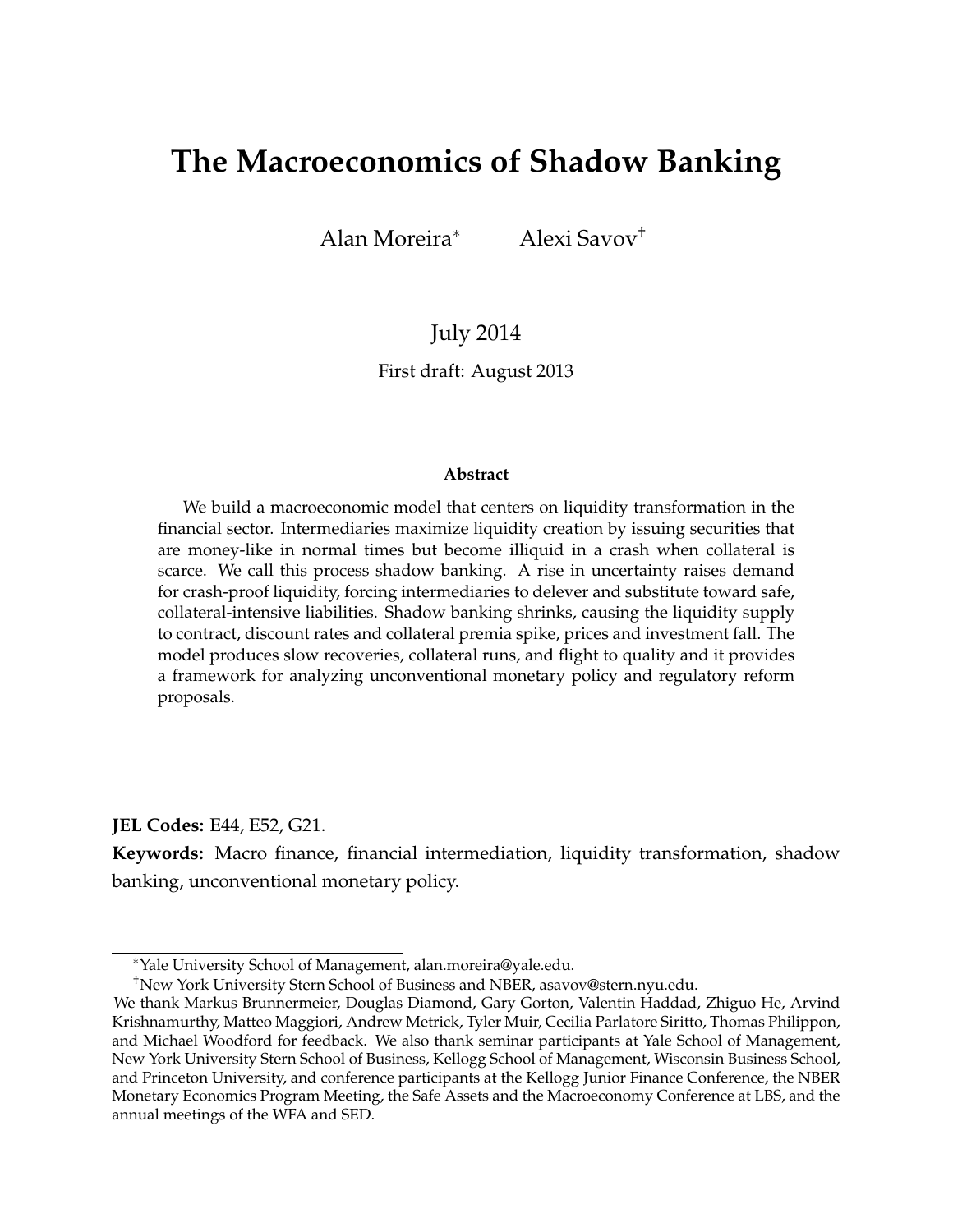Economic performance over the past ten years is the story of a boom, a bust, and a slow recovery. Recent work [\(He and Krishnamurthy,](#page-34-0) [2013;](#page-34-0) [Brunnermeier and Sannikov,](#page-32-0) [2014](#page-32-0)*b*) shows how a scarcity of capital in the financial sector amplifies the bust. At the same time, there is an understanding that the connection between finance and macro also runs through the liabilities of financial institutions: The ups and downs of the recent cycle closely track the rise and fall of the shadow banking sector, whose liabilities are an important source of liquidity in the financial system.<sup>[1](#page-1-0)</sup> The capital scarcity view prevalent in the macro finance literature does not offer an interpretation of shadow banking that can be used to draw this connection.

We interpret shadow banking as liquidity transformation: issuing safe liquid liabilities against risky illiquid assets. We build a dynamic macro finance model that puts this process at the center. In doing so, it joins the macroeconomic cycle to the liquidity transformation cycle in the financial sector.

Here is how it works. Households demand liquidity to insure against shocks. Intermediaries supply liquidity by tranching illiquid assets, subject to a collateral constraint due to crash risk; issuing equity is costless. In quiet times, intermediaries lever up the collateral value of their assets, expanding the quantity but also the fragility of liquidity, a shadow banking boom. Over time, investment in risky capital creates an economic boom, but it also builds up economic fragility.

A rise in uncertainty causes households to demand crash-proof, fully-collateralized liquid securities. Intermediaries delever to meet this demand. Shadow banking shuts down, contracting the liquidity supply and driving up discount rates. Asset prices fall, amplified by endogenous collateral runs (rising haircuts reinforce falling prices). Investment and economic growth also fall. A flight to quality effect pushes up the prices of safe assets, causing intermediaries to shift investment to storage-like capital. This sets up a slow recovery once uncertainty recedes. Recovery is further slowed by a "collateral decelarator" in which haircuts rise as exposure to uncertainty once again picks up.

At the heart of our model lies the distinction between liquidity and wealth. Securities

<span id="page-1-0"></span><sup>&</sup>lt;sup>1</sup> From [Bernanke](#page-32-1) [\(2013\)](#page-32-1): "Shadow banking... was an important source of instability during the crisis.... Shadow banking includes vehicles for credit intermediation, maturity transformation, liquidity provision, and risk sharing. Such vehicles are typically funded on a largely short-term basis from wholesale sources. In the run-up to the crisis, the shadow banking sector involved a high degree of maturity transformation and leverage. Illiquid loans to households and businesses were securitized, and the tranches of the securitizations with the highest credit ratings were funded by very short-term debt, such as asset-backed commercial paper and repurchase agreements (repos). The short-term funding was in turn provided by institutions, such as money market funds, whose investors expected payment in full on demand and had little tolerance for risk to principal.... When investors lost confidence in the quality of the assets...they ran. Their flight created serious funding pressures throughout the financial system, threatened the solvency of many firms, and inflicted serious damage on the broader economy."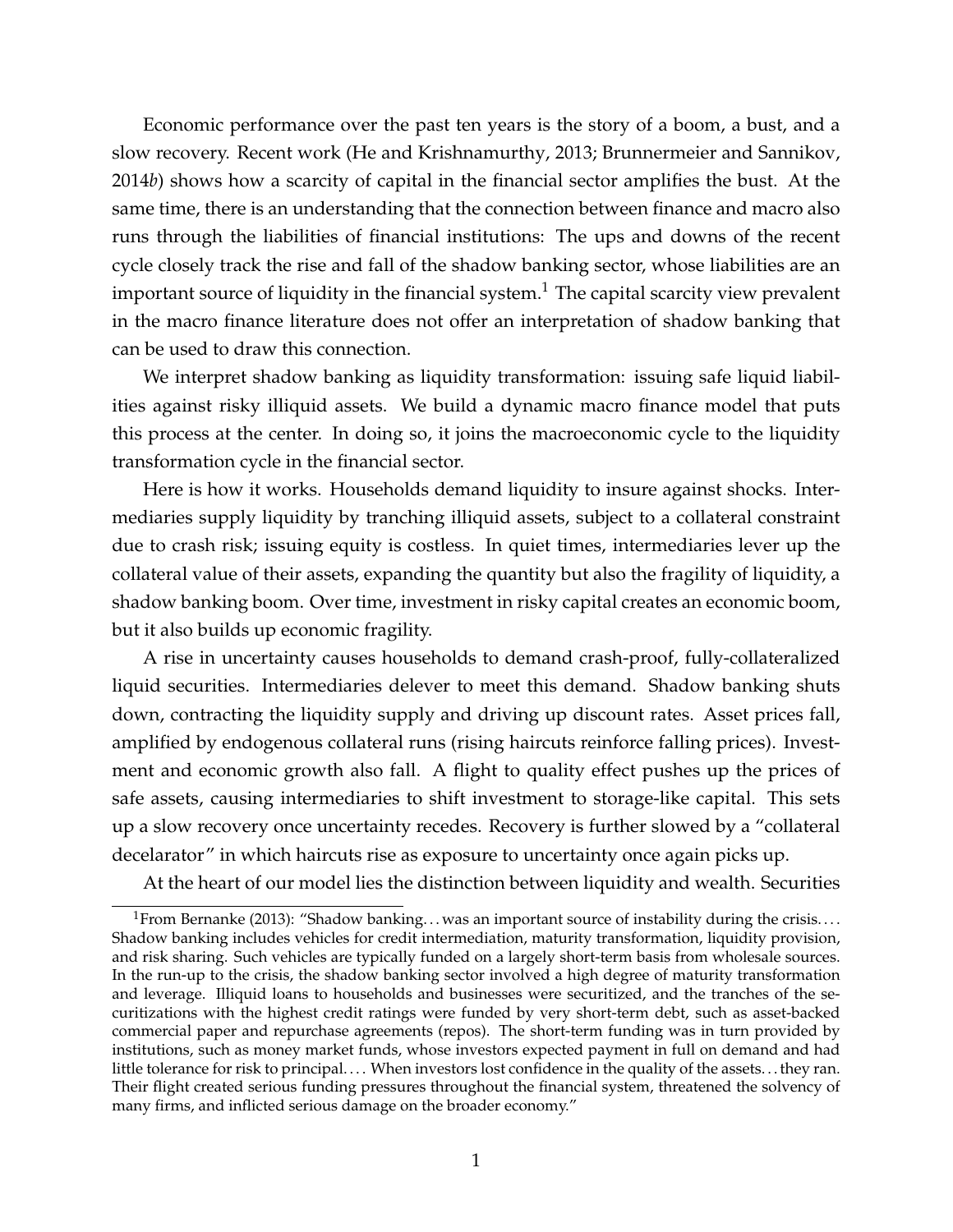are liquid only to the extent that they are backed by sufficient collateral to make their payoffs insensitive to private information. We show that intermediaries can provide liquidity efficiently by tranching the economy's capital assets. This is the source of their economic value.

By contrast, the capital scarcity view relies on the distinction between inside and outside intermediary capital, imposing a friction on the ability of outside capital to flow in. To highlight the liquidity view, we abstract entirely from this type of friction, though the two can interact in interesting ways.

The role for liquidity in our model originates with households who experience idiosyncratic liquidity events [\(Diamond and Dybvig,](#page-33-0) [1983\)](#page-33-0): short-lived opportunities to consume a burst of wealth at high marginal utility, which necessitates a rapid sale of securities. As a result of this urgency, liquidity-event consumption must be financed by sales of liquid securities, namely those that can be traded quickly and in large quantities at low cost.[2](#page-2-0)

We endogenize liquidity based on the notion of low information sensitivity [\(Gorton](#page-34-1) [and Pennacchi,](#page-34-1) [1990\)](#page-34-1): A security is liquid if its expected payoff does not depend too much on private information about the state of the economy. This makes it immune to adverse selection and allows it to trade without incurring price impact or other costs.

Liquidity provision is constrained by the supply of collateral as all promises must be backed by assets (e.g. [Holmström and Tirole,](#page-34-2) [1998\)](#page-34-2). The efficient use of collateral, which is especially scarce in crashes, leads to the rise of shadow banking. Whereas an always-liquid, money-like security requires enough collateral to remain informationally insensitive at all times, even in a crash, a near-money security that is only liquid absent a crash uses collateral mainly when it is more abundant, making it cheaper to produce. We refer to the crash-proof liquid security as money (e.g. deposits or Treasury-backed repos) and the normal-times liquid security as shadow money (e.g. asset-backed commercial paper or private-label repos). Shadow banking is the process of issuing shadow money. It is in this sense that it embodies liquidity transformation; it allows greater liquidity creation for each dollar of available collateral.

The supply of collateral sets the liquidity possibility frontier, and its intersection with household demand pins down the equilibrium liquidity mix and security spreads. Households' willingness to hold shadow money instead of money falls as the probability of a crash rises because shadow money becomes increasingly likely to cease to be liquid when

<span id="page-2-0"></span><sup>&</sup>lt;sup>2</sup>Empirical evidence for the importance of liquidity demand is found in [Krishnamurthy and Vissing-](#page-34-3)[Jorgensen](#page-34-3) [\(2012](#page-34-3)*a*,*[b](#page-34-4)*), [Sunderam](#page-35-0) [\(2013\)](#page-35-0), [Greenwood, Hanson and Stein](#page-34-5) [\(2014\)](#page-34-5), and [Nagel](#page-35-1) [\(2014\)](#page-35-1). These papers show that investors accept lower returns for holding securities with money-like liquidity.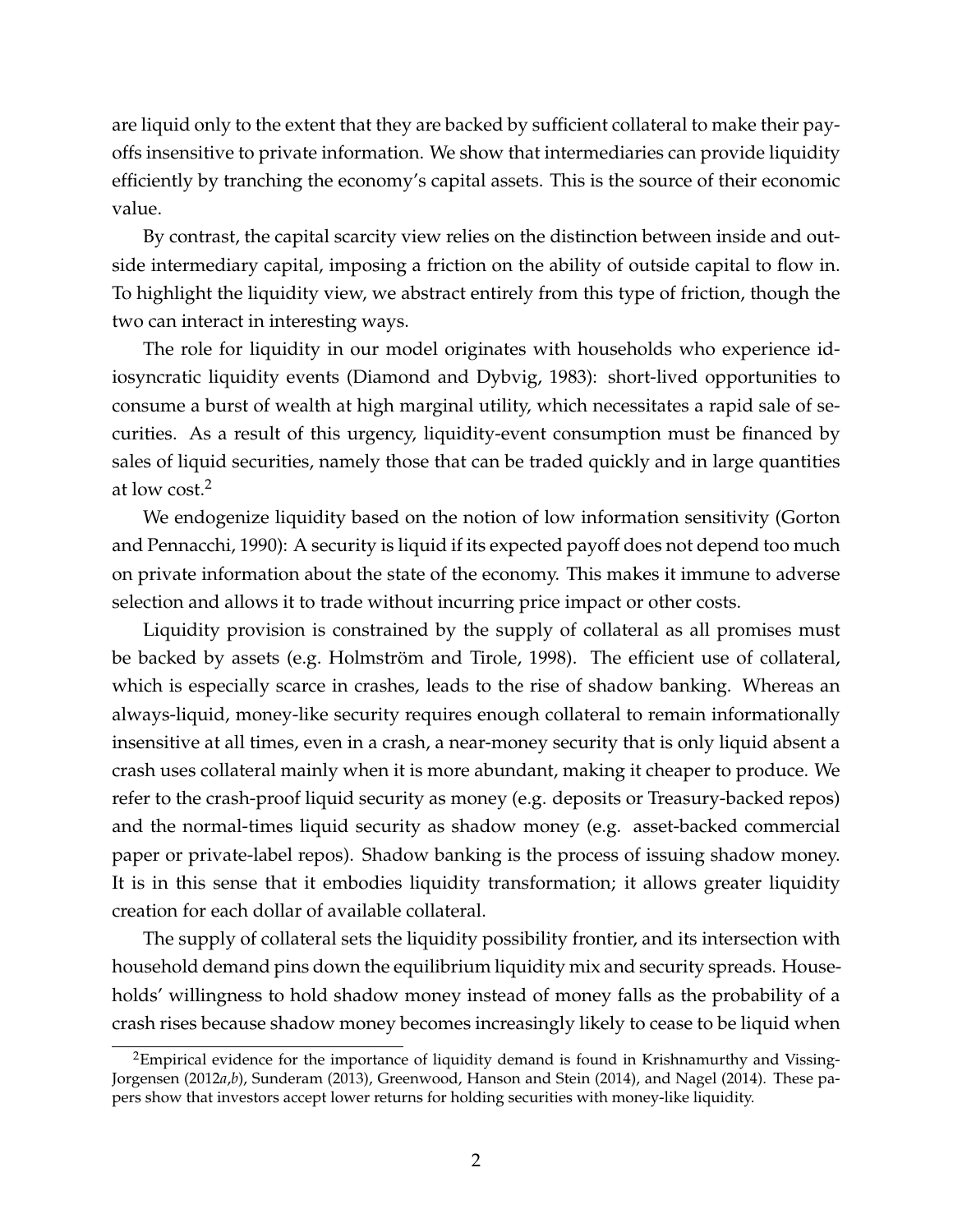a liquidity event arrives. This sets up a tradeoff between the quantity and fragility of the liquidity supply.

Crash risk drives a wedge between the current value of an asset and its collateral value. We model crashes as compensated (mean-zero) Poisson shocks with time-varying probability that hence represents a measure of uncertainty. We micro-found the dynamics of uncertainty as the outcome of a learning process: It tends to drift down in normal times, leading to long quiet periods like the "Great Moderation". It jumps following the realization of a crash and the jump is largest from relatively low levels, a dynamic in the spirit of a "Minsky moment"  $(1986)^3$  $(1986)^3$  $(1986)^3$ 

When uncertainty is low as in a prolonged quiet period, households are willing to hold shadow money at only a small spread over money. This allows intermediaries to expand liquidity provision, crowding out money which makes the liquidity supply more fragile. Greater liquidity promotes saving as it allows households to shift consumption to liquidity events when it is most valuable. Greater saving results in lower funding costs for intermediaries, which get passed through as lower discount rates for their assets. Lower discount rates lead to higher prices, investment, and growth. The effect is strongest for assets with low collateral values (like riskier mortgages or commercial loans), which shifts the economy's capital mix towards greater risk. Low uncertainty thus leads to shadow banking-driven booms in liquidity transformation that spur economic booms while also building up economic fragility.<sup>[4](#page-3-1)</sup>

In this way shadow banking increases the economy's exposure to uncertainty shocks. When such a shock arrives, household flight to crash-proof liquidity causes the spread between shadow money and money to open up. The supply of liquidity contracts sharply as intermediaries strive to meet the demand for money, which is more collateral-intensive. Shadow banking shuts down. Discount rates and collateral premia rise, asset prices and investment fall, growth turns negative. Intermediaries turn to investing only in the safest storage-like assets (like government debt or prime mortgages) at the expense of riskier but productive assets. Over time, intermediaries build a "fortress balance sheet", allowing for high levels of liquidity that is crash-proof. Yet growth remains low, leading into a slow

<span id="page-3-0"></span> ${}^{3}$ In July 2007, two Bear Stearns hedge funds failed. We think of this episode as exemplifying the uncertainty shocks in our model. The Financial Crisis Inquiry Report [\(2011\)](#page-33-1) refers to it as "a canary in the mineshaft," borrowing the phrase from a Wall Street insider. At the June FOMC meeting, Boston Fed President Cathy Minehan also expressed a sense of uncertainty, "While the Bear Stearns hedge fund issue may well not have legs. . .What happens when the bottom falls out and positions thought to be at least somewhat liquid become illiquid? Is there a potential for this to spread and become a systemic problem?" [\(Federal](#page-33-2) [Open Market Committee,](#page-33-2) [2007\)](#page-33-2).

<span id="page-3-1"></span><sup>&</sup>lt;sup>4</sup>Evidence consistent with a link between liquidity transformation and economic fragility is documented in [Adrian, Moench and Shin](#page-32-2) [\(2010\)](#page-32-2); [Schularick and Taylor](#page-35-3) [\(2012\)](#page-35-3); [Krishnamurthy and Vissing-Jorgensen](#page-34-4) [\(2012](#page-34-4)*b*); [Bai, Krishnamurthy and Weymuller](#page-32-3) [\(2013\)](#page-32-3), and [Baron and Xiong](#page-32-4) [\(2014\)](#page-32-4).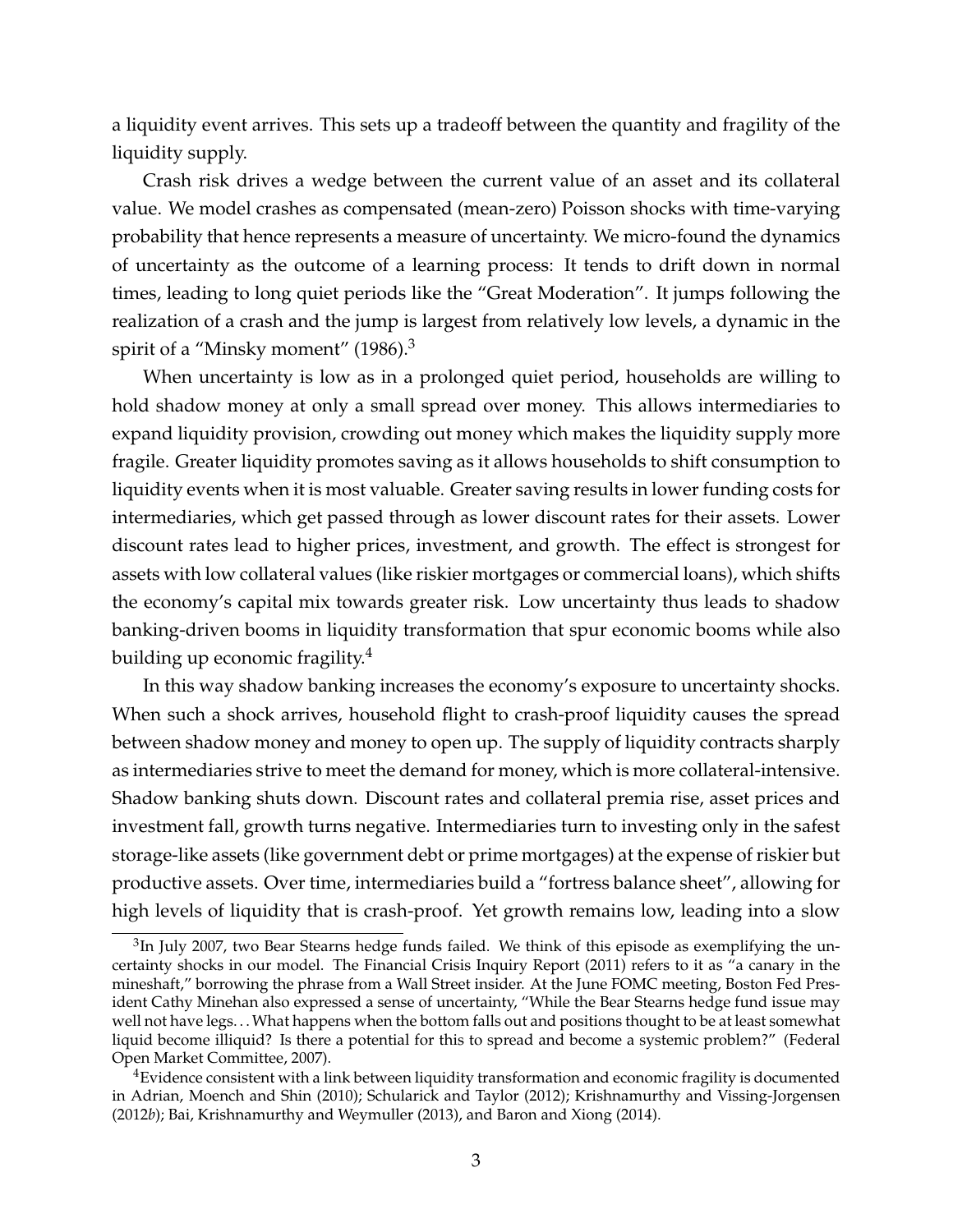recovery. Thus it is not liquidity provision per se but liquidity transformation that enables growth.[5](#page-4-0)

Our model produces amplification via endogenous "collateral runs" or margin spirals, episodes when movements in prices and haircuts reinforce each other [\(Brunnermeier](#page-32-5) [and Pedersen,](#page-32-5) [2009\)](#page-32-5).<sup>[6](#page-4-1)</sup> Collateral runs are a side effect of shadow banking and the fragility it generates. At times of high liquidity transformation, an uncertainty shock not only contracts liquidity provision, increasing discount rates and reducing prices, it also increases the volatility of liquidity provision going forward. The heightened exposure to future uncertainty shocks makes discount rates more sensitive to crashes. As a result, collateral values drop faster than prices (haircuts rise), further amplifying the contraction in the supply of liquidity.

Once the economy's reliance on shadow banking ends, the haircut-price dynamics turn benign with falling haircuts decelerating a further fall in prices. While this "collateral decelerator" protects the economy from further collapse, it makes the recovery more protracted in the reverse. This asymmetry between busts and recoveries can help to reconcile the speed at which financial crises unfold with the slowness of the recoveries that follow them [\(Reinhart and Rogoff,](#page-35-4) [2009\)](#page-35-4).

Our model also generates endogenous flight to quality effects in asset markets whenever the liquidity supply contracts sharply, as it does in a crash after a shadow banking boom.[7](#page-4-2) The resulting rise in collateral premia makes safe, collateral-rich assets appreciate even as overall prices are falling. The negative co-movement between safe and risky assets during crashes reduces the information sensitivity of diversified asset pools, allowing intermediaries to expand the liquidity supply. This complementarity has important implications for the efficacy of a number of policy interventions.

The unprecedented actions of central banks and governments in the wake of the 2008 financial crisis have inspired a debate on unconventional monetary policy and financial stability. We analyze a subset of interventions from the perspective of the liquidity transformation role of the financial sector.

Under our framework, large-scale asset purchases (LSAP) support asset prices by relieving collateral shortages during a crisis. A mistimed intervention or talk of an early exit

<span id="page-4-0"></span><sup>&</sup>lt;sup>5</sup>The tight connection between liquidity transformation and the macroeconomic cycle that our model produces is consistent with the results of [Bai, Krishnamurthy and Weymuller](#page-32-3) [\(2013\)](#page-32-3), who show that liquidity transformation in the U.S. expanded up to 2007, contracted sharply in 2008 and 2009, and has remained persistently low ever since.

<span id="page-4-1"></span> $6$ See [Gorton and Metrick](#page-33-3) [\(2012\)](#page-33-3) and [Krishnamurthy, Nagel and Orlov](#page-34-6) [\(2014\)](#page-34-6) for evidence that overcollateralization (haircuts) in parts of the repo market increased sharply during the financial crisis.

<span id="page-4-2"></span><sup>&</sup>lt;sup>7</sup>See [Krishnamurthy](#page-34-7) [\(2010\)](#page-34-7) and [McCauley and McGuire](#page-35-5) [\(2009\)](#page-35-5) for evidence of flight to quality in U.S. Treasury and foreign exchange markets.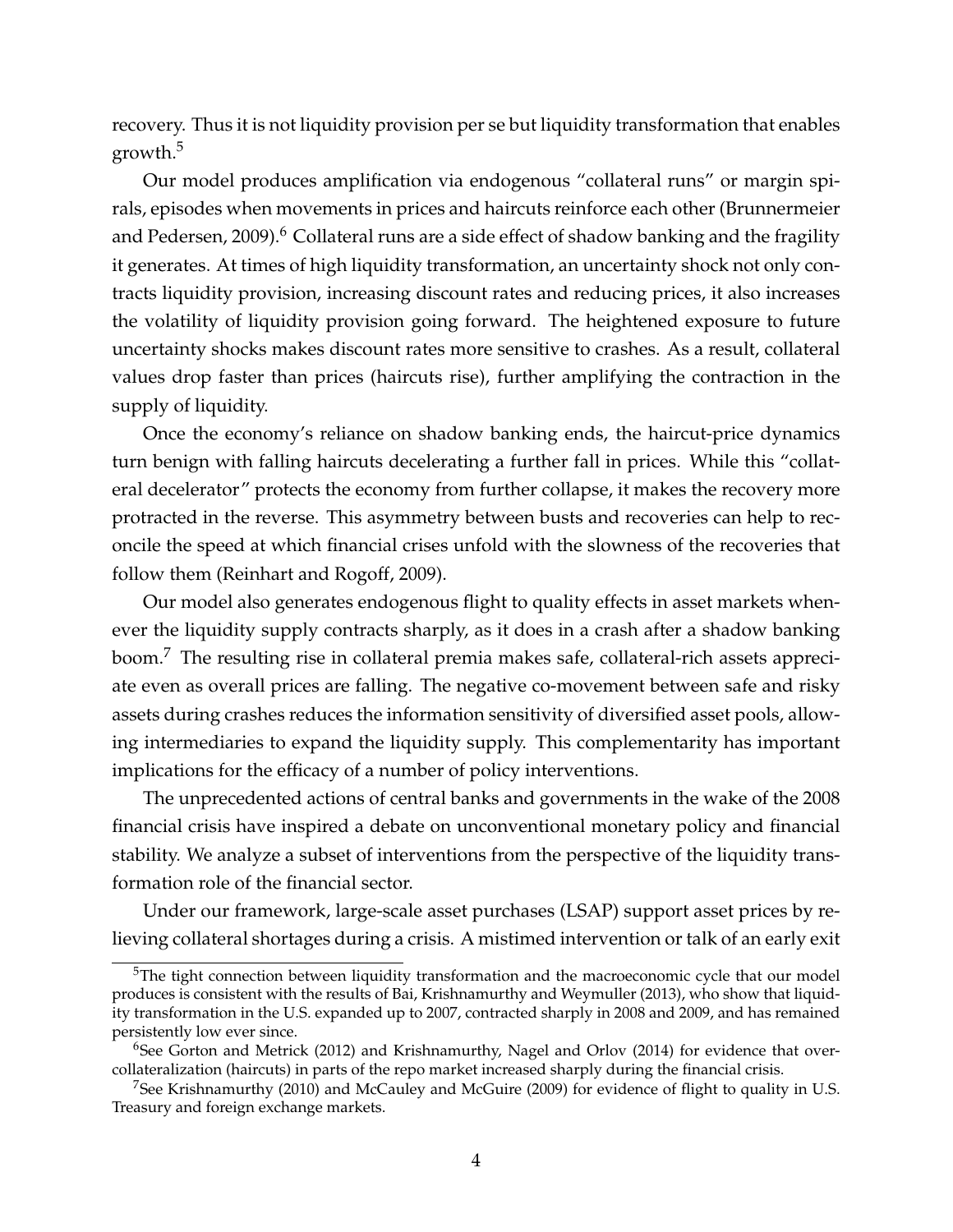(i.e. "tapering"), can undo the effectiveness of LSAP through an expectations channel. Other policies like "Operation Twist" end up tightening collateral constraints by syphoning off long-duration safe assets that are complementary to risky assets in the provision of liquidity.[8](#page-5-0)

Regulatory reform in the spirit of the "Volcker rule" or the Glass-Steagall Act, which we interpret as the mandatory segregation of safe and risky assets, can also reduce liquidity provision by preventing intermediaries from pooling these assets to take advantage of their complementarity. Stricter liquidity requirements like those proposed by the Basel III Committee raise funding costs, but are effective at reducing financial and macroeconomic volatility.

The rest of the paper is organized as follows: Section [1](#page-5-1) reviews the literature, Section [2](#page-6-0) sets up the model, Section [3](#page-14-0) provides qualitative analysis, Section [4](#page-19-0) presents results from a numerical implementation, Section [5](#page-25-0) analyzes policy, and Section [6](#page-31-0) concludes.

# <span id="page-5-1"></span>**1 Related literature**

Our paper draws on insights from the banking literature and applies them to macro finance. As in [Diamond and Dybvig](#page-33-0) [\(1983\)](#page-33-0), financial intermediaries add value by issuing securities that are more liquid than their assets. Following [Gorton and Pennacchi](#page-34-1) [\(1990\)](#page-34-1), we model the liquidity of a security as a function of its information sensitivity.

The macro finance literature emphasizes the scarcity of entrepreneurial or intermediary capital in amplifying and propagating fundamental shocks (for a recent survey, see [Brunnermeier, Eisenbach and Sannikov,](#page-32-6) [2013\)](#page-32-6). In [Bernanke and Gertler](#page-32-7) [\(1989\)](#page-32-7) and [Bernanke, Gertler and Gilchrist](#page-32-8) [\(1999\)](#page-32-8), funding costs are decreasing in entrepreneurial net worth. In [Kiyotaki and Moore](#page-34-8) [\(1997\)](#page-34-8), external funding is constrained by the collateral value of assets. [Geanakoplos](#page-33-4) [\(2003\)](#page-33-4) derives this type of constraint under differences of opinion, whereas [Gorton and Ordoñez](#page-34-9) [\(2014\)](#page-34-9) and [Dang, Gorton and Holmström](#page-33-5) [\(2012\)](#page-33-5) also base it on the notion of information sensitivity.<sup>[9](#page-5-2)</sup> The financial crisis has shifted the focus to financial intermediaries, see [He and Krishnamurthy](#page-34-10) [\(2012,](#page-34-10) [2013\)](#page-34-0); [Gertler and Kiy](#page-33-6)[otaki](#page-33-6) [\(2010,](#page-33-6) [2013\)](#page-33-7); [Gârleanu and Pedersen](#page-33-8) [\(2011\)](#page-33-8); [Brunnermeier and Sannikov](#page-32-0) [\(2014](#page-32-0)*b*); [Adrian and Boyarchenko](#page-32-9) [\(2012\)](#page-32-9); [Rampini and Viswanathan](#page-35-6) [\(2012\)](#page-35-6); [Di Tella](#page-33-9) [\(2012\)](#page-33-9); [San](#page-35-7)[nikov](#page-35-7) [\(2013\)](#page-35-7) and [Maggiori](#page-34-11) [\(2013\)](#page-34-11). In these papers effective limits on the issuance of debt

<span id="page-5-0"></span> ${}^{8}$ These predictions are consistent with the findings in [Krishnamurthy and Vissing-Jorgensen](#page-34-12) [\(2013\)](#page-34-12) that central bank purchases of risky assets are more effective than purchases of long-dated government debt.

<span id="page-5-2"></span> $^{9}$ In a related strand of the literature, [Kurlat](#page-34-13) [\(2013\)](#page-32-10) and [Bigio](#page-32-10) (2013) consider the macroeconomic effects of time-varying adverse selection more broadly.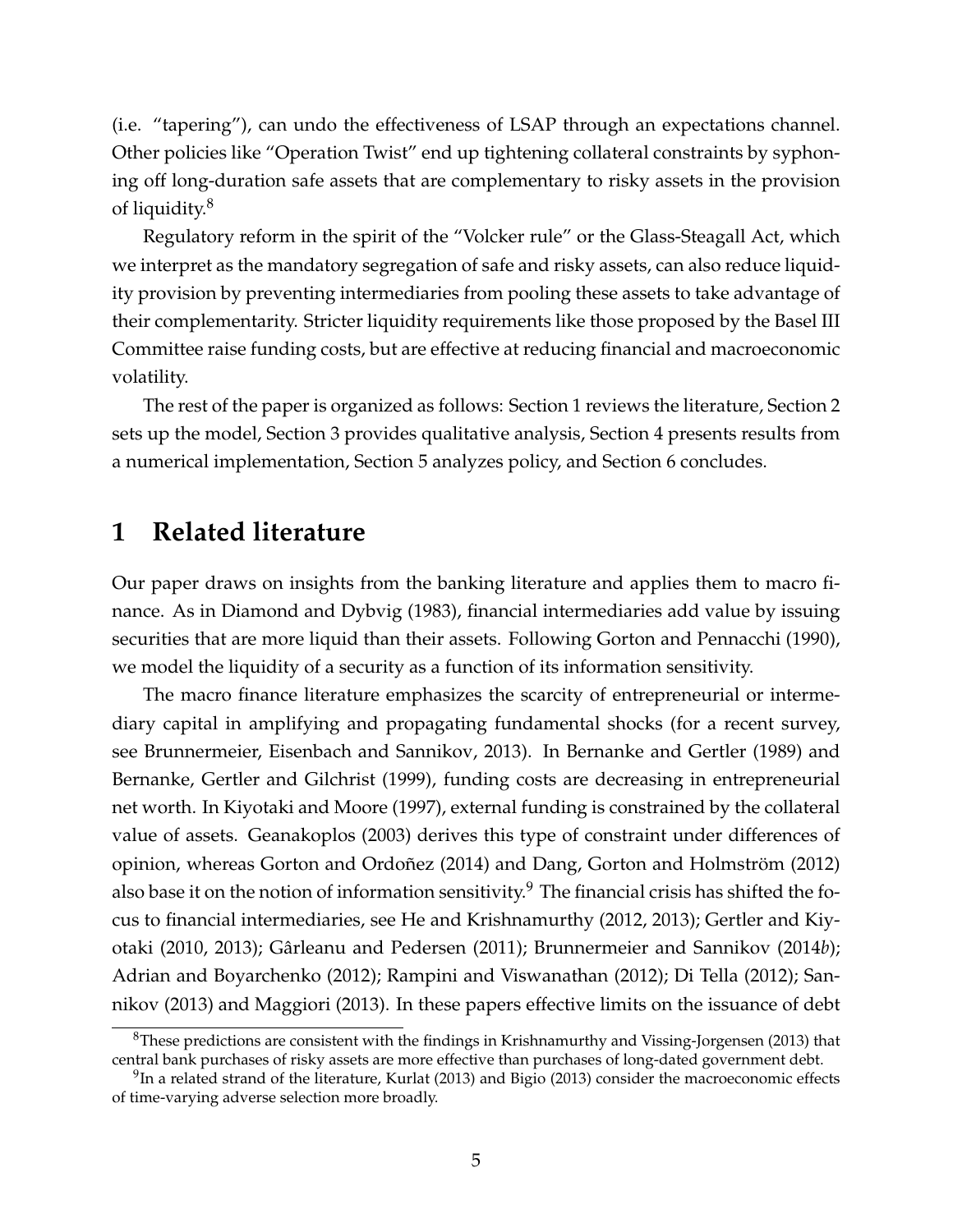or equity make intermediary net worth the key state variable. In our case, collateral constrains specifically liquidity provision because it is needed for maintaining low information sensitivity. Net worth drops out because equity issuance is costless.

In our model intermediary leverage is pro-cyclical. The empirical evidence on leverage varies across types of institutions. [He, Khang and Krishnamurthy](#page-34-14) [\(2010\)](#page-34-14); [Adrian and](#page-32-11) [Shin](#page-32-11) [\(2010\)](#page-32-11); [Ang, Gorovyy and van Inwegen](#page-32-12) [\(2011\)](#page-32-12) and [Adrian, Etula and Muir](#page-32-13) [\(2014\)](#page-32-13) document counter-cyclical leverage for commercial banks and pro-cyclical leverage for hedge funds and broker-dealers. In our model equity displaces shadow banking-type funding, so we view its leverage dynamics as applying most closely to repo-dependent institutions such as hedge funds and broker-dealers.

Demand for safety or liquidity on the part of households or firms also plays a role in [Bansal, Coleman and Lundblad](#page-32-14) [\(2010\)](#page-32-14); [Greenwood, Hanson and Stein](#page-34-5) [\(2014\)](#page-34-5); [Krishna](#page-34-4)[murthy and Vissing-Jorgensen](#page-34-4) [\(2012](#page-34-4)*b*); [Kiyotaki and Moore](#page-34-15) [\(2012\)](#page-34-15); [Hanson et al.](#page-34-16) [\(2014\)](#page-34-16) and [Caballero and Farhi](#page-33-10) [\(2013\)](#page-33-10). Our contribution to this literature is to develop a fully dynamic macroeconomic model, as well as to highlight the role of near-safe securities for efficient liquidity provision.

Shadow banking and securitization more broadly have also been viewed through the lenses of behavioral bias [\(Gennaioli, Shleifer and Vishny,](#page-33-11) [2012,](#page-33-11) [2013\)](#page-33-12) and regulatory arbitrage [\(Acharya, Schnabl and Suarez,](#page-32-15) [2013;](#page-32-15) [Harris, Opp and Opp,](#page-34-17) [2014\)](#page-34-17). These perspectives emphasize excessive risk taking that arises in shadow banking. We share with [Gennaioli, Shleifer and Vishny](#page-33-12) [\(2013\)](#page-33-12) the emphasis on how beliefs about tail events drive shadow banking activity.

Finally, our analysis of the interaction between financial intermediation and monetary policy complements work by [Adrian and Shin](#page-32-16) [\(2009\)](#page-32-16); [Gertler and Karadi](#page-33-13) [\(2011\)](#page-33-13); [Ashcraft,](#page-32-17) [Gârleanu and Pedersen](#page-32-17) [\(2011\)](#page-32-17); [Kiyotaki and Moore](#page-34-15) [\(2012\)](#page-34-15); [Brunnermeier and Sannikov](#page-32-18) [\(2014](#page-32-18)*a*), and [Drechsler, Savov and Schnabl](#page-33-14) [\(2014\)](#page-33-14). Our contribution is to take the perspective of the liquidity transformation channel, showing the key role of complementarities between assets on bank balance sheets for the transmission of policy interventions.

# <span id="page-6-0"></span>**2 Model**

In this section we lay out the setup of our model. The economy evolves in continuous time  $t \geq 0$ . It is populated by a unit mass of households.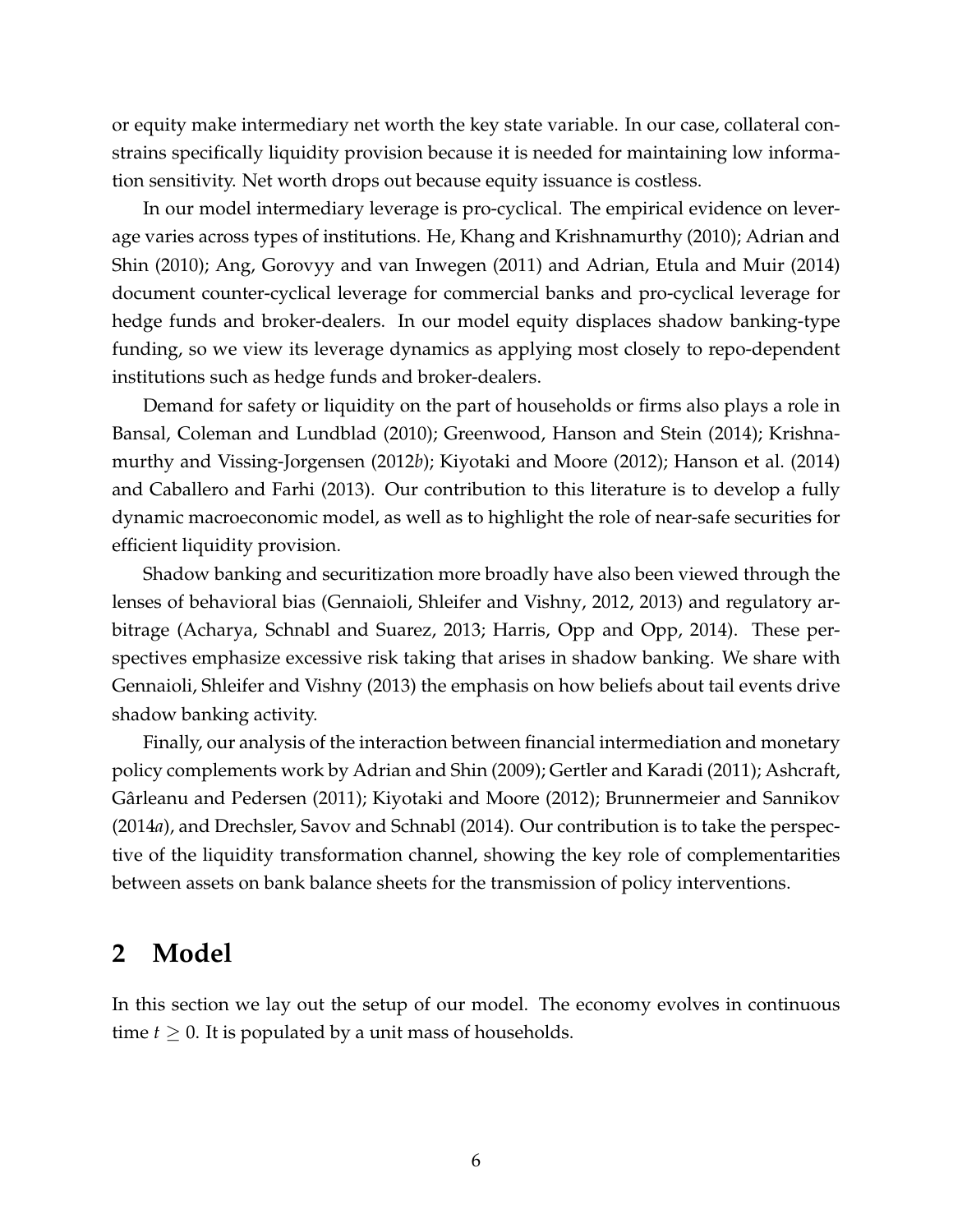# **2.1 Technology**

The available production technologies embed a tradeoff between productivity and risk: Technology *A* is high-productivity but risky, technology *B* is low-productivity but safe. We think of *A* as representing new, high-potential but untested investment projects, versus the storage-like safe but less productive technology *B*. As examples, one can think of commercial real estate loans versus prime mortgages.[10](#page-7-0)

Let  $k_t^a$  and  $k_t^b$  denote the efficiency units of capital devoted to each technology. The rate of output is  $y_t = \gamma^a k^a_t + \gamma^b k^b_t$ , where  $\gamma^a > \gamma^b$  reflects the productivity advantage of *A* capital. The total stock of each type of capital  $i = a$ , *b* follows

$$
dk_t^i = \mu \left( k_t^a + k_t^b \right) dt + k_t^i \left[ \phi \left( \iota_t^i \right) - \delta \right] dt - k_t^i \kappa^i dN_t \tag{1}
$$

<span id="page-7-2"></span>
$$
dN_t = dJ_t - \lambda_t dt, \qquad (2)
$$

where  $\mu$  is a constant level inflow,  $\iota_t^i$  is the investment rate,  $\phi$   $(\cdot)$  is a concave investment adjustment cost function,  $\delta$  is depreciation, and  $\kappa^i > 0$  is risk exposure with  $\kappa^a > \kappa^b$ . The level inflow term serves a technical purpose.<sup>[11](#page-7-1)</sup> To keep things simple, we assume it accrues to the total capital stock but not inside the portfolios of investors. For example, it could stand in for technological progress embodied into new vintages of capital as in [Gârleanu, Panageas and Yu](#page-33-15) [\(2012\)](#page-33-15).

The process *dN<sup>t</sup>* represents productivity or simply cash-flow shocks. It consists of the crash component  $dJ_t$ , a Poisson jump process with unit size and time-varying intensity  $\lambda_t$ , and a compensating term that makes the shocks mean zero. The compensating term ensures that innovations to  $\lambda_t$  represent pure uncertainty shocks (see [Brunnermeier and](#page-32-0) [Sannikov](#page-32-0) [\(2014](#page-32-0)*b*) for a similar formulation). As we will see, households are risk neutral, so uncertainty only matters due to frictions.

We require jumps, which we call crashes, in order to create a wedge between an asset's current value and its collateral value.

<span id="page-7-0"></span> $10$ To motivate these examples, note that commercial real estate is strongly pro-cyclical; commercial real estate loans enjoy no government guarantees; and they offer a higher return on investment. From an ex ante perspective and for the same reasons, subprime loans can also be interpreted as type-*A* capital, though of course ex post their "productivity" has been called into question.

<span id="page-7-1"></span> $11$ This term makes the boundaries of our capital mix state variable reflecting rather than absorbing. The effect is a more gradual change in prices along the capital mix dimension. We keep  $\mu$  small or zero in calibrations.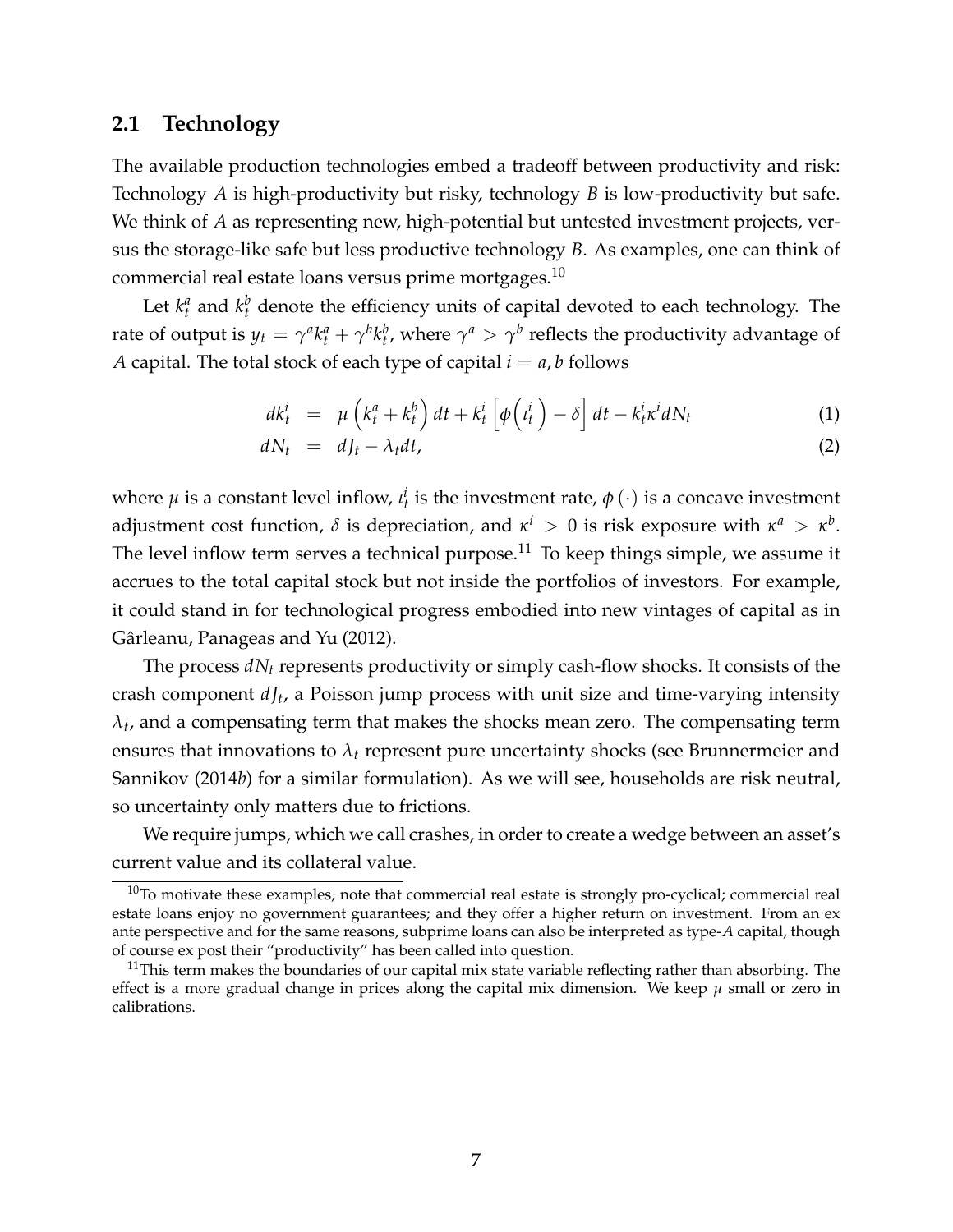## **2.2 Uncertainty**

We model uncertainty as the outcome of a filtering problem. This allows us to incorporate some useful features described below. It also allows us to define liquidity based on the notion of sensitivity to private information.

A latent crash intensity  $\tilde{\lambda}_t$  follows a two-state continuous time Markov chain,  $\tilde{\lambda}_t \in$  $\{\lambda^L, \lambda^H\}$ , with transition intensities  $q^L$  and  $q^H$  from the low and high states, respectively. Agents learn about  $\tilde{\lambda}_t$  from crash realizations, and from an exogenous news signal with precision 1/*σ*. [12](#page-8-0) As an example of such news, one can think of the failure of the two Bear Stearns hedge funds in June 2007.

In Appendix [A,](#page-44-0) we show how to compute the innovations to  $\lambda_t = E_t\left[ \tilde{\lambda} \right]$ , which gives the filtered dynamics

<span id="page-8-3"></span>
$$
\frac{d\lambda_t}{(\lambda^H - \lambda_t)(\lambda_t - \lambda^L)} = \left(-\frac{q^H}{\lambda^H - \lambda_t} + \frac{q^L}{\lambda_t - \lambda^L}\right)dt + \frac{1}{\sigma}dB_t + \frac{1}{\lambda_t}dN_t, \tag{3}
$$

where  $dB_t$  is a standard Brownian motion that conveys the news signal.

The filtered crash intensity has three useful features. First, it drifts down absent a crash, so crashes are perceived to be less likely following a long quiet period like the Great Moderation. Second, crash realizations cause *λ<sup>t</sup>* to jump up [\(Reinhart and Reinhart,](#page-35-8) [2010,](#page-35-8) find that half of all economies that suffer a financial crisis experience aftershocks.) Third, it jumps most from relatively low levels, a type of "Minsky moment"  $(1986).^{13}$  $(1986).^{13}$  $(1986).^{13}$  $(1986).^{13}$ 

### **2.3 Households**

Households have risk-neutral preferences and are subject to liquidity events in the spirit of [Diamond and Dybvig](#page-33-0) [\(1983\)](#page-33-0). Household *h* maximizes

<span id="page-8-2"></span>
$$
V_t^h = \max E_t \left[ \int_t^\infty e^{-\rho(s-t)} W_s \left( c_s ds + \psi C_s dN_s^h \right) \right], \tag{4}
$$

where  $c_t$  is the consumption-wealth ratio outside a liquidity event. A realization  $dN_t^h=1$ signifies a liquidity event, defined as an opportunity to consume a "burst" of wealth *C<sup>t</sup>* at a high marginal value  $\psi > 1$ .

<span id="page-8-0"></span> $12$ Note that the evolution dynamics [\(1\)](#page-7-2) are specified in terms of the filtered compensated crash process *dN<sup>t</sup>* . This is not essential. It means that households cannot learn from the compensating drift of productivity outside of crashes. An alternative is to write [\(1\)](#page-7-2) in terms of the latent uncompensated crash process but then *λ* would affect expected productivity growth. We opt for the specification in [\(1\)](#page-7-2) in order to have a natural frictionless benchmark where *λ* has no effect. Appendix [A](#page-44-0) has more details on the filtering.

<span id="page-8-1"></span>ctioniess benchmark where *λ* has no effect. Appendix A has more details on t<br><sup>13</sup>The jump is largest near  $\sqrt{\lambda^L \lambda^H}$ , which is below the midpoint  $\frac{1}{2}(\lambda^L + \lambda^H)$ .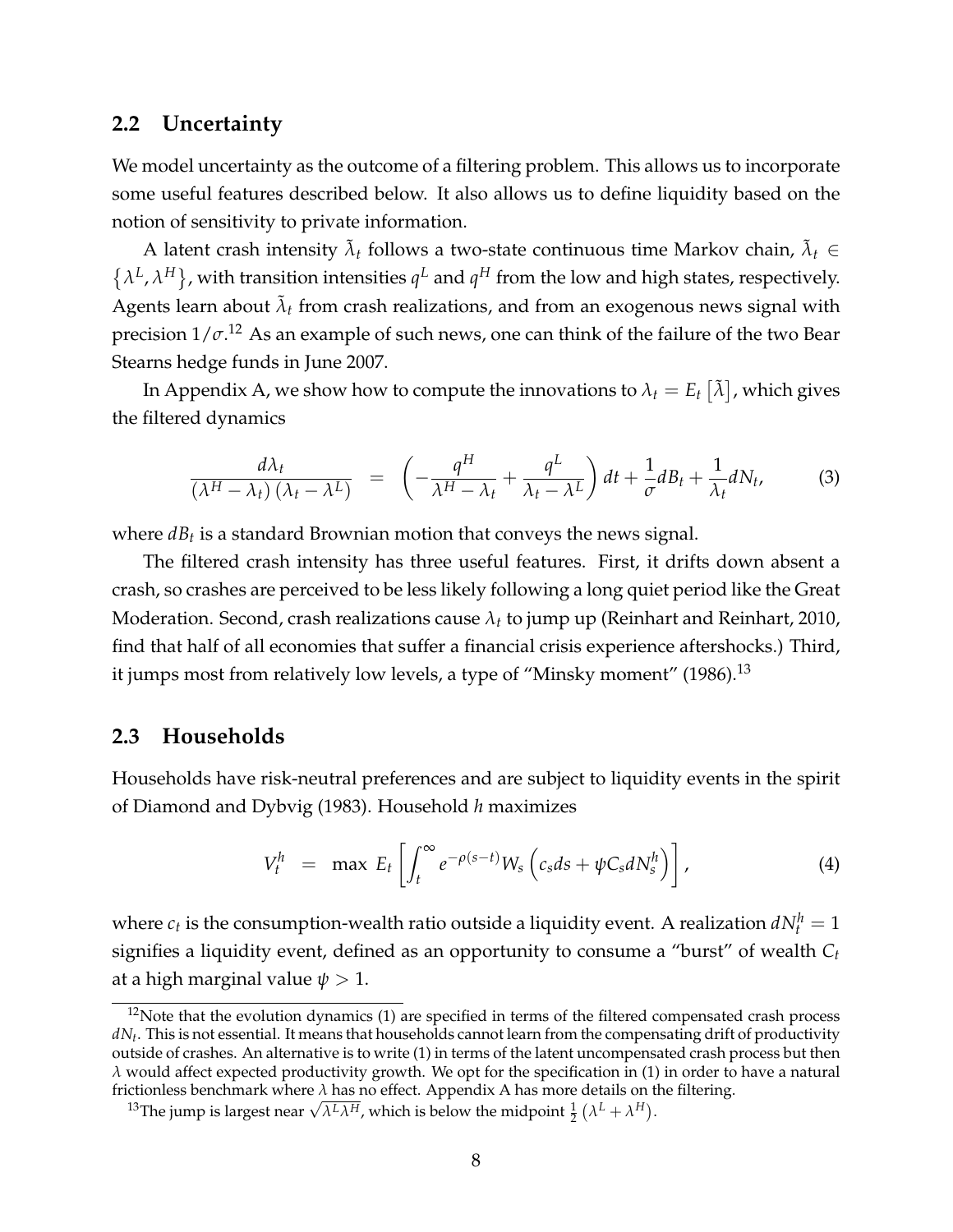Liquidity events are not verifiable. This creates the potential for adverse selection in financial markets that limits the set of securities that can be used to finance liquidity-event consumption (see Section [2.4](#page-10-0) below).

We specify the liquidity event process in a way that makes it possible for a household to experience a liquidity event during a crash. This makes demand for crash-proof liquidity increase with the likelihood of a crash as one would naturally expect. The interpretation is that crashes last more than an instant though we model them as instantaneous for tractability.

To this end,  $dN_t^h$  has two components: one for normal times and one for crashes. The normal-times component is  $dJ_t^h$ , a Poisson jump process that is independent across households, and the systematic component is the uncompensated crash process *d J<sup>t</sup>* . We require two moment conditions of  $dN_t^{h,14}$  $dN_t^{h,14}$  $dN_t^{h,14}$ 

$$
E_t \left[ dN_t^h dJ_t^h \right] = h e^{-\tau \lambda_t} dt \tag{5}
$$

<span id="page-9-1"></span>
$$
E_t \left[ dN_t^h dJ_t \right] = h \left( 1 - e^{-\tau \lambda_t} \right) dt. \tag{6}
$$

Equations [\(5\)](#page-9-1)–[\(6\)](#page-9-1) imply that  $E_t \left[ dN_t^h \right] = h dt$ , so the intensity of liquidity events is always constant at *h*, but it splits up between normal times and crashes depending on *λ<sup>t</sup>* . When  $\lambda_t$  is high, a liquidity event is more likely to coincide with a crash. Thus, it is not total liquidity demand that increases with uncertainty, but only crash-proof liquidity demand.

The parameter  $\tau$  can be interpreted as the duration of a crash. When  $\tau = 0$ , all liquidity events occur outside of crashes, whereas when  $\tau \to \infty$  they all occur during crashes.<sup>[15](#page-9-2)</sup>

Liquidity-event consumption is bounded by *C<sup>t</sup>* . To generate a concave demand for liquidity, we assume *C<sup>t</sup>* is i.i.d. exponential with mean 1/*η*. For example, a household may have to make a large payment of an uncertain amount.

Importantly, liquidity-event consumption is further constrained by the household's liquid holdings *l<sup>t</sup>* , which we characterize below.[16](#page-9-3) In sum,

$$
C_t \leq \min \left\{ \overline{C}_t, l_t \right\}. \tag{7}
$$

<span id="page-9-2"></span><span id="page-9-0"></span><sup>14</sup>A formulation satisfying [\(5\)](#page-9-1)–[\(6\)](#page-9-1) is  $dN_t^h=e^{-\tau\lambda_t}dJ_t^h+\frac{h}{\lambda_t}\left(1-e^{-\tau\lambda_t}\right) dJ_t$  with the intensity of  $dJ_t^h$  set to  $h$ . <sup>15</sup>More precisely, in a model with constant-intensity crashes lasting *τ* periods, the probability of a liquidity event coinciding with a crash is exactly  $h(1-e^{-\tau\lambda_t}) dt$ .

<span id="page-9-3"></span><sup>&</sup>lt;sup>16</sup>We are ruling out liquidity insurance contracts, i.e. credit lines or collateral rehypothecation. Our collateral constraint limits both of these so they would not change the model significantly. The intuition is similar to [Holmström and Tirole](#page-34-2) [\(1998\)](#page-34-2). Credit lines must be secured by a household's security holdings, which can only back a limited amount of borrowing for the credit line to be informationally insensitive and hence feasible. Rehypothecation similarly amounts to a more efficient use of collateral that nevertheless remains scarce.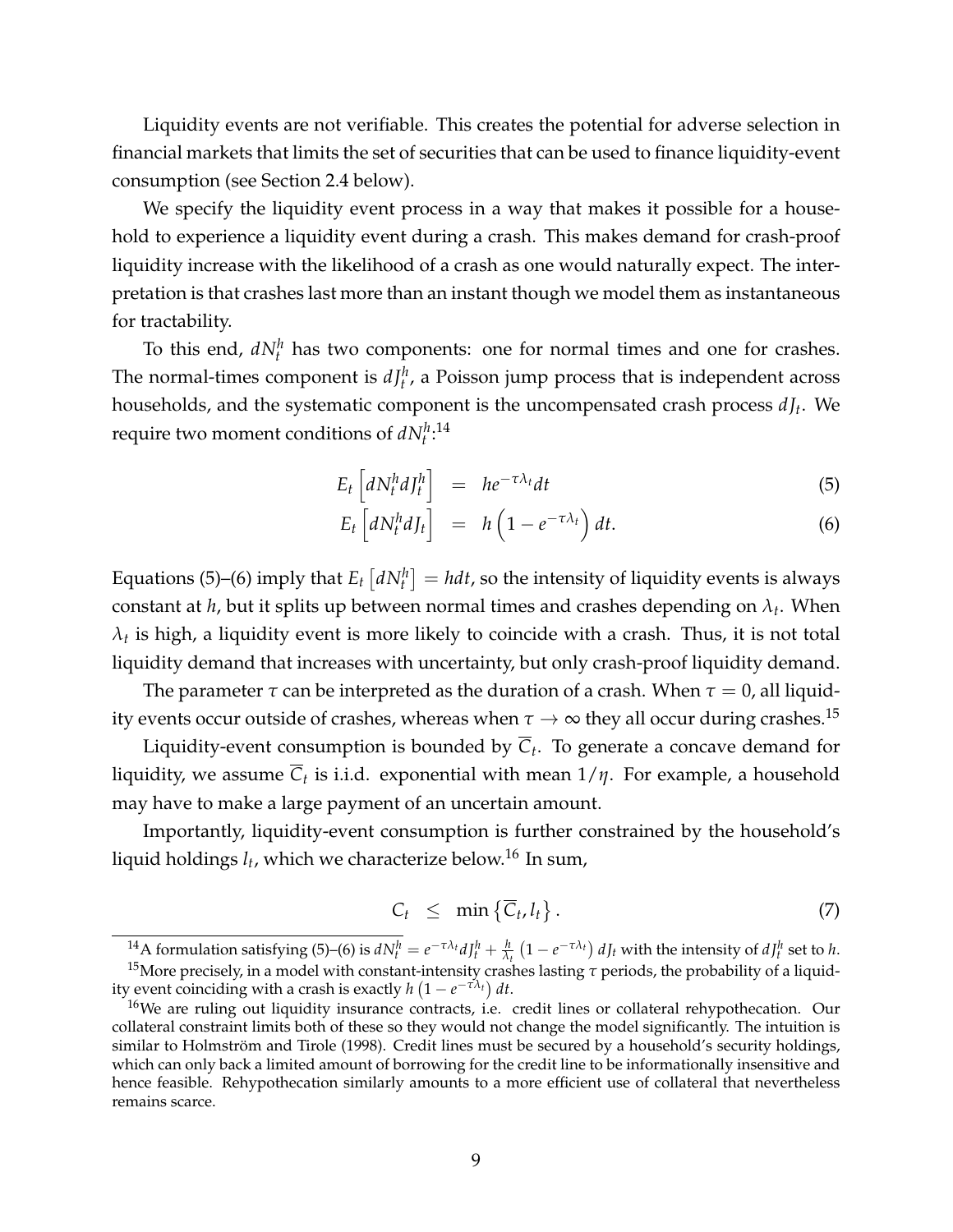In a liquidity event, households must quickly sell off a substantial part of their savings. For some securities, the cost of doing so is prohibitive due to price impact or search, rendering them illiquid and effectively constraining liquidity-event consumption.

# <span id="page-10-0"></span>**2.4 Liquidity**

Following [Gorton and Pennacchi](#page-34-1) [\(1990\)](#page-34-1), we define a security as liquid if its value is sufficiently insensitive to private information about the state of the economy, in particular about  $\tilde{\lambda}_t$  since it is the only source of imperfect information in the model.

<span id="page-10-1"></span>**Definition 1.** *A security S with return process drS*,*<sup>t</sup>*

*i. is liquid if*

$$
\frac{1}{dt} \left| \frac{E_t \left[ dr_{S,t} \Big| \tilde{\lambda}_t \right] - E_t \left[ dr_{S,t} \Big| \lambda_t \right]}{\tilde{\lambda}_t - \lambda_t} \right| \leq \overline{\kappa}, \tag{8}
$$

*where κ is a fixed constant; and*

#### *ii. it is crash-proof liquid if it is liquid and if*  $dr_{S,t}dN_t \geq 0$ *.*

The first part of Definition [1](#page-10-1) says that ability to profit from predicting a security's return per unit of private information, i.e. its sensitivity to private information, must not exceed a fixed bound. We provide a microfoundation for this condition in Appendix [B.](#page-45-0) Low information sensitivity ensures that information acquisition is unprofitable, removing the prospect of adverse selection and allowing large trades with a wide variety of counterparties without price impact.

The second part of Definition [1](#page-10-1) says that a security ceases to be liquid if it suffers a capital loss (i.e. default).<sup>[17](#page-10-2)</sup> This condition extends the logic of information sensitivity to the immediate aftermath of a crash. Upon default, undercollateralized securities become junior in the capital structure, which exposes them to adverse selection. The ability to liquidate collateral might be delayed due to a "failure to deliver" or extended legal proceedings (see [He and Milbradt,](#page-34-18) [2013\)](#page-34-18). Lehman Brothers commercial paper provides a useful example.

<span id="page-10-2"></span> $17$ This drives a wedge between the amount of collateral needed to back a dollar of liquidity and the amount of liquidity households derive from seizing that collateral in a crash. If instead the seized collateral remained liquid, money is not issued in equilibrium.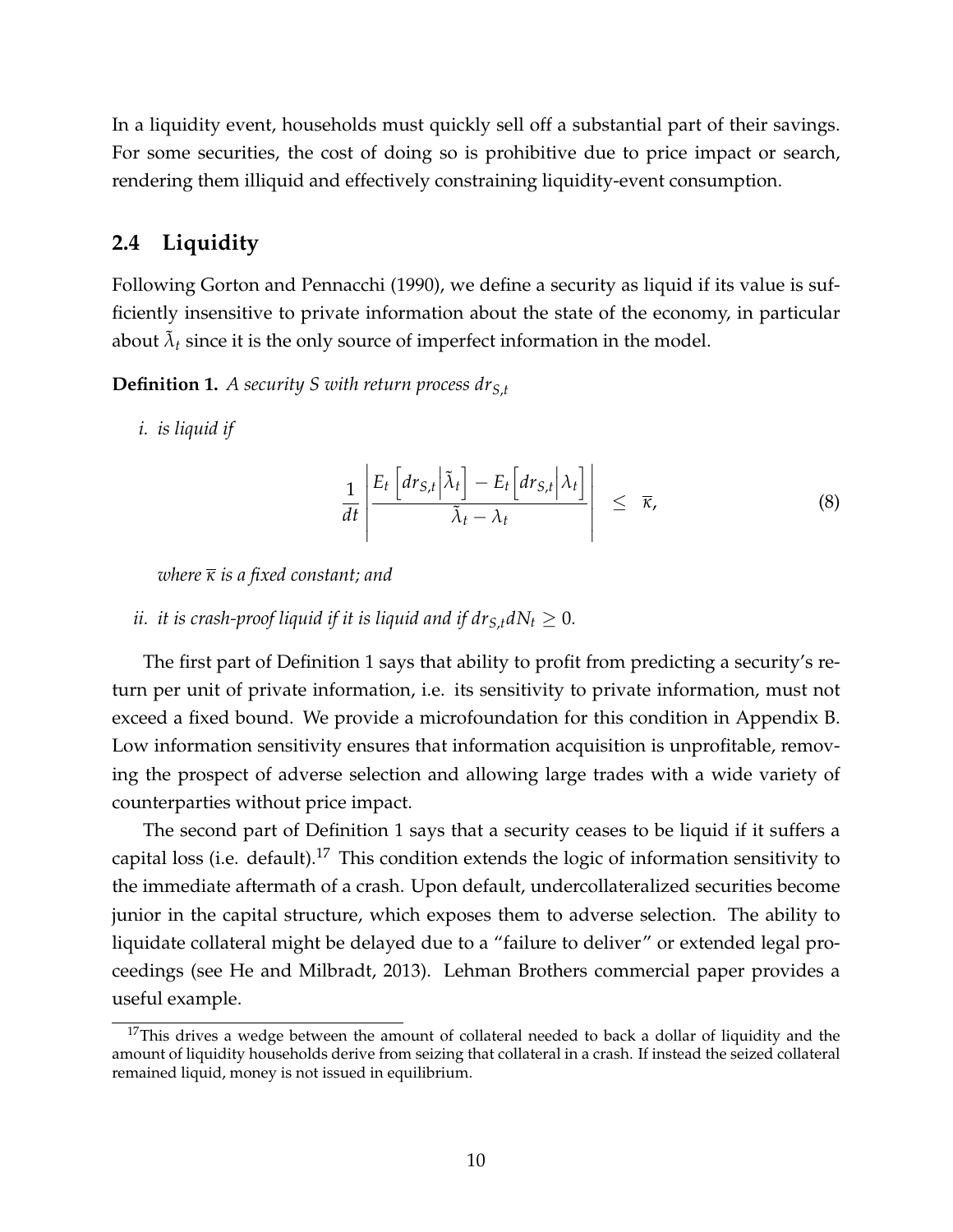#### **2.5 Markets**

We distinguish between the markets for assets, which are claims to the economy's productive capital, and securities, which are issued by intermediaries against those assets.

#### **2.5.1 Asset markets**

There is a liquid secondary market for existing capital. Households and intermediaries can both purchase capital, though households will not do so in equilibrium. Intermediaries can profit from liquidity creation by tranching capital, so their valuation cannot be below that of the households. We rule out short-selling of capital by households, which prevents synthetic creation of collateral.[18](#page-11-0)

Each type of capital has price  $\pi_t^i$  for  $i = a$ , *b* with corresponding dynamics

$$
\frac{d\pi_t^i}{\pi_t^i} = \mu_{\pi,t}^i dt - \sigma_{\pi,t}^i dB_t - \kappa_{\pi,t}^i dN_t.
$$
\n(9)

We solve for asset prices and their dynamics in equilibrium, and they determine investment and growth.

#### **2.5.2 Securities markets**

There are two aggregate shocks in this economy (*dB<sup>t</sup>* and *dNt*) and we introduce three securities that span them. We call these money, shadow money, and equity in order to convey their risk and liquidity profiles. We will show in Section [3.2](#page-15-0) that the optimal provision of liquidity generally requires all three securities, and that the three are indeed sufficient.

We write the return processes for money, shadow money, and equity respectively as

<span id="page-11-1"></span>
$$
dr_{m,t} = \mu_{m,t} dt \tag{10}
$$

$$
dr_{s,t} = \mu_{s,t}dt - \kappa_{s,t}dN_t \qquad (11)
$$

$$
dr_{e,t} = \mu_{e,t}dt - \sigma_{e,t}dB_t - \kappa_{e,t}dN_t.
$$
 (12)

Whereas the drifts are determined by supply and demand in securities markets, the loadings are determined by the capital structure decisions of financial intermediaries. Money is fully safe, which makes it crash-proof liquid. Shadow money is safe except in a crash.

<span id="page-11-0"></span><sup>&</sup>lt;sup>18</sup>In order to short-sell capital, households would have to pledge securities as collateral (as intermediaries do). The pledged securities would be unavailable for liquidity-event consumption, so households would have no more incentive to short-sell capital than intermediaries.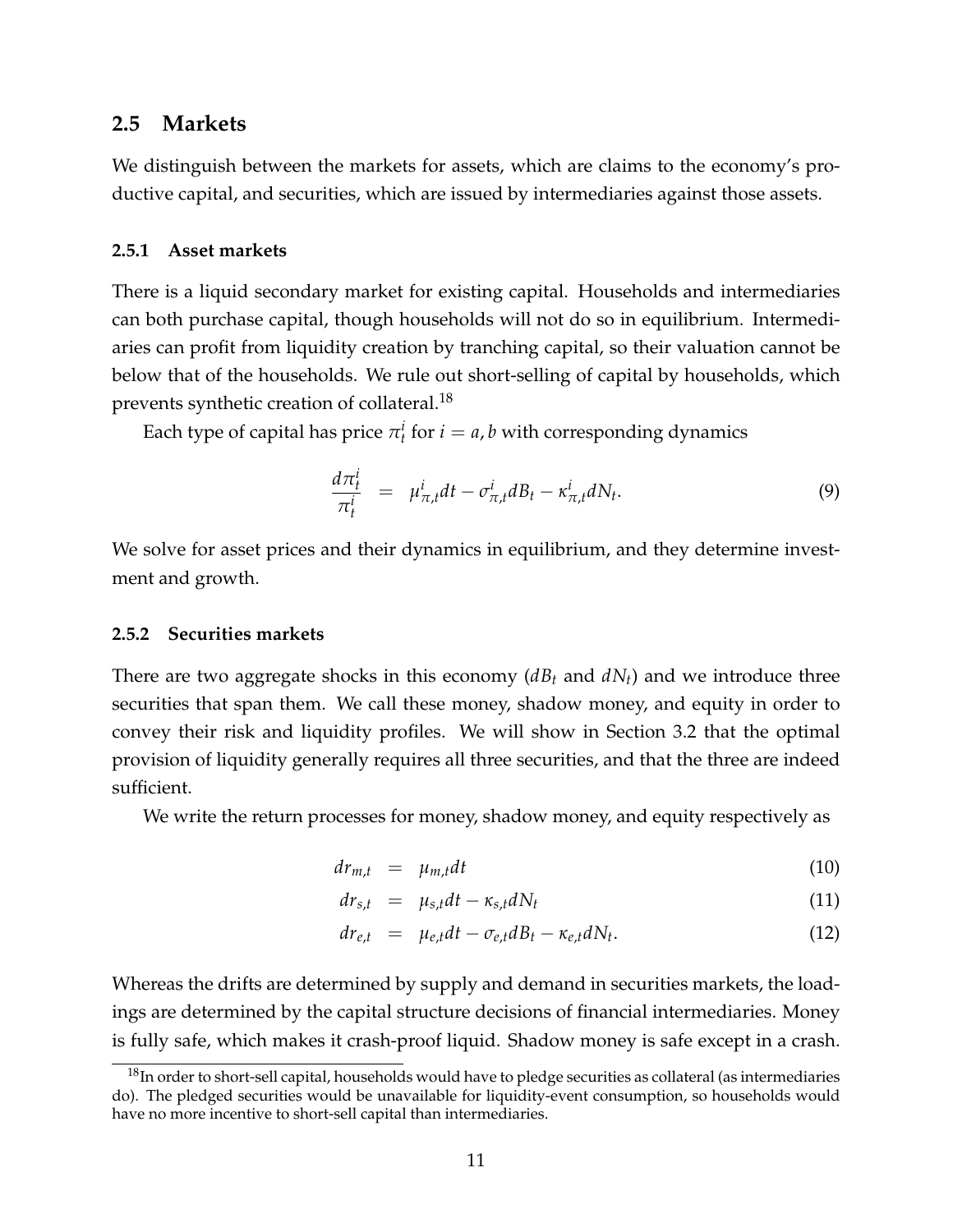For it to be liquid, according to Definition [1](#page-10-1) it must be the case that

$$
\kappa_{s,t} \leq \overline{\kappa}.\tag{13}
$$

To be liquid, shadow money must not suffer too large a loss in a crash. Otherwise, its final payoff would be too sensitive to private information about  $\tilde{\lambda}_t$ , exposing it to adverse selection. We will show that intermediaries optimally choose to respect this cap, and that it binds. That is they pledge  $1 - \overline{\kappa}$  worth of collateral per dollar of shadow money issued. Equity absorbs all normal-times risk and all remaining crash risk, making it illiquid.

#### <span id="page-12-3"></span>**2.6 Intermediaries**

Intermediaries buy capital, set investment, and issue securities to maximize discounted profits. Figure [1](#page-13-0) represents the intermediary balance sheet in relation to the rest of the economy.

Although we combine the investment and liquidity provision functions under one roof, these can easily be separated by adding entrepreneurs. We think of the intermediaries as financial institutions since they add value by tranching assets.

The environment is perfectly competitive so each intermediary takes prices as given. Moreover, in contrast to the literature, intermediaries are free to issue and repurchase equity at no cost, so current net worth is not a state variable. This allows us to solve for the intermediary's optimal capital structure in closed form given prices and their dynamics.

Intermediaries face a collateral constraint that restricts their ability to provide liquid-ity. Specifically, all claims must be secured by their assets.<sup>[19](#page-12-0)</sup> We further restrict attention to securities whose payoff is nondecreasing in asset value, a natural and commonplace re-striction.<sup>[20](#page-12-1)</sup> In Section [3.2](#page-15-0) we show that under these conditions crash-proof liquid money, liquid shadow money, and illiquid equity as in [\(10\)](#page-11-1)–[\(12\)](#page-11-1) implement the solution to the intermediaries' optimization problem.

Each intermediary maximizes the value of its existing equity *V<sup>t</sup>* , which is discounted at the equilibrium equity rate of return:

<span id="page-12-2"></span>
$$
\mu_{e,t} V_t dt = \max_{k_t^a, k_t^b, \mu_t^a, \mu_t^b, m_t, s_t} \left[ \left( \gamma^a - \iota_t^a \right) k_t^a + \left( \gamma^b - \iota_t^b \right) k_t^b \right] dt + E_t \left[ dV_t \right], \tag{14}
$$

<span id="page-12-0"></span> $19A$  collateral constraint can be microfounded with lack of commitment. Payments not explicitly backed by assets are not optimal ex post as there are no reputation or distress costs of reneging on a promise.

<span id="page-12-1"></span><sup>&</sup>lt;sup>20</sup>See [Innes](#page-34-19) [\(1990\)](#page-34-19), [Nachman and Noe](#page-35-9) [\(1994\)](#page-35-9), [DeMarzo and Duffie](#page-33-16) [\(1999\)](#page-33-16), and [DeMarzo](#page-33-17) [\(2005\)](#page-33-17) for uses and justifications for such a restriction.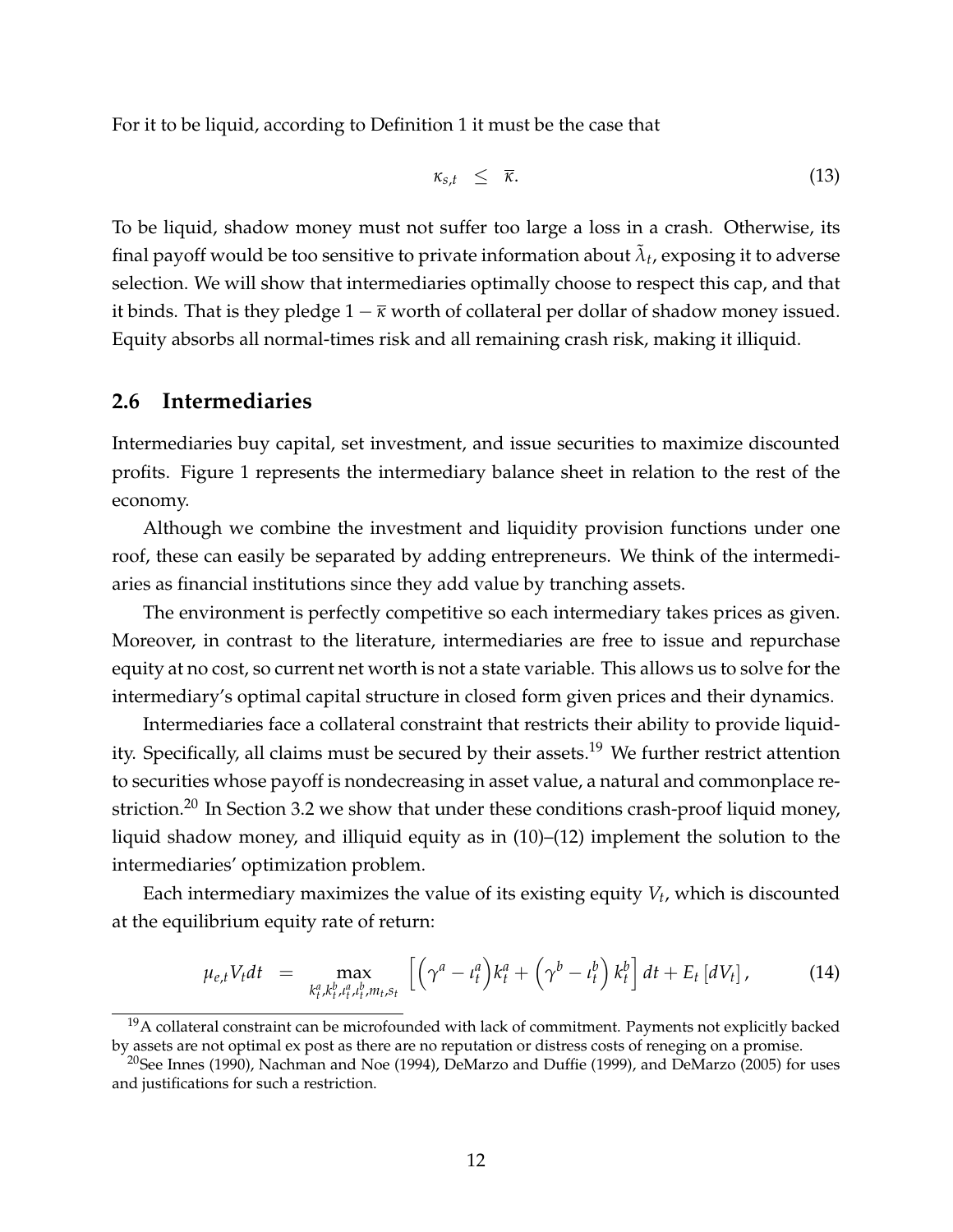<span id="page-13-0"></span>

**Figure 1: Balance sheet view.** This figure illustrates the flow of funds in the economy. The left side represents that economy's capital stock. Intermediaries hold this capital as their assets, and use it to back securities as their liabilities. Households hold these securities as wealth, a subset of which are liquid and crash-proof liquid.

where  $k_t^a$  and  $k_t^b$  are units of capital,  $\iota_t^a$  and  $\iota_t^b$  are investment rates, and  $m_t$  and  $s_t$  are the shares of money and shadow money on the liabilities side of the intermediary balance sheet. Neither can be negative,  $m_t$ ,  $s_t \geq 0$ , nor can equity  $e_t = 1 - m_t - s_t$ , so  $m_t + s_t \leq 1$ .

Let  $A_t = \pi_t^a k_t^a + \pi_t^b k_t^b$  be the value of the intermediary's assets, which pins down the size of its balance sheet. Any discrepancy between  $A_t$  and the combined value of existing equity, shadow money, and money must be made up by issuing new equity. Existing equity follows

<span id="page-13-1"></span>
$$
dV_t = dA_t - A_t (m_t dr_{m,t} + s_t dr_{s,t}) - [A_t - A_t (m_t + s_t) - V_t] dr_{e,t}.
$$
 (15)

The change in existing equity is equal to the change in assets net of payouts to money, shadow money, and newly-issued equity (in brackets). There is no wedge between the value of equity and the value of assets net of payouts because equity issuance is costless, as is the buying and selling of assets.

Under the collateral constraint, the intermediary must have enough assets left following a crash to cover its promises. Let *κA*,*<sup>t</sup>* be the fraction of assets lost in a crash so that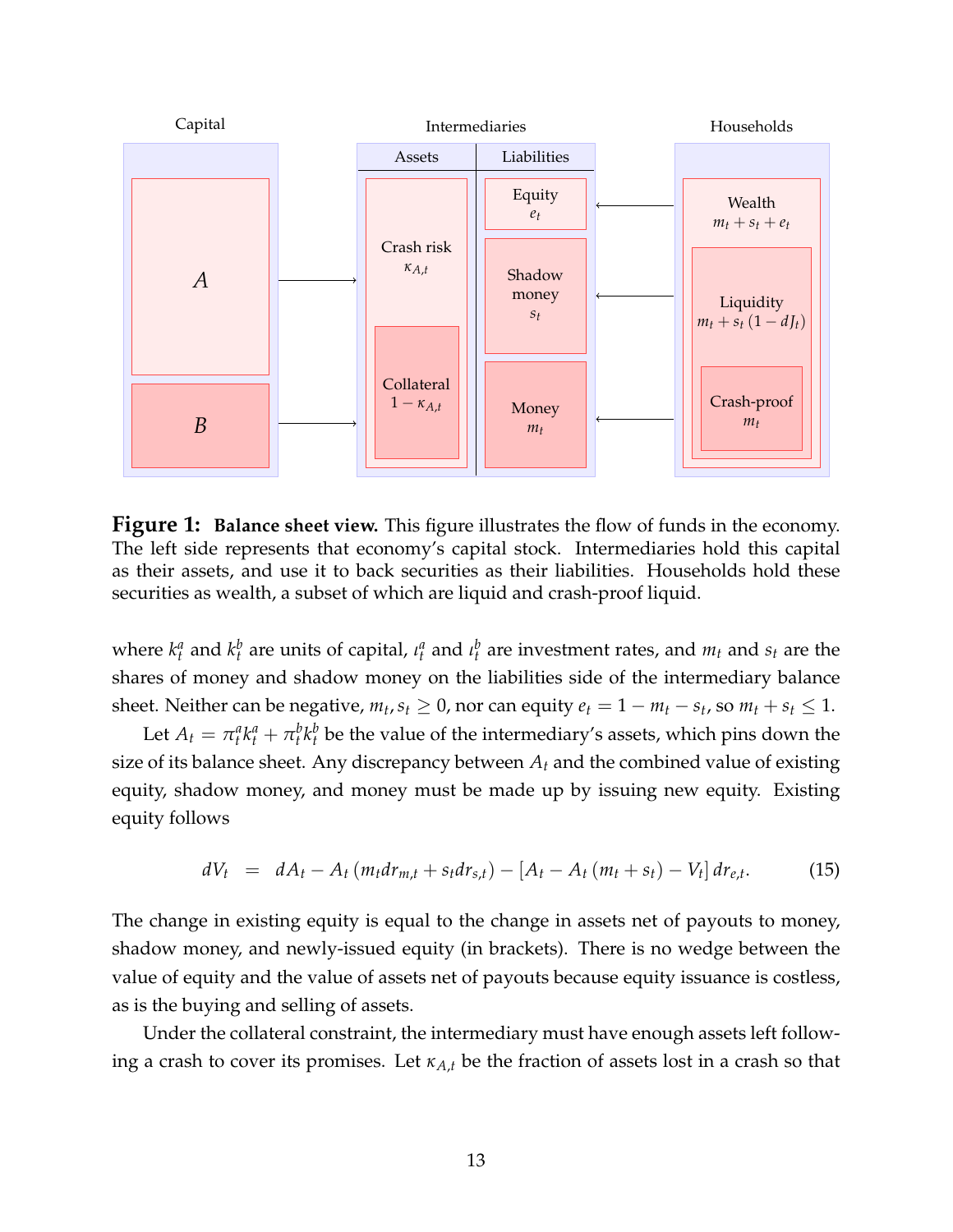$1 - \kappa_{A,t}$  is the available asset collateral. We then have

<span id="page-14-3"></span>
$$
m_t + s_t (1 - \kappa_{s,t}) \leq 1 - \kappa_{A,t}.
$$

Each dollar of collateral can back one dollar of money and  $1/(1 - \kappa_{s,t})$  dollars of shadow money. This makes it cheaper for the intermediary to deliver normal-times liquidity even as households prefer crash-proof liquidity, a key tradeoff.

# <span id="page-14-0"></span>**3 Analysis**

In this section we present analytical results that characterize households' demand for liquidity and intermediaries' supply of liquidity given asset prices and their dynamics. Results for the full equilibrium are in Section [4](#page-19-0) below.

# **3.1 The demand for liquidity**

Households use liquid securities to self-insure against liquidity events. Abundant liquidity encourages saving and drives down discount rates. As crashes become more likely, demand for money, which is crash-proof liquid rises and demand for shadow money falls.

The household problem [\(4\)](#page-8-2) can be written as the Hamilton-Jacobi-Bellman equation

<span id="page-14-4"></span>
$$
\rho V_t^h = \max_{c_t, C_t, m_t, s_t} W_t \left( c_t dt + \psi E_t \left[ C_t dN_t^h \right] \right) + E_t \left[ dV_t^h \right], \qquad (17)
$$

where *m<sup>t</sup>* and *s<sup>t</sup>* are portfolio holdings in money and shadow money. The budget dynamics and liquidity constraints are

$$
\frac{dW_t}{W_t} = -c_t dt - C_t dN_t^h + dr_{e,t} + m_t (dr_{m,t} - dr_{e,t}) + s_t (dr_{s,t} - dr_{e,t})
$$
\n(18)

<span id="page-14-1"></span>
$$
C_t \leq \min \left\{ \overline{C}_t, l_t \right\} \tag{19}
$$

$$
l_t = m_t + s_t (1 - dJ_t). \tag{20}
$$

Constraint [\(19\)](#page-14-1) says that liquidity-event consumption must be financed by liquid balances. It always binds since  $\psi > 1$ . Equation [\(20\)](#page-14-1) defines those liquid balances, capturing the fact that shadow money ceases to be liquid in a crash.

Risk neutrality gives  $V_t^h = W_t$ . Outside a liquidity event, consumption is elastic.<sup>[21](#page-14-2)</sup>

<span id="page-14-2"></span><sup>&</sup>lt;sup>21</sup>This is a standard feature of risk-neutral preferences and it implies that consumption can be negative. Note that even though liquidity-event consumption is lumpy, non-liquidity-event consumption is of order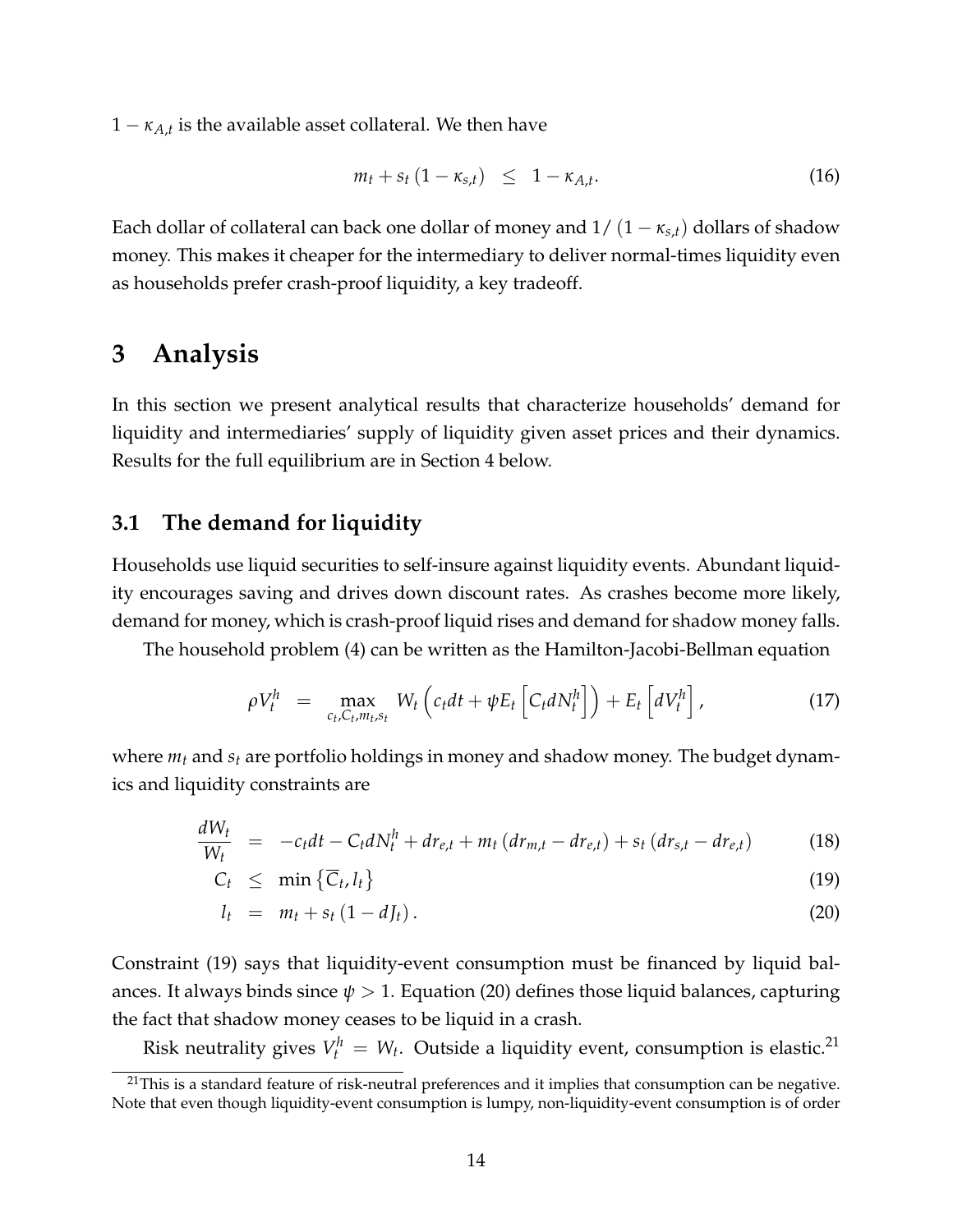The portfolio optimality conditions are

$$
\mu_{e,t} - \mu_{m,t} = h(\psi - 1) \left[ e^{-\tau \lambda_t} e^{-\eta (m_t + s_t)} + \left( 1 - e^{-\tau \lambda_t} \right) e^{-\eta m_t} \right]
$$
(21)

<span id="page-15-1"></span>
$$
\mu_{s,t} - \mu_{m,t} = h(\psi - 1) \left( 1 - e^{-\tau \lambda_t} \right) e^{-\eta m_t}.
$$
\n(22)

The calculations are in Appendix [C.](#page-47-0) Equity pays a premium over shadow money, and shadow money a premium over money. The total equity premium equals the marginal value of liquidity in all states. The premium of shadow-money over money, which we call the safety premium, equals the marginal value of liquidity in a crash. It is increasing in the level of uncertainty  $\lambda_t$ .

Evaluating the HJB equation at the optimum gives the total return on savings, which equals the aggregate cost of capital in equilibrium,

$$
\rho - \frac{h}{\eta} \left( \psi - 1 \right) + \frac{h}{\eta} \left( \psi - 1 \right) \left[ e^{-\tau \lambda_t} e^{-\eta \left( m_t + s_t \right)} + \left( 1 - e^{-\tau \lambda_t} \right) e^{-\eta m_t} \right]. \tag{23}
$$

The cost of capital is decreasing in the supply of liquidity. Greater liquidity promotes saving by raising the opportunity for consumption during a liquidity event when it is most valuable.

# <span id="page-15-0"></span>**3.2 The supply of liquidity**

The intermediary problem consists of the HJB equation [\(14\)](#page-12-2) subject to the equity dynamics [\(15\)](#page-13-1), the collateral constraint [\(16\)](#page-14-3), and the non-negativity constraints  $m_t$ ,  $s_t$ ,  $e_t \geq 0$ . In this section we focus on the liabilities side of this problem.

Although there are no differences in expertise or preferences between households and intermediaries, holding capital without intermediation is not efficient in this economy. In all regions of the state-space, at least two of the three available securities are required for optimal liquidity provision, as we show below. Tranching is always efficient, and this is how intermediaries add value.

In Appendix [C,](#page-47-0) we state the intermediary's problem more generally as a security design problem subject to the information sensitivity constraints imposed by Definition [1.](#page-10-1) This allows us to show rather than assume that crash-proof liquid money, liquid shadow money, and illiquid equity as in [\(10\)](#page-11-1)–[\(12\)](#page-11-1) are optimal. We state the end result here as follows:

*dt* since non-liquidity-event marginal utility is constant at one.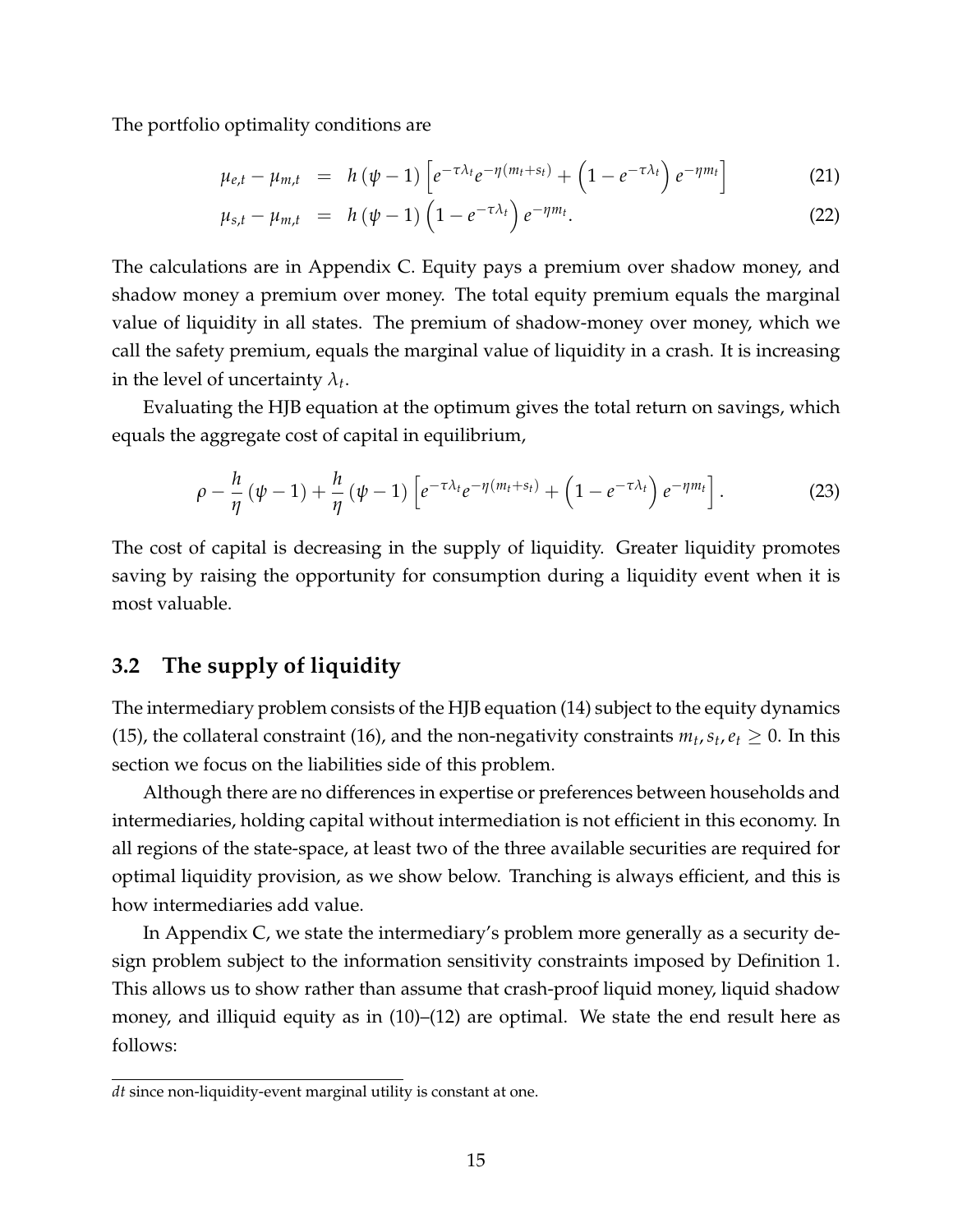<span id="page-16-1"></span>

**Figure 2: Optimal capital structure.** This figure illustrates cases (*ii*)–(*iv*) in Proposition [1.](#page-16-0) The horizontal axis plots crash-proof liquidity *m<sup>t</sup>* and the vertical axis plots total liquidity  $m_t + s_t$ . Note the horizontal axis crosses at  $1 - \kappa_{A,t}$ . The blue line represents the collateral constraint of the intermediary. The red lines represent household indifference curves.

<span id="page-16-0"></span>**Proposition 1.** Let  $\kappa_{A,t} > 0$  and  $\sigma_{A,t} > 0$  be the crash risk and normal-times risk exposures *of an intermediary's balance sheet. Then the intermediary's optimal capital structure policy can be implemented with crash-proof liquid money*  $m_t$ *, liquid shadow money*  $s_t$  *(with*  $\kappa_{s,t} = \overline{\kappa}$ *), and illiquid equity*  $e_t = 1 - m_t - s_t$  *(with*  $\kappa_{e,t} = 1$ ) *as follows:* 

*i.* 
$$
m_t = 1 - \frac{\kappa_{A,t}}{\overline{\kappa}}
$$
 and  $s_t = \frac{\kappa_{A,t}}{\overline{\kappa}}$  if  $\kappa_{A,t} \leq \overline{\kappa}$  and  $\kappa_{A,t} < \frac{\overline{\kappa}}{\eta} \log \left( \frac{\overline{\kappa}}{1 - \overline{\kappa}} \frac{e^{-\tau \lambda_t}}{1 - e^{-\tau \lambda_t}} \right)$ ;  
\n*ii.*  $m_t = 0$  and  $s_t = \frac{1 - \kappa_{A,t}}{1 - \overline{\kappa}}$  if  $\kappa_{A,t} > \overline{\kappa}$  and  $\kappa_{A,t} > 1 - \frac{1 - \overline{\kappa}}{\eta} \log \left( \frac{\overline{\kappa}}{1 - \overline{\kappa}} \frac{e^{-\tau \lambda_t}}{1 - e^{-\tau \lambda_t}} \right)$ ;  
\n*iii.*  $m_t = 1 - \kappa_{A,t}$  and  $s_t = 0$  if  $\lambda_t > -\frac{1}{\tau} \log (1 - \overline{\kappa})$  and  $\kappa_{A,t} > \underline{e}$ ; and  
\n*iv.*  $m_t = 1 - \kappa_{A,t} - \frac{1 - \overline{\kappa}}{\eta} \log \left( \frac{\overline{\kappa}}{1 - \overline{\kappa}} \frac{e^{-\tau \lambda_t}}{1 - e^{-\tau \lambda_t}} \right)$  and  $s_t = \frac{1}{\eta} \log \left( \frac{\overline{\kappa}}{1 - \overline{\kappa}} \frac{e^{-\tau \lambda_t}}{1 - e^{-\tau \lambda_t}} \right)$  otherwise.

*Proof.* The proof is contained in Appendix [C.](#page-47-0)

Case (*i*) of Proposition [1](#page-16-0) corresponds to very low asset risk  $\kappa_{A,t}$  and uncertainty  $\lambda_t$ , allowing intermediaries to reduce equity to a minimum. Figure [2](#page-16-1) illustrates the intuition of cases (*ii*)–(*iv*). It plots the supply of total liquidity in the form of money and shadow money issuance  $m_t + s_t$  against crash-proof liquidity  $m_t$ . The blue line represents the intermediary's liquidity provision budget, which is pinned down by available collateral

 $\Box$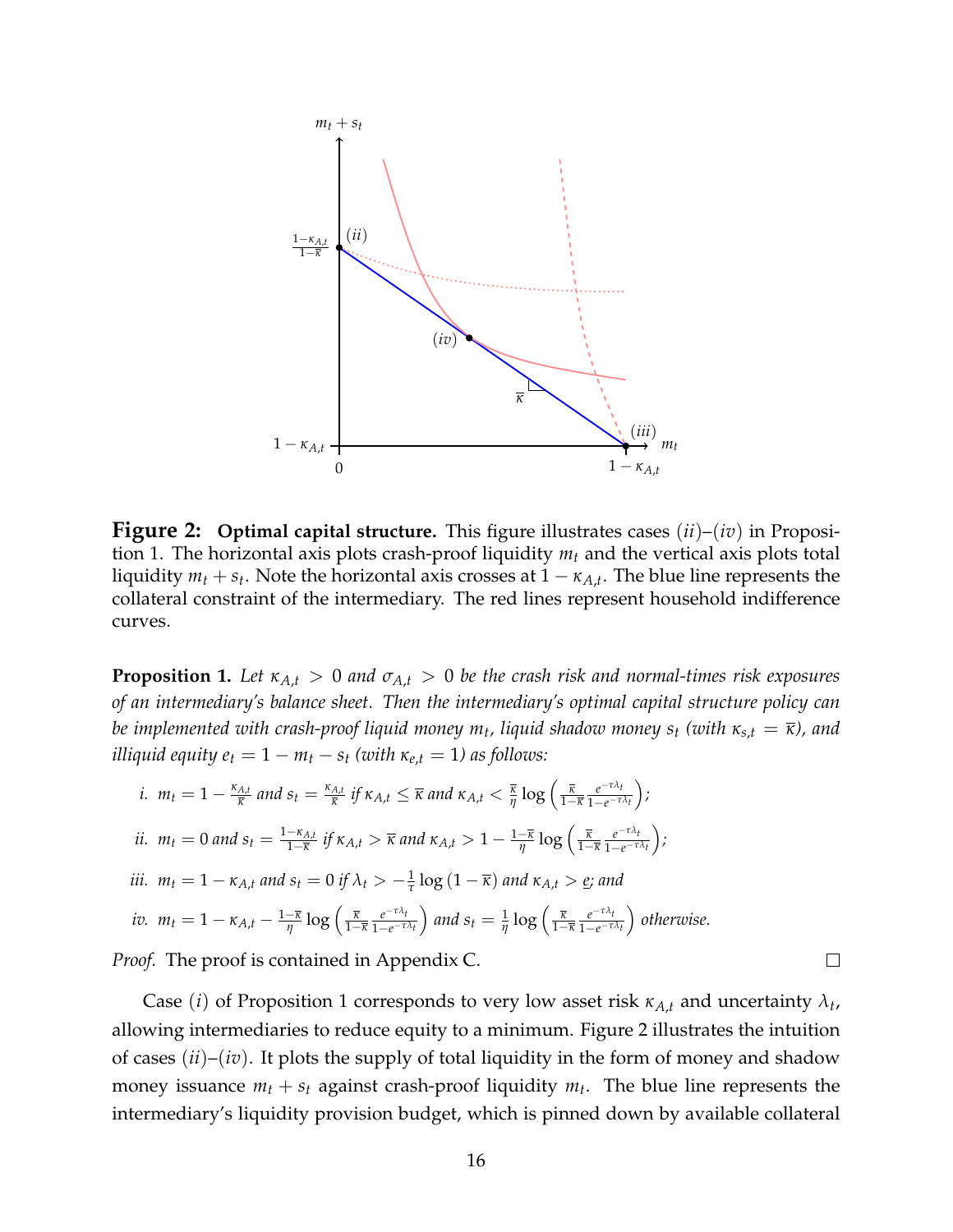1 − *κA*,*<sup>t</sup>* . Changes in collateral thus shift the feasibility frontier, expanding and contracting the total supply of liquidity.

The red lines in Figure [2](#page-16-1) depict household demand, which shifts the composition of liquidity. The indifference curves are defined over crash-proof liquidity and total liquidity, as implied by the first-order conditions [\(21\)](#page-15-1) and [\(22\)](#page-15-1). Their slope depends on uncertainty  $\lambda_t$  which determines household willingness to substitute between normal-times and crash-proof liquidity.

When  $\lambda_t$  is sufficiently low, we get case  $(ii)$  in which shadow money completely crowds out money and no crash-proof liquidity is produced. As  $\lambda_t$  rises, the marginal rate of substitution between normal-times and crash-proof liquidity falls so that in case (*iv*) it is equated to the marginal rate of transformation coming from the intermediary collateral constraint. Then in case (*iii*) high uncertainty pushes intermediaries to a corner solution in which shadow banking shuts down.

Proposition [1](#page-16-0) shows that the optimal provision of liquidity generally requires shadow banking. The sole exception is case (*iii*). The rest of the time, shadow banking allows the financial sector to increase the supply of liquidity by levering up limited collateral. At the same time, the liquidity it provides is fragile: it disappears when uncertainty rises.

We also see that equity takes all normal-times risk  $\sigma_{A,t}.$  This is optimal because if a liquid security had a positive normal-times risk exposure, it would require additional collateral in order to remain informationally insensitive and hence liquid ex ante. Residual risk makes equity an inefficient security for providing liquidity.

As Figure [2](#page-16-1) shows, an intermediary's ability to issue liquid securities is constrained by the collateral value of its assets (see [\(16\)](#page-14-3)). Applying Ito's Lemma to assets *A<sup>t</sup>* and taking the crash-risk component, this collateral value is

<span id="page-17-0"></span>
$$
1 - \kappa_{A,t} = \frac{\pi_t^a k_t^a}{\pi_t^a k_t^a + \pi_t^b k_t^b} \left(1 - \kappa^a\right) \left(1 - \kappa_{\pi,t}^a\right) + \frac{\pi_t^b k_t^b}{\pi_t^a k_t^a + \pi_t^b k_t^b} \left(1 - \kappa^b\right) \left(1 - \kappa_{\pi,t}^b\right). (24)
$$

The collateral value of assets is a value-weighted average of the collateral value of each type of asset on the intermediary's balance sheet. In turn, the collateral value of each type of asset depends on the exposure of its cash flows ( $\kappa^a$  and  $\kappa^b$ ) and its price ( $\kappa^a_{\pi,t}$  and  $\kappa^b_{\pi,t}$ ) to crash risk. The model thus features both exogenous and endogenous risk. Even a cash-flow safe asset (e.g. *κ <sup>b</sup>* = 0) cannot in general back money directly, as fluctuations in liquidity premia inject risk into its price ( $\sigma^b_{\pi,t}$ ,  $\kappa^b_{\pi,t} > 0$ ). The liquidity services that an asset can support thus become an important component of its value.

We turn to the intermediaries' asset choice in the following section.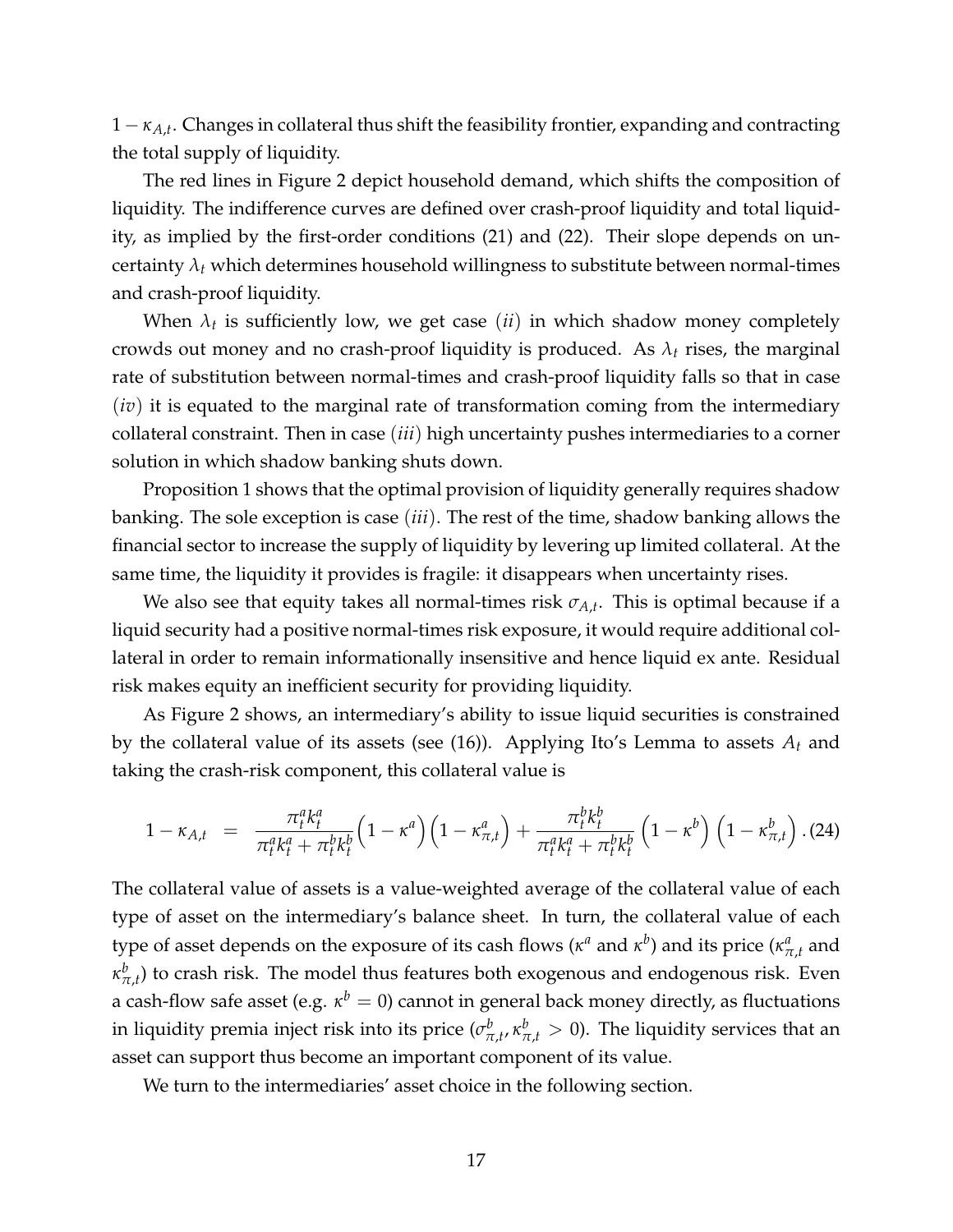### <span id="page-18-2"></span>**3.3 Asset prices and investment**

On the asset side of their balance sheet, intermediaries purchase capital and set investment. The optimality conditions of the intermediary problem with respect to capital pin down asset prices:

<span id="page-18-0"></span>
$$
\pi_t^i = \frac{\gamma^i - \iota_t^i}{\left[\mu_{e,t} - \theta_{1,t} \left(1 - \kappa^i\right) \left(1 - \kappa_{\pi,t}^i\right) - \theta_{2,t}\right] - \left[\mu_{\pi,t}^i + \kappa^i \kappa_{\pi,t}^i \lambda_t + \phi\left(\iota_t^i\right) - \delta\right]}
$$
(25)

for  $i = a, b$ , where  $\theta_{1,t}$  and  $\theta_{2,t}$  are the Lagrange multipliers on the collateral and equity non-negativity constraints. The derivation is in Appendix [C.](#page-47-0)

Prices have the familiar form of current net cash flows over a discount rate minus a growth rate. The net cash flow, output minus investment, tends to be higher for *A* capital since  $\gamma^a > \gamma^b$ . The growth rate (second bracketed term in the denominator) consists of price growth, physical growth, and depreciation.

The first bracketed term in the denominator of [\(25\)](#page-18-0) is the discount rate. It varies across the two assets as a result of their differential ability to back liquidity provision. Both assets are funded at a discount from the cost of equity, and this discount depends on their collateral values. Since A capital is riskier,  $\kappa^a > \kappa^b$ , and since collateral is scarce,  $\theta_{1,t} > 0$ , *A*'s discount rate tends to be higher than *B*'s. Although it has higher cash flows, *A* can have a lower price than *B* if liquidity is sufficiently scarce. As liquidity becomes more abundant and the overall cost of capital falls, the wedge in discount rates between the two types of capital shrinks.

The optimal investment policy follows standard *q*-theory:

<span id="page-18-1"></span>
$$
1 = \pi_t^i \phi' \left( t_t^i \right) \tag{26}
$$

for  $i = a, b$ . Since  $\phi$  is concave, investment is increasing in asset prices. As liquidity affects discount rates and prices, it also affects investment, both overall and across assets.

Taking prices as given and setting investment accordingly, intermediaries shape the evolution of the economy's capital mix. This capital mix is slow-moving due to technological illiquidity (convex adjustment costs). It can be summarized by the *A*-capital share  $\chi_t = k_t^a / (k_t^a + k_t^b)$ , which becomes a second state variable (after  $\lambda_t$ ). Applying Ito's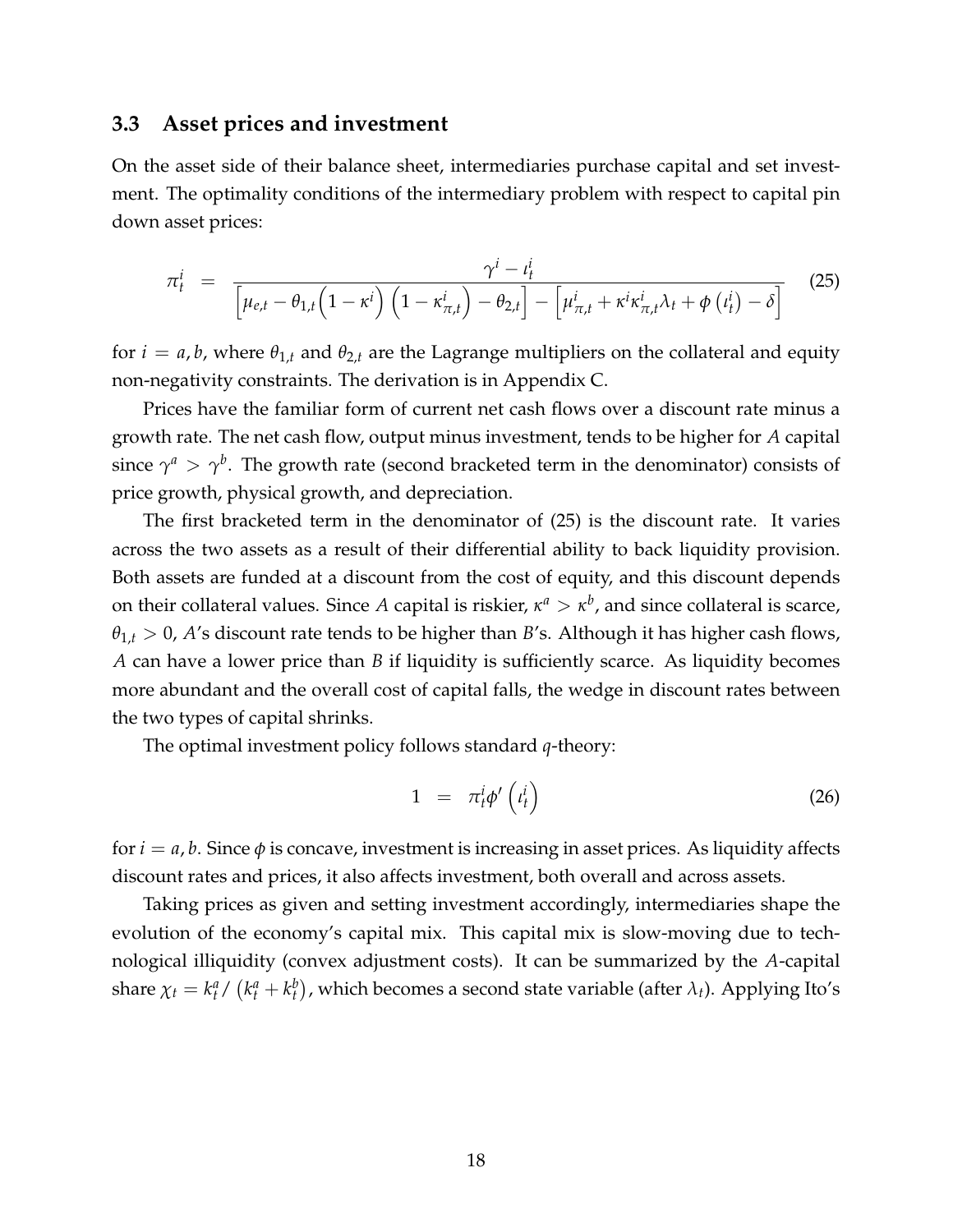Lemma and substituting [\(1\)](#page-7-2), the dynamics of  $\chi_t$  are

<span id="page-19-2"></span>
$$
d\chi_t = \mu (1 - 2\chi_t) dt + \chi_t (1 - \chi_t) \left[ \phi \left( t_t^a \right) - \phi \left( t_t^b \right) + \lambda_t \left( \kappa^a - \kappa^b \right) \right] dt \qquad (27)
$$

$$
-\chi_t (1 - \chi_t) \left[ \frac{\kappa^a - \kappa^b}{\chi_t (1 - \kappa^a) + (1 - \chi_t) (1 - \kappa^b)} \right] dJ_t.
$$

In a crash,  $\chi_t$  falls as more of the risky capital is wiped out. Crashes thus shift the economy's capital stock towards safety, which produces a dampening effect; uncertainty shocks absent a crash have a stronger impact on asset prices.<sup>[22](#page-19-1)</sup>

Absent a crash, the risky capital share drifts according to relative investment in the two technologies,  $\phi\left(\iota_t^a\right)-\phi\left(\iota_t^b\right)$  (the remaining terms of [\(27\)](#page-19-2) consists of a level-inflow and crash-compensating terms). This means that in low-uncertainty states when liquidity is abundant so discount rates and collateral premia are low, the economy tends to drift towards a riskier capital mix. Conversely, the same force pushes towards retrenchment at the expense of future growth when liquidity provision contracts following a crash.

The model thus features endogenous buildups of economic fragility during booms and slow recoveries following crashes. Both are dynamic effects resulting from variation in the level and cross-sectional dispersion of discount rates induced by the expansion and contraction of liquidity provision through shadow banking.

# <span id="page-19-0"></span>**4 Results**

In this section, we present results for the full dynamic equilibrium of the model, focusing on the interaction between the macroeconomy and financial markets. We solve for prices  $\pi^a(\lambda_t, \chi_t)$  and  $\pi^b(\lambda_t, \chi_t)$  using projection methods, specifically Chebyshev collocation. Appendix [D](#page-50-0) provides details.

We follow [Brunnermeier and Sannikov](#page-32-0) [\(2014](#page-32-0)*b*) and pick an investment cost function that implies quadratic adjustment costs,  $\phi\left(\iota_{t}\right)=\frac{1}{\phi}\left(\sqrt{1+2\phi\iota_{t}}-1\right)$ . Our benchmark parameter values are available in Table [1.](#page-36-0) We view these as an illustration rather than a calibration.

#### Table [1](#page-36-0) about here.

<span id="page-19-1"></span><sup>&</sup>lt;sup>22</sup>There are several ways to remove the dampening effect:  $(1)$  introduce a capital composition shock that converts some fraction of the safe capital into risky capital when a crash hits; and (2) a crash need not destroy any capital in the aggregate, it is enough that it destroy some units of capital while benefiting others (a dispersion shock) as long as investors cannot hold fully diversified portfolios. We pursue the latter approach in Sections [4.4](#page-23-0) (Flight to quality) and [5.2](#page-27-0) (Operation Twist).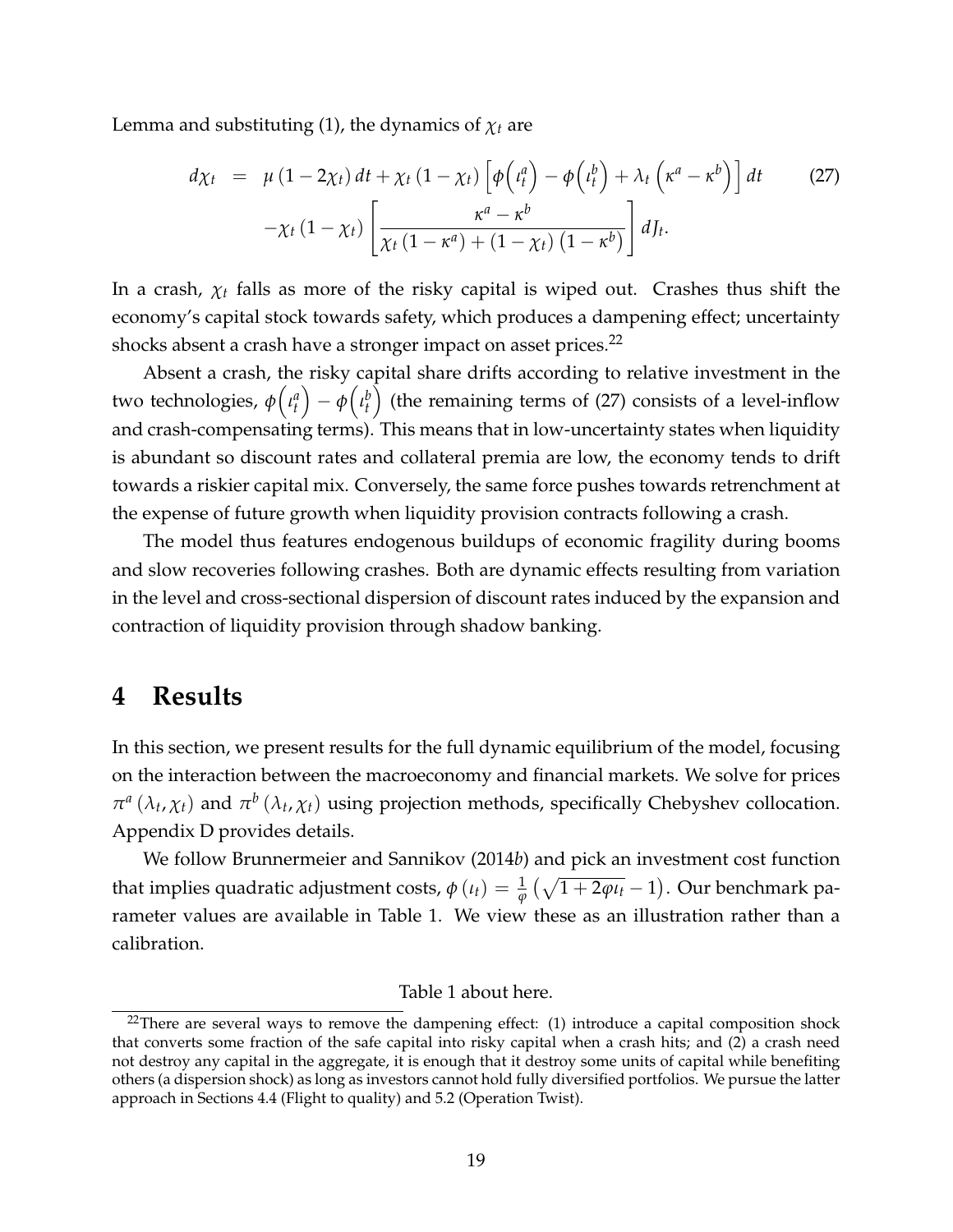### **4.1 Macroeconomic effects**

Our model links liquidity provision in financial markets to macroeconomic performance via discount rates and asset prices. Figure [3](#page-37-0) illustrates these links under our benchmark parameters. In each plot, quantities are plotted against uncertainty  $\lambda_t$  at three different levels of the risky capital share *χ<sup>t</sup>* .

The top two panels show the prices of the high-productivity low-collateral *A* capital and the low-productivity high-collateral *B* capital. The price of *A* is generally higher, reflecting its productivity advantage. However, it declines steeply with *λ<sup>t</sup>* and gradually with  $\chi_t$ . By contrast, the price of *B* is increasing in  $\chi_t$  and flat in  $\lambda_t$ , except when  $\chi_t$  is high where it is at first increasing and then decreasing in *λ<sup>t</sup>* . The price of *B* can even exceed the price of *A* when uncertainty  $\lambda_t$  and asset risk  $\chi_t$  are both high.

#### Figure [3](#page-37-0) about here.

The middle panels of Figure [3](#page-37-0) plot the supply of money and shadow money, which help to understand these price effects. When uncertainty is low, households are willing to hold shadow money to meet their liquidity needs. Intermediaries are similarly eager to supply shadow money as it allows them to lever up the collateral value of their assets, creating more liquidity and lowering their funding costs. As a result, shadow money displaces money at low levels of uncertainty and especially when the supply of collateral is low ( $\chi_t$  is high). The liquidity transformation enabled by shadow banking lowers the funding cost of the productive asset, boosting its price.

The bottom left panel of Figure [3](#page-37-0) plots the overall supply of liquidity measured as the flow rate of liquidity-event consumption. Shadow banking allows for a high level of liquidity even when the capital mix is risky as long as uncertainty is low. It is in this region (low *λ<sup>t</sup>* , high *χ<sup>t</sup>* that the financial sector is engaging in liquidity transformation and not just liquidity provision.

Output growth in the bottom-right panel of Figure [3](#page-37-0) is also highest when uncertainty is low and the risky capital share is high. By increasing the supply of liquidity for a given amount of collateral, shadow banking lowers discount rates and pushes up prices, investment, and growth. Note that a highly liquid economy need not coincide with a fast-growing one: the supply of liquidity can be very high when asset risk  $\chi_t$  is low but the low level of the productive *A* capital actually causes the economy to shrink. In other words, it is shadow banking and liquidity transformation that enables economic booms.

A rise in uncertainty sets off a contraction in liquidity and ultimately a recession. Household demand shifts abruptly from shadow money to money as only money pro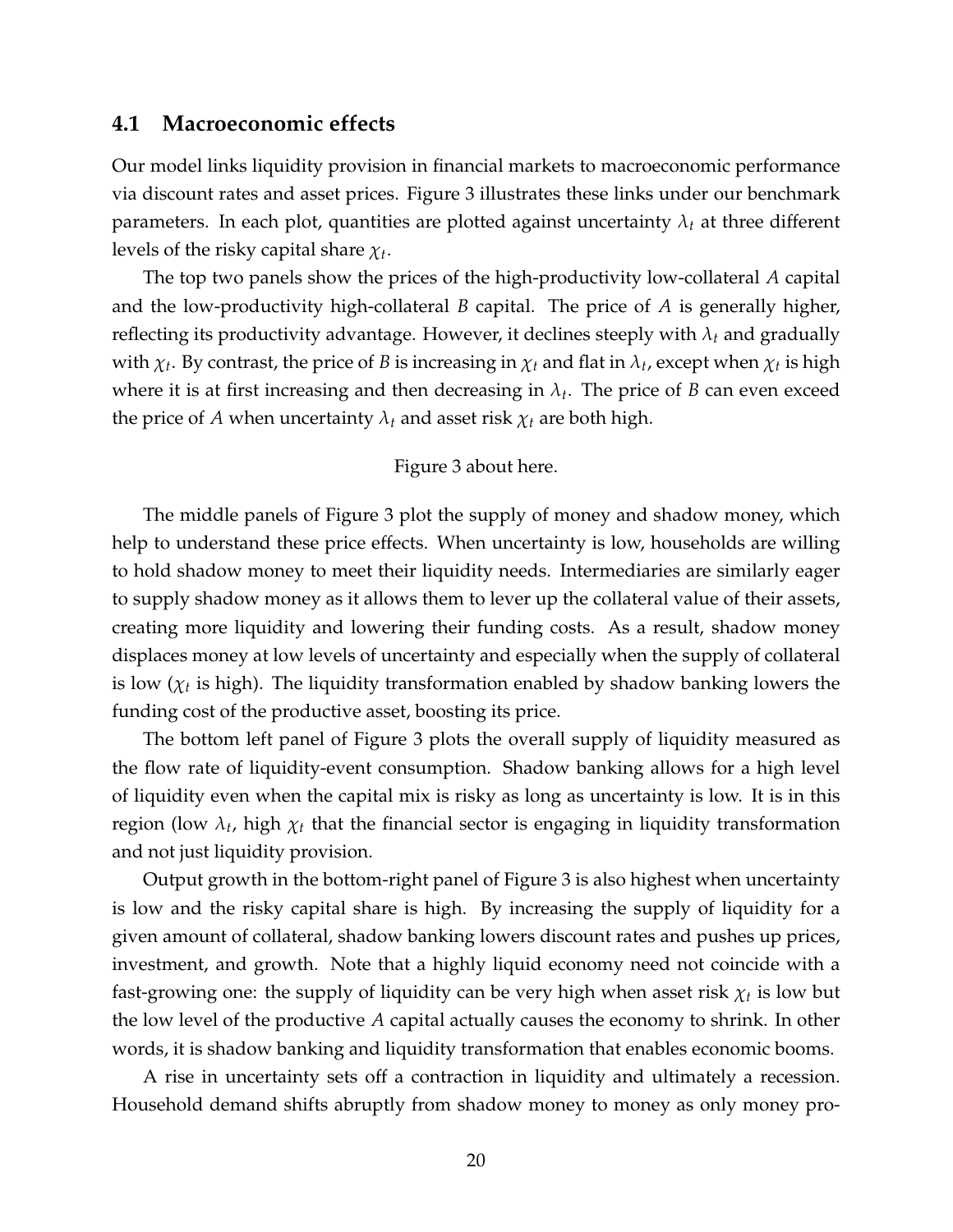vides crash-proof liquidity. Intermediaries cater to this demand by adjusting their liabilities. The shadow banking sector effectively shuts down within a narrow range of uncertainty. In the financial crisis of 2007 to 2008, the market for asset-backed commercial paper suffered a similarly rapid collapse [\(Acharya, Schnabl and Suarez,](#page-32-15) [2013\)](#page-32-15).

Issuing more money requires raising equity. The result is less liquidity transformation, less liquidity, and higher discount rates. The price of *A* capital falls sharply while *B* capital becomes more valuable as the liquidity shortage increases the premium for collateral. This effect is strongest when collateral is scarce to begin with  $(\chi_t$  is high) and liquidity transformation is at its peak. The reversal of investment from productive to safe capital can be interpreted as collateral mining or building a "fortress balance sheet".

Importantly, it is neither a lack of intermediary capital nor a lack of investment opportunities that causes intermediaries to stop investing in productive capital when uncertainty rises. It is instead the low level of liquidity transformation resulting from the contraction of shadow banking that initiates the downturn.

### **4.2 Persistence**

Our model features persistence due to learning and variation in investment, which interact dynamically to produce cycles. The endogenous dynamics of collateral values near the bottom of the cycle play an important role in this process, a discussion we postpone until Section [4.3](#page-22-0) below.

A rise in uncertainty contracts liquidity provision, which changes the economy's target capital mix so that productivity growth remains low even after uncertainty recedes, a form of slow recovery following a financial crisis. At the other end, low uncertainty promotes the accumulation of risky capital backed by shadow money issuance, which builds up fragility during booms.

To illustrate these forces, Figure [4](#page-38-0) plots impulse response functions for the state variables uncertainty,  $\lambda_t$ , and the risky capital share,  $\chi_t$ . The plots on the left condition on a low initial level of *λ<sup>t</sup>* and those on the right on a high one, i.e. a boom versus a bust.

The top panels look at  $\lambda_t$ . The gray shading represents a contour plot of its conditional density, which is computed by solving the forward Kolmogorov equation in Appendix [E.](#page-51-0) From the solid red lines, which represent conditional means, we see that  $\lambda_t$  is very persistent. From the shaded densities we see that this persistence is due to the combination of a negative drift that pulls much of the mass down and occasional jumps that send chunks of it back up. In this way uncertainty tends to be very low after a long quiet period but it can rise suddenly as in a "Minsky moment".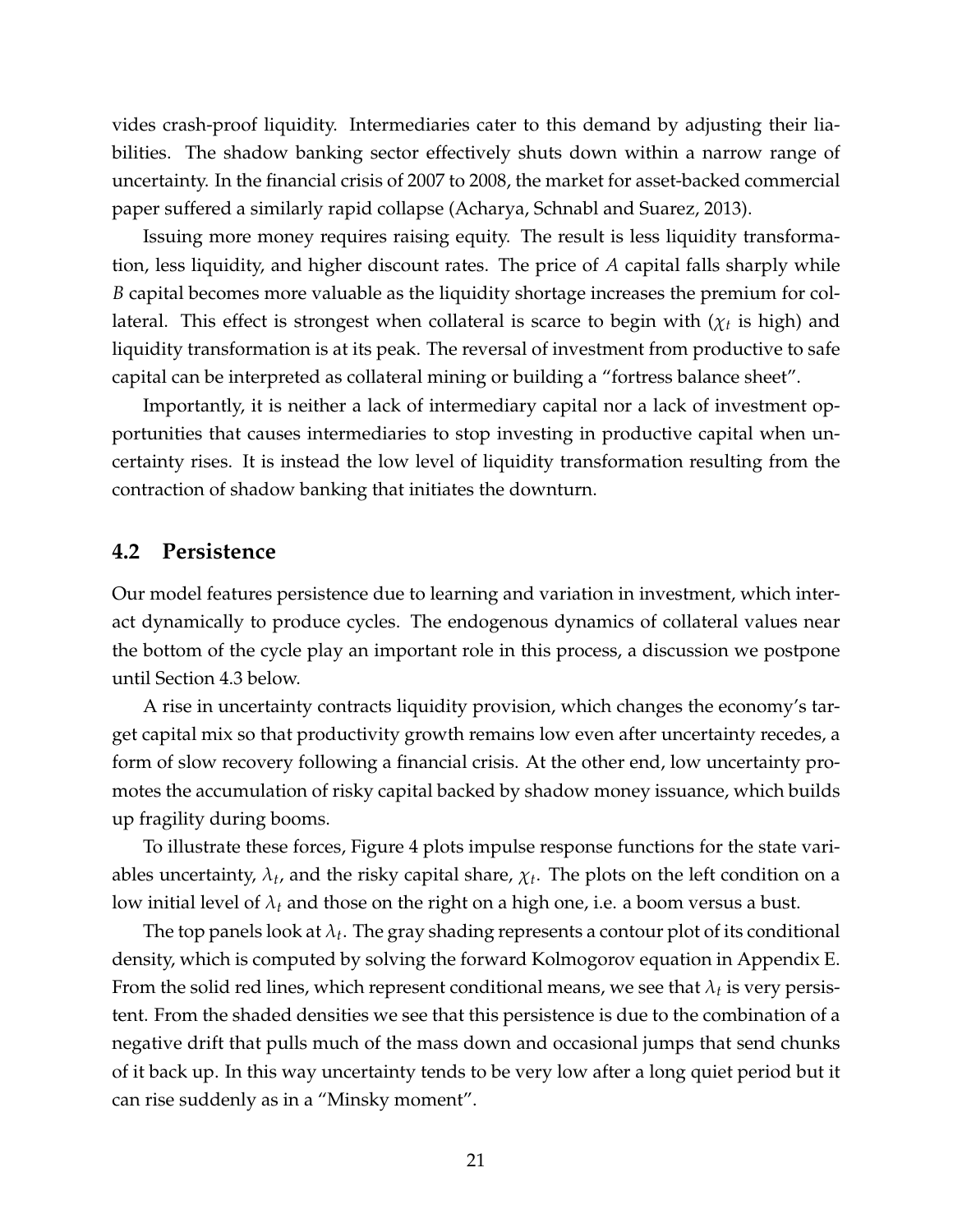#### Figure [4](#page-38-0) about here.

The bottom panels of Figure [4](#page-38-0) plot the conditional means of the risky capital share  $\chi_t$ starting from a low, medium, or high level under each of the two  $\lambda_t$  scenarios. On the left, where  $\lambda_t$  is low,  $\chi_t$  is increasing over time except when it is very high to begin with. Low uncertainty promotes shadow banking which enables greater liquidity, reducing discount rates and collateral premia. The price of the risky asset rises and stimulates investment. Over time, this leads to a riskier capital mix.

On the right, where  $\lambda_t$  is high,  $\chi_t$  drifts down except when it is very low from the start. When uncertainty is high, households are unwilling to hold shadow money, which makes investment in the risky asset less attractive. At the same time, demand for collateral causes investment in the safe but unproductive asset to pick up ("collateral mining"), causing  $\chi_t$  to fall over time. This sets up a slow recovery once uncertainty diminishes.

Overall, Figure [4](#page-38-0) illustrates the interaction between the model's financial and macroeconomic cycles. In the next section we show how the dynamics of collateral values contribute to this interaction.

### <span id="page-22-0"></span>**4.3 Collateral runs**

Collateral runs (or margin spirals in the language of [Brunnermeier and Pedersen,](#page-32-5) [2009\)](#page-32-5) are episodes during which liquidity creation requires progressively greater amounts of collateral, which is equivalent to a rise in haircuts in financial markets.<sup>[23](#page-22-1)</sup>

To be concrete, an asset *i* that can back  $1 - \kappa$  dollars of money per dollar of value has a haircut of *κ*. The haircut measures the size of the drop in value that must occur before debt holders take a hit. In our model haircuts have an exogenous cash flow component *κ <sup>i</sup>* and an endogenous price component  $\kappa^i_{\pi}$ ,  $i=a$ ,  $b$  for an overall haircut of  $1-\left(1-\kappa^i\right)\left(1-\kappa^i_{\pi} \right)$  $^i_\pi$ ). A collateral run occurs when  $\kappa^i_\pi = 1 - \pi^i_+ / \pi^i$  rises as  $\pi^i$  falls (pluses denote after-crash prices). This requires a simultaneous rise in the the level and volatility of discount rates. The higher level puts downward pressure on prices, while the higher volaitlity depresses after-crash collateral values, increasing haircuts. The resulting tightening in the collateral constraint further amplifies the initial increase in discount rates, causing a downward price spiral.

#### Figure [5](#page-39-0) about here.

<span id="page-22-1"></span><sup>&</sup>lt;sup>23</sup>A collateral run is distinct from a classic bank run. Agents in our model demand bigger haircuts when financial conditions become more sensitive to uncertainty shocks. They do not face a first-come-first-served constraint as in [Diamond and Dybvig](#page-33-0) [\(1983\)](#page-33-0). A bank run could arise in our model if collateral is rehypothecated among investors. We hope to explore this possibility in future research.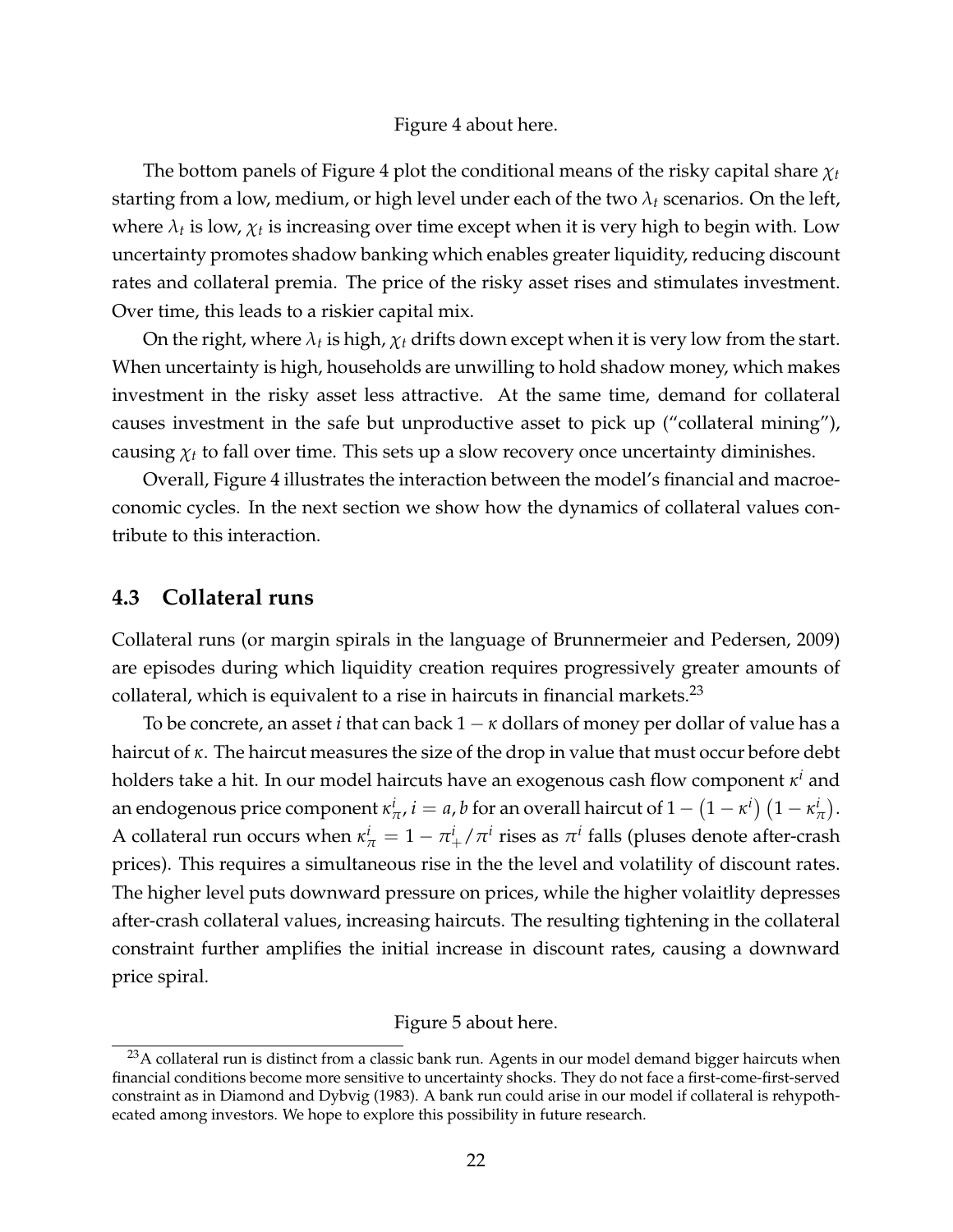To demonstrate the effects of collateral runs, Figure [5](#page-39-0) compares haircuts, capital structures, funding costs, and asset prices in economies with and without shadow banking. $^{24}$  $^{24}$  $^{24}$ We fix  $\chi_t = 0.5$  and look across  $\lambda_t$ .

In a shadow-banking economy near the peak of a boom (low  $\lambda_t$ ), an uptick in uncertainty leads to a rise in both haircuts and discount rates. Higher haircuts drive a sharp contraction in liquidity transformation, forcing a shift towards more expensive funding. As a result, prices fall further, which represents a collateral run.

In a collateral run, money yields fall while shadow money yields rise sharply. Since the economy is near its peak, shadow banking activity is very high and so overall discount rates rise. The risky *A* capital suffers the greatest price decline as its funding is most fragile. Although the amplification of collateral runs causes discount rates to spike above their levels in the no-shadow-banking economy, the price of *A* capital is always higher with shadow banking than without because prices capitalize the lower funding costs in a shadow banking-driven boom. The possibility of future booms leads to less severe downturns.

On the other side, when  $\lambda_t$  is high and liquidity transformation is near bottom, asset prices become less sensitive to uncertainty so a rise in  $\lambda_t$  actually reduces haircuts. In other words, the haircut-price dynamic reverses so that a "collateral decelerator" eventually puts a floor under asset prices. The same dynamic means, however, that haircuts initially rise as uncertainty begins to subside, which slows down the recovery of asset prices. The same mechanism that amplifies downturns also prolongs their aftermath.

# <span id="page-23-0"></span>**4.4 Flight to quality**

Our model generates flight to quality, a rise in the value of safe claims even as overall prices fall. A rise in uncertainty triggers a demand shift from shadow money to money, causing the spread between them to open up. As intermediaries absorb the excess demand for money, liquidity transformation shuts down. The premium for collateral rises, causing the safe *B* capital to appreciate relative to the risky *A* capital. When this relative price change dominates the overall rise in discount rates, the yield of money falls and the price of *B* capital rises.

Our benchmark parametrization produces strong flight to quality in securities markets and modest flight to quality in asset markets (see Figure [3\)](#page-37-0). Intuitively, flight to quality is the result of a shortage of collateral due to a sharp contraction in liquidity trans-

<span id="page-23-1"></span><sup>&</sup>lt;sup>24</sup>We implement an economy with no shadow banking by setting  $\bar{\kappa} = 0$ , which removes the leverage advantage of shadow money.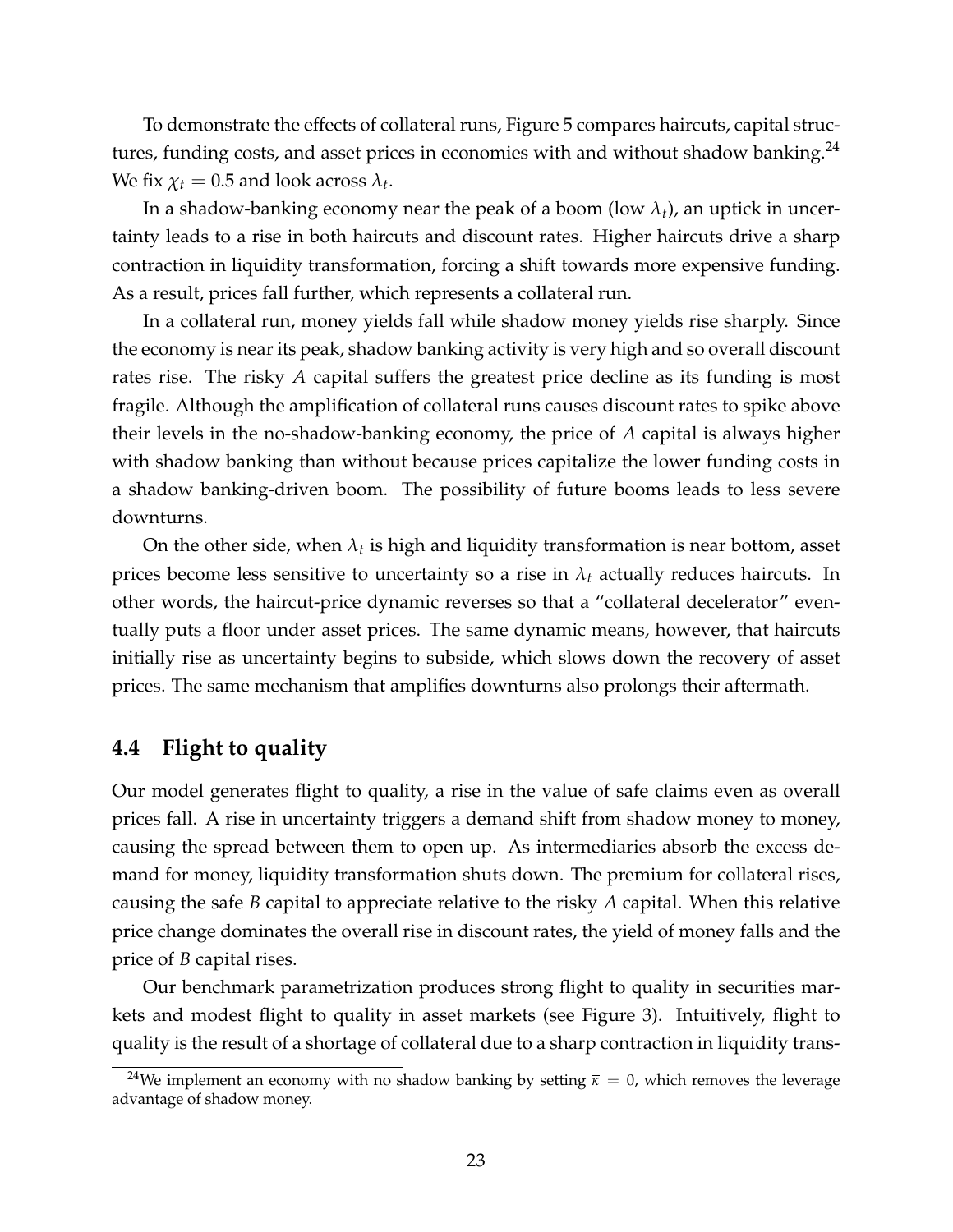formation. In our benchmark model crashes actually increase the supply of collateral as a higher proportion of the safe *B* capital remains intact. In this section, we modify the model slightly to remove this dampening, which intensifies flight to quality effects.

Specifically, we transform the aggregate cash flow shock into a dispersion shock. Let *k a*  $_{i,t}^a$  and  $k_{i,b}^b$  $\int_{i,t}^{b}$  be the capital holdings of intermediary *i* and modify equation [\(1\)](#page-7-2):

$$
\frac{dk_{i,t}^a}{k_{i,t}^a} = \left[ \phi\left(\iota_{i,t}^a\right) - \delta \right] dt - \kappa_{i,t}^a dN_t, \tag{28}
$$

where  $\kappa_{i,t}^a = \pm \kappa^a$  with probability 1/2 each and  $\kappa_{i,t}^b = 0$  for simplicity. We have further simplified our benchmark specification by setting  $\mu = 0$ , which increases the scarcity of collateral at high levels of *χ<sup>t</sup>* . We also increase *η* slightly to 2.8, which reduces the elasticity of substitution between money and shadow money.<sup>[25](#page-24-0)</sup>

The dispersion shock makes *A* capital risky for an individual intermediary but safe in the aggregate. This keeps pledgeability low but eliminates aggregate cash flow risk, highlighting the fact that our model is about collateral rather than risk.<sup>[26](#page-24-1)</sup>

#### Figure [6](#page-40-0) about here.

Figure [6](#page-40-0) shows the strong flight to quality in securities markets. When uncertainty  $\lambda_t$  rises, the yield on money falls and the spread between shadow money and money (the safety premium) opens up. The effect is strongest when liquidity transformation is initially high ( $\chi_t$  = 0.9) so that collateral is scarce. In this case overall liquidity falls, which causes discount rates to rise as reflected in the equity premium. These dynamics resemble developments in U.S. markets after July 2007.

Figure [6](#page-40-0) also shows strong flight to quality in asset markets. In the bottom right panel, the price of *B* capital rises most in a crash when it occurs near the peak of the liquidity cycle; that is when uncertainty is low and the capital mix is risky ( $\chi_t = 0.9$ ). U.S. long-term bonds similarly appreciated as the financial crisis unfolded in 2007–2008 [\(Krishnamurthy,](#page-34-7) [2010\)](#page-34-7). Once uncertainty rises sufficiently (or the capital mix becomes safe enough) so that shadow banking shuts down, flight to quality disappears. Thus,

<span id="page-24-0"></span><sup>&</sup>lt;sup>25</sup>The modified model is solved easily by simply altering the dynamics of  $\chi_t$  in [\(27\)](#page-19-2) to  $d\chi_t$  =  $\chi_t\left(1-\chi_t\right)\left[\phi\!\left(\iota_t^a\right)-\phi\left(\iota_t^b\right)\right]dt$ , while keeping the pricing PDEs [\(25\)](#page-18-0) unchanged.

<span id="page-24-1"></span><sup>&</sup>lt;sup>26</sup>We are implicitly assuming that intermediaries cannot diversify the dispersion shock. As a possible example, it may be difficult to distinguish ex ante which assets are likely to co-move in the rare event of a crash, (e.g. mortgages in Miami and Las Vegas). Alternatively, individual intermediaries might develop special expertise in particular markets. See also [Di Tella](#page-33-9) [\(2012\)](#page-33-9). Note that flight to quality does not require the dispersion shock modification.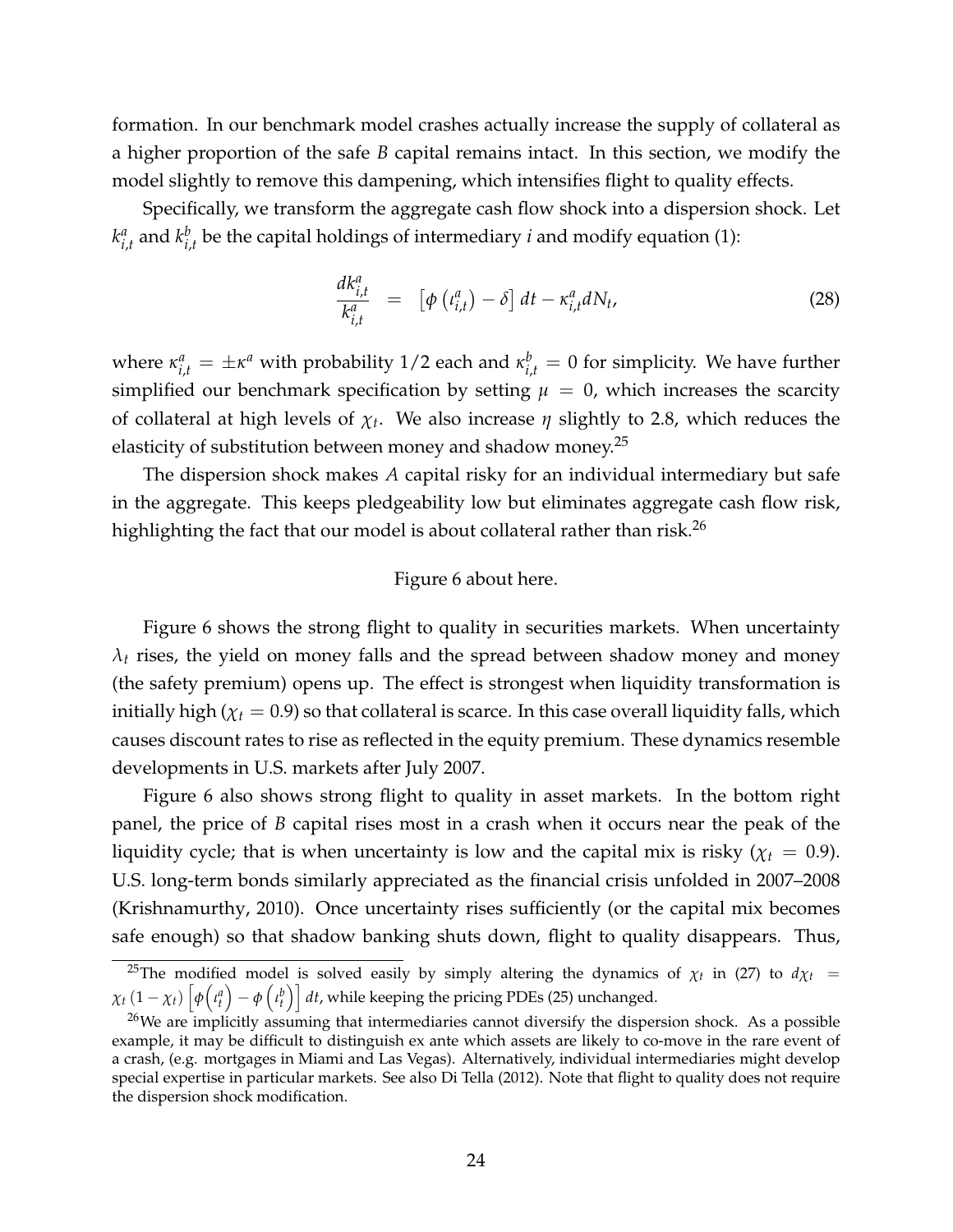flight to quality results from the acute shortage of collateral that occurs when uncertainty rises suddenly after a shadow banking boom.

Our model's learning dynamics tie together normal-times (*dB*) and crash (*dN*) flight to quality (both raise  $\lambda$ ). The two, however, are conceptually distinct as normal-times shocks are borne entirely by equity whereas crashes affect collateral values and the supply of liquidity. In our model only crash-driven flight to quality is important ex ante because equity markets are frictionless.<sup>[27](#page-25-1)</sup> This observation suggests that differences in the pricing of instruments that act as normal-times versus crash-risk hedges can be used to assess the importance of equity- versus collateral-based frictions.

# <span id="page-25-0"></span>**5 Policy interventions**

In the aftermath of the 2008 financial crisis, central banks around the world and the U.S. Federal Reserve in particular have resorted to a wide variety of interventions, broadly referred to as unconventional monetary policy. We consider two of these interventions, the Large Scale Asset Purchase (LSAP) program of 2008–2010 and the Maturity Extension Program also known as "Operation Twist" of 2011–2012. Under LSAP, the FED purchased large amounts of mortgage-backed securities in an effort to support their prices.<sup>[28](#page-25-2)</sup> Under Operation Twist, the FED purchased long-dated Treasurys and sold short-dated ones with the stated goal of reducing long-term interest rates.<sup>[29](#page-25-3)</sup>

Alongside central banks, regulators have entertained a broad range of proposals and implemented a subset of them. We look at two of these, the so-called "Volcker rule" which seeks to separate commercial banking and proprietary trading, and liquidity requirements as have been adopted by the Basel III Committee. $30$ 

Our aim in this section is to shed light on the interaction of these policies with the

<span id="page-25-1"></span><sup>&</sup>lt;sup>27</sup>We explore the policy implications of flight to quality in Section [5.2](#page-27-0) (Operation Twist) and Section [5.4](#page-29-0) (Volcker rule).

<span id="page-25-2"></span><sup>&</sup>lt;sup>28</sup>The press release announcing the program reads, "Spreads of rates on GSE debt and on GSE-guaranteed mortgages have widened appreciably of late. This action is being taken to reduce the cost and increase the availability of credit for the purchase of houses, which in turn should support housing markets and foster improved conditions in financial markets more generally" [\(Federal Open Market Committee,](#page-33-18) [2008\)](#page-33-18).

<span id="page-25-3"></span> $29$ The program's announcement following the September 2011 FOMC meeting reads, "The Committee intends to purchase, by the end of June 2012, \$400 billion of Treasury securities with remaining maturities of 6 years to 30 years and to sell an equal amount of Treasury securities with remaining maturities of 3 years or less. This program should put downward pressure on longer-term interest rates and help make broader financial conditions more accommodative" [\(Federal Open Market Committee,](#page-33-19) [2011\)](#page-33-19).

<span id="page-25-4"></span> $30$ The Basel III framework consists of two parts, the Liquidity Coverage Ratio (LCR), and the Net Stable Funding Ratio (NSFR) [\(Bank for International Settlements,](#page-32-19) [2010\)](#page-32-19). LCR affects asset liquidity and NSFR affects liquidity provision directly. From the point of view of the model, what matters is their combined effect on liquidity transformation.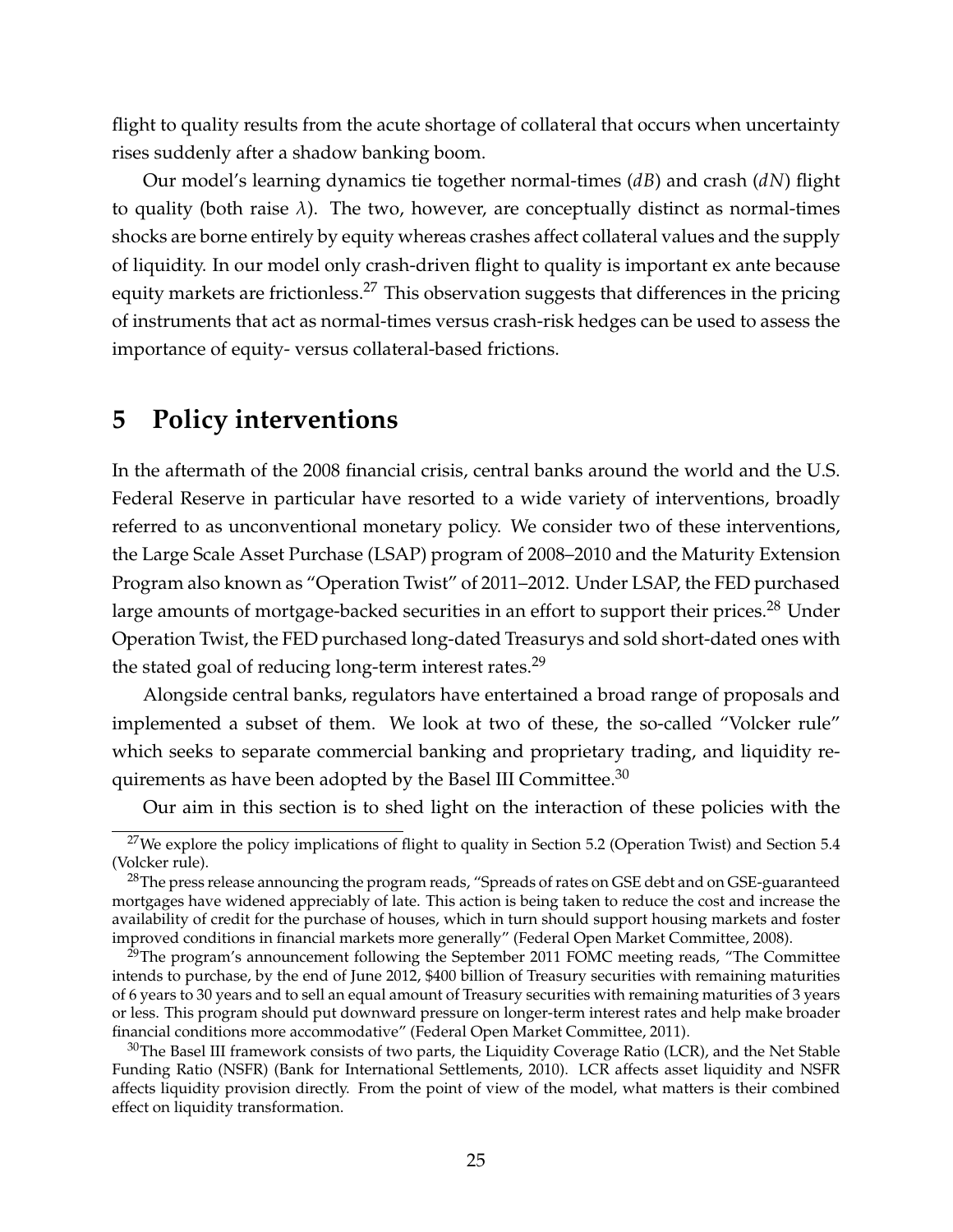liquidity transformation channel that lies at the heart of the paper. We leave a comprehensive welfare analysis that incorporates a broader set of considerations for future work.

### **5.1 Asset purchases**

We interpret LSAP as replacing risky *A* capital with safe *B* capital. The direct effect is to increase the amount of collateral available on intermediary balance sheets, and by extension liquidity provision, asset prices, and investment. Since ex post prices determine ex ante collateral values, LSAP also has an indirect ex ante effect.

In an LSAP, a given dollar amount of *A* capital is exchanged for an equal dollar amount of *B* capital. Any cash flow mismatch between the swapped assets is backed by lump-sump taxation of households (the government does not face a collateral constraint). We model LSAP as a one-at-a-time intervention to acknowledge the limits of this taxation power. The model is non-Ricardian because collateral impacts asset prices.

We assume LSAP takes effect with a given probability immediately following a crash (when it is most needed) and it is eventually withdrawn at a given intensity. This setup introduces a simple binary state variable that corresponds to the state of the central bank's balance sheet (empty or full). Appendix [F](#page-52-0) has the details.

Figure [7](#page-41-0) implements an LSAP that reduces the risky capital share  $\chi_t$  by 0.2. It gets triggered with 50% probability after a crash and is expected to last ten years.

#### Figure [7](#page-41-0) about here.

The top panels of Figure [7](#page-41-0) show that in most of the state-space, LSAP pushes the price of risky capital up and the price of safe capital down, with the effects for both assets being strongest when the capital mix is risky ( $\chi$ <sup>*t*</sup> = 0.9). In this region, collateral is scarce and liquidity is low. By supplying safe assets, the central bank increases the collateral value of intermediary balance sheets, allowing for greater liquidity provision. The result is both a decline in overall discount rates which tends to push all prices up, and a decline in the collateral premium, which pushes the price of risky capital up and the price of safe capital down. The net effect is positive for the risky asset and negative for the safe asset.

Interestingly, enacting a program when liquidity is abundant (when  $\chi_t$  and  $\lambda_t$  are low) backfires and actually reduces the price of the risky asset. This is a result of the central bank's limited capacity. The economy becomes riskier because the central bank will likely be out of ammunition at the next crash.

Looking along the *λ<sup>t</sup>* dimension, the price effects are strongest when uncertainty is moderately high. This is also the region where collateral runs push haircuts to their high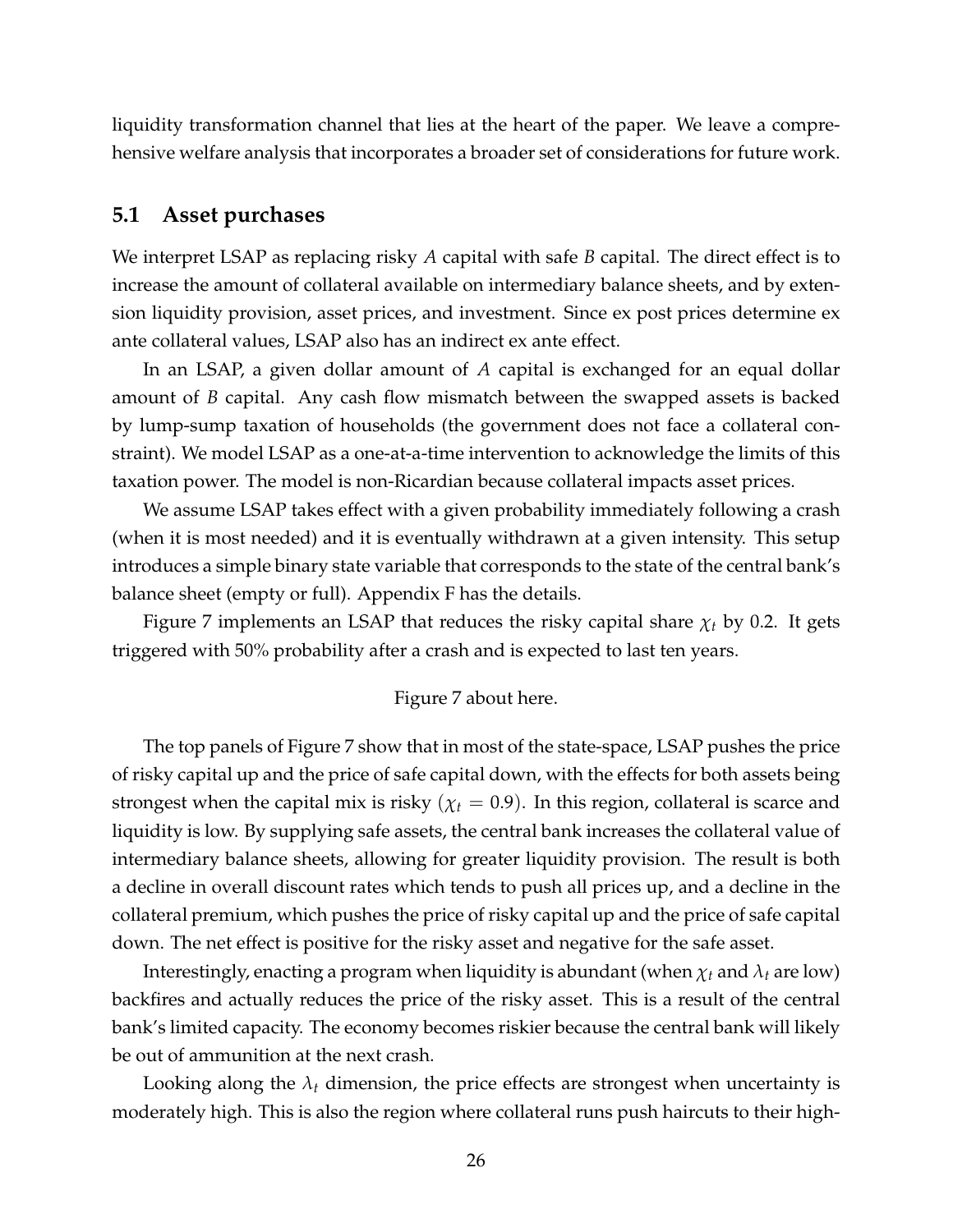est levels (see Section [4.3\)](#page-22-0). Thus, LSAP is most effective when the shadow banking sector is maximally stressed and contracting precipitously.

The middle two panels of Figure [7](#page-41-0) consider the ex ante effect of LSAP by comparing prices across economies with and without the possibility of an LSAP intervention. Risky capital prices are higher and safe capital prices are lower in the LSAP economy throughout the state-space, as expected. Importantly, the ex ante effects are stronger than the ex post effects in the low uncertainty region. LSAP has a stabilizing effect ex post when uncertainty is high, which means it boosts collateral values ex ante when uncertainty is low. In this way, expectation of future LSAP interventions amplifies shadow banking booms. This mechanism echoes concerns raised by [Rajan](#page-35-10) [\(2005\)](#page-35-10).

Finally, we consider the effect of an announcement that policy accommodation will be withdrawn sooner than anticipated. $31$  In the lower panels of Figure [7](#page-41-0) we show that "taper talk" produces sharp asset price movements in our model as in the data. Expectations of premature policy withdrawal can undermine the effectiveness of an asset purchase program.

Our results show that when liquidity transformation is impaired by high uncertainty, an LSAP intervention allows the central bank to support asset prices via collateral transformation.

# <span id="page-27-0"></span>**5.2 Operation Twist**

We model Operation Twist as a market intervention that reduces the duration of safe assets on intermediary balance sheets. Interestingly, in our framework this can reduce pledgeability as long-term safe capital acts as a crash-hedge due to flight to quality. To demonstrate this effect, we use the parameters from Section [4.4](#page-23-0) on flight to quality.

We map the safe asset to government debt by assuming that the private sector cannot create it but that the government issues it by following the same policy that intermediaries do in the benchmark economy (set Tobin's *q* to one as in [\(26\)](#page-18-1)). To model a change in duration within an economy, we introduce two types of government debt, zero-duration floating-rate debt and long-term fixed coupon bonds. Floating debt pays the floating rate  $\mu_m$  (the yield of money) and trades at par. Long bonds pay the fixed coupon  $\gamma^b$  as in the baseline model. The central bank sets the shares of the two types of bonds as a policy variable. Details are in Appendix [F.](#page-52-0)

In an Operation Twist intervention, the central bank buys long-term bonds and sells

<span id="page-27-1"></span> $31$ In the summer of 2013, discussion of policy withdrawal, or "taper talk", led to sharp corrections across asset markets.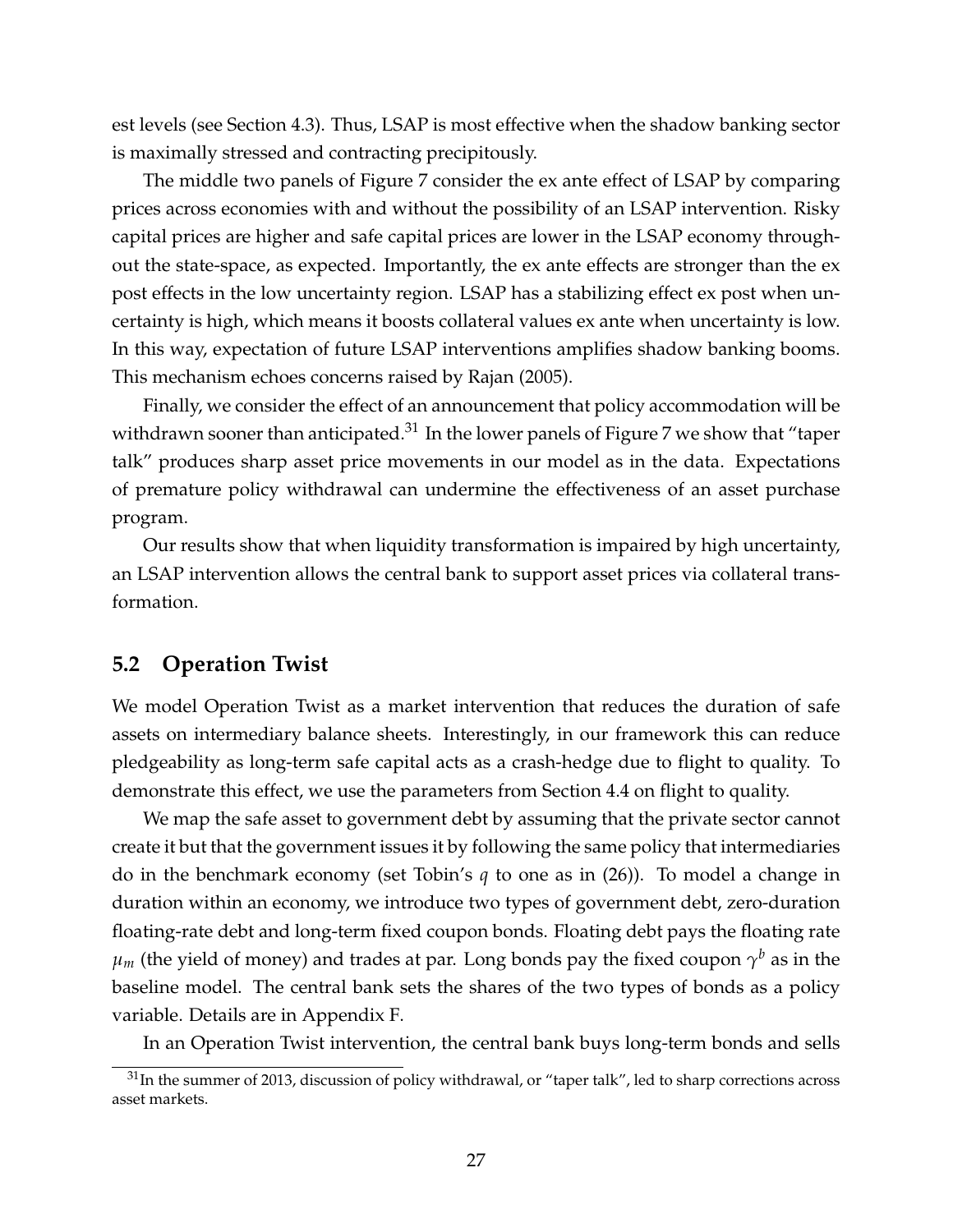floating rate bonds of equal dollar amounts.<sup>[32](#page-28-0)</sup> Any cash-flow mismatch between long and short-term bonds are again backed by lump-sum taxation of households. We consider a one-off unanticipated intervention in which government debt is restructured from fully long-term to fully floating.

#### Figure [8](#page-42-0) about here.

The left panel of Figure [8](#page-42-0) shows that Operation Twist reduces the price of the risky *A* capital. This is due to a strong flight to quality effect that makes long-term debt appreciate in a crash (i.e.  $\kappa^b_{\pi,t} < 0$ ). As a result, it acts as a hedge for the crash risk of *A* capital, thereby raising the aggregate supply of collateral. Floating-rate debt always trades at par, so it cannot act as a hedge. In this way, Operation Twist ends up reducing total collateral as the bottom panel of Figure [8](#page-42-0) shows, which causes discount rates to rise and overall prices to fall. The reduction in collateral supply causes the price of long-term bonds to go up. This means that the effectiveness of Operation Twist cannot be judged by the price of long-term bonds which can go up even if the policy is counter-productive.

The case for Operation Twist is predicated on the idea that risky productive assets are exposed to duration risk just like long-term bonds, so that reducing the supply of longterm bonds might free up balance sheet capacity for risky investment. In our economy the opposite happens because duration becomes a hedge when flight to quality is strong. This makes long-term bonds complements rather than substitutes for risky investment. We return to this discussion in Section [5.4](#page-29-0) in the context of the Volcker rule.

### **5.3 Liquidity requirements**

A liquidity requirement limits the liquidity mismatch between a bank's assets and liabilities, and it is typically promoted as a tool to mitigate costly fire sales (see [Stein,](#page-35-11) [2013\)](#page-35-11). Our model features a type of fire sale in the form of a collateral run, an episode when collateral values become depressed due to rapid deleveraging in the financial sector. In this section we show that liquidity requirements are effective at mitigating this type of fire sale.

Since assets in our model are themselves illiquid, regulating liquidity mismatch here amounts to imposing an upper bound on the issuance of liquid securities:

$$
m_t + s_t \leq \bar{l}, \tag{29}
$$

where  $l < 1$ . This constraint is always tighter than the limited liability constraint  $m_t + s_t \leq$ 1, so it takes its place.

<span id="page-28-0"></span> $32$ The merits of this type of policy are also discussed in [Greenwood, Hanson and Stein](#page-34-5) [\(2014\)](#page-34-5).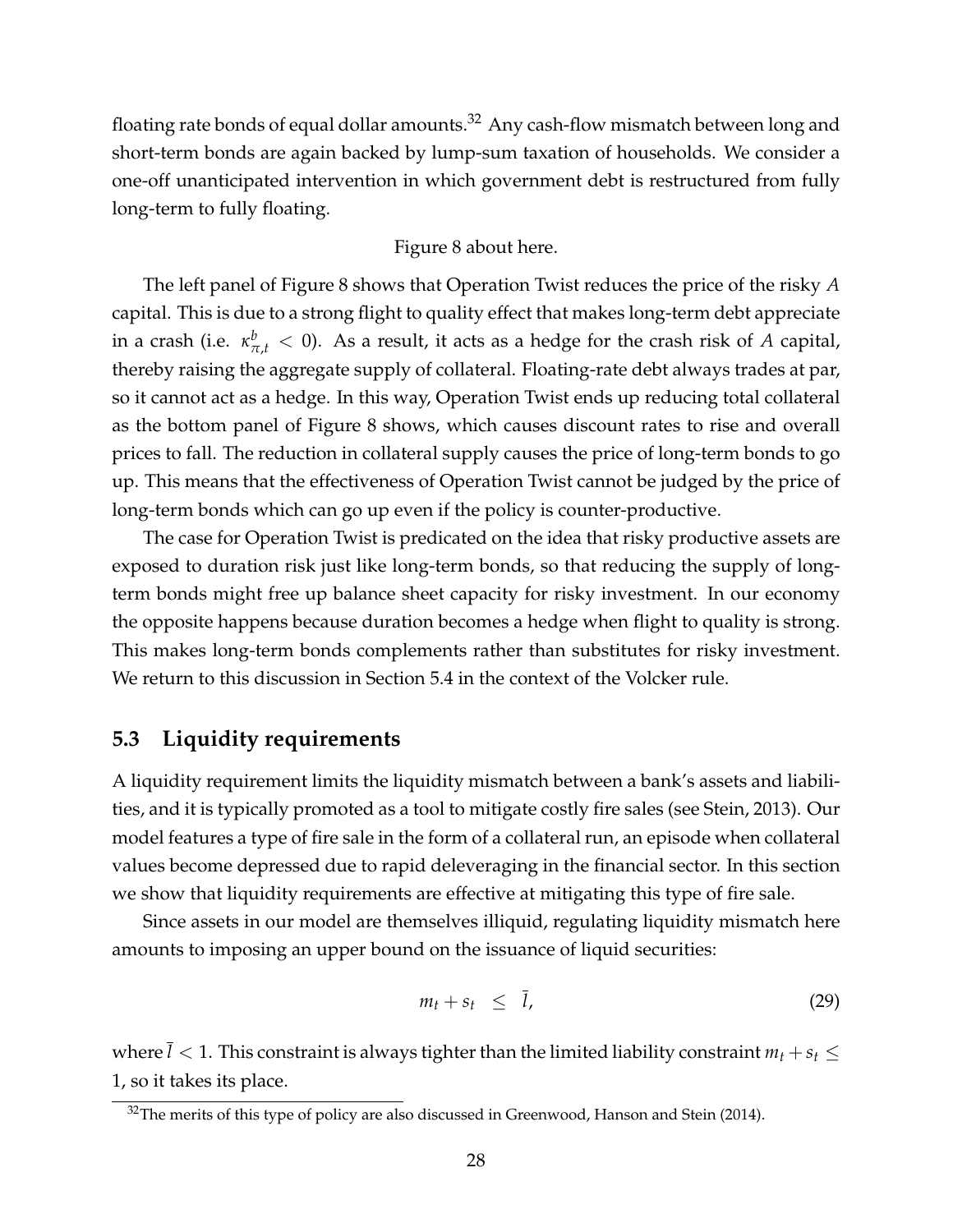Solving the model with a liquidity requirement involves an additional case in the intermediary's optimal capital structure policy. The specifics are in Appendix [F.](#page-52-0)

#### Figure [9](#page-43-0) about here.

Figure [9](#page-43-0) compares an economy with a 10% liquidity requirement (1 − *l* = 10%) to the benchmark case of a zero liquidity requirement. We fix  $\chi_t = 0.5$  and look across  $\lambda_t$ .

From the top two panels, we see that the liquidity requirement leads to a drastic reduction in shadow money issuance. The reason is that the cap on liquidity provision curtails the principal advantage of shadow money, the ability to create liquidity with less collateral. In fact, money issuance rises as it is no longer crowded out by shadow money during booms.

The middle two panels plot prices, which are lower in the economy with a liquidity requirement due to lower liquidity provision. Note that this happens even at high uncertainty when the liquidity requirement is not binding. The reason is that it is expected to bind when uncertainty is low. In this way taming the boom deepens the bust.

The bottom panels look at haircuts (recall from Section [4.3](#page-22-0) that an asset's haircut is one minus its collateral value). We see that the haircuts of both assets fall, though asset *A* has a much larger haircut to begin with due to greater risk. $33$ 

The intuition for this result is that by restraining shadow banking in booms, liquidity requirements reduce the economy's exposure to uncertainty shocks. This means that prices do not fall as fast when uncertainty rises, so collateral values remain relatively high and haircuts low.

Recall that a collateral run is an event where haircuts rise as prices fall and the two reinforce each other (Section [4.3\)](#page-22-0). Figure [9](#page-43-0) shows that liquidity requirements can indeed arrest this dynamic by slowing the rise in haircuts. This suggests they can be used to promote financial stability.

### <span id="page-29-0"></span>**5.4 The Volcker rule**

The Volcker rule seeks to prevent banks from engaging in proprietary trading due to high levels of risk. Observers have argued that the distinction between market making and proprietary trading is extremely difficult as market making typically involves holding a substantial inventory of risky assets.

In this section we map market making activity and its associated inventory accumulation into holdings of risky capital and interpret the Volcker rule as imposing a segregation

<span id="page-29-1"></span><sup>&</sup>lt;sup>33</sup>By fixing  $\chi$ <sup>*t*</sup> = 0.5, we are looking at a region with enough collateral where flight to quality does not take place.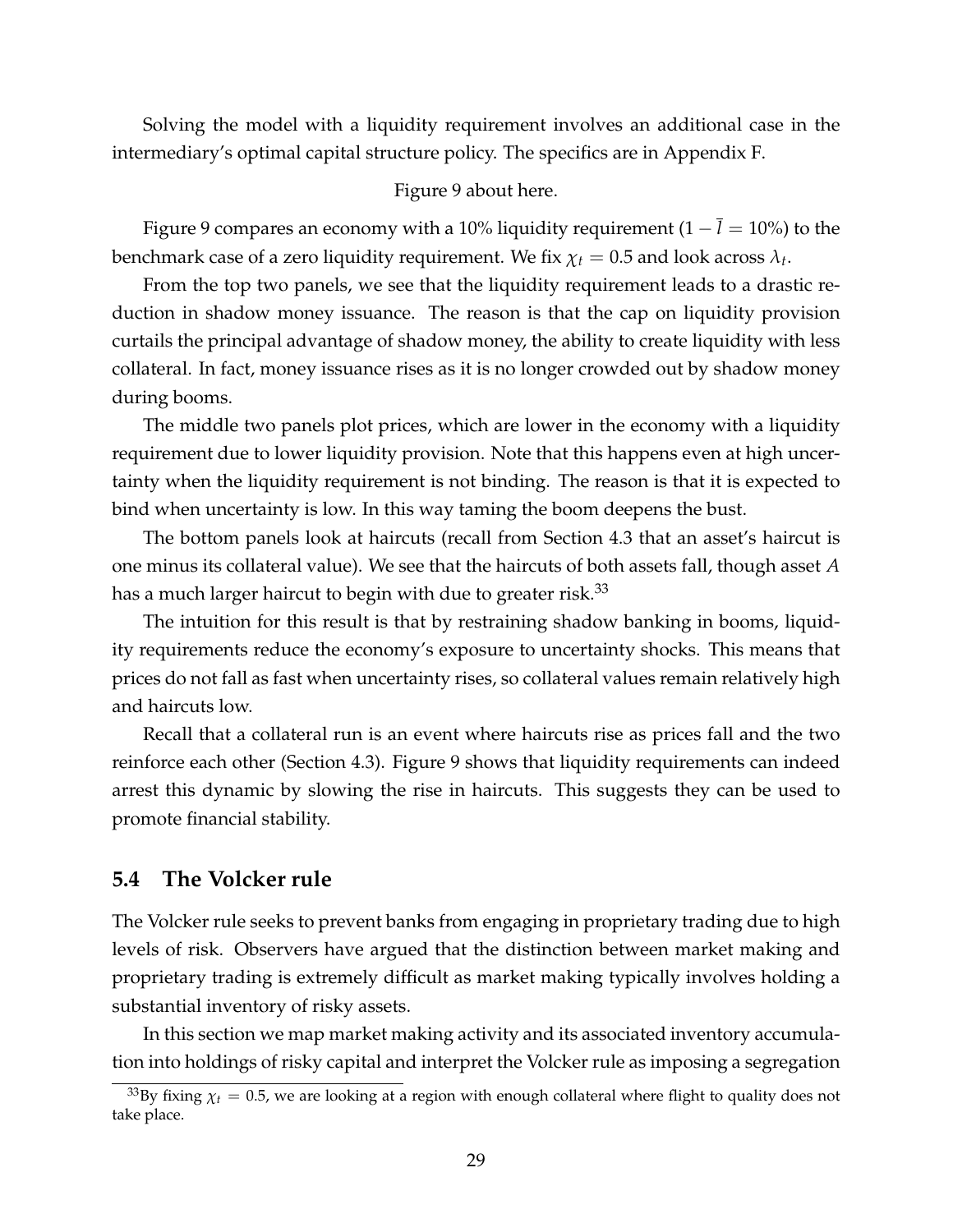between intermediaries that hold risky and safe assets.<sup>[34](#page-30-0)</sup> At this level, our analysis could also refer to the reintroduction of the Glass-Steagall act, which banned affiliations between commercial banks and securities firms. Once again, our scope here is limited to the liquidity transformation channel.

The key point is that our model features a complementarity between risky and safe asset holdings whenever flight to quality effects are present. The intuition is the same as in the discussion of Operation Twist in Section [5.2:](#page-27-0) Flight to quality turns safe capital into a hedge for risky capital on intermediary balance sheets, which raises the overall collateral value of intermediary assets. Under a Volcker rule, collateral is effectively wasted as safe banks have too much and risky banks too little.

To illustrate, suppose there is flight to quality so that the value of safe capital rises in a crash (e.g.  $\kappa^b=0$ ,  $\kappa^b_{\pi,t}< 0$ ). Consider a Volcker rule economy with two (types of) intermediaries, a risky-asset bank  $i = a$  and a safe-asset bank  $i = b$ . Each bank's balance sheet must satisfy limited liability and the collateral constraint while holding only one type of capital:

$$
m^{i} + s^{i} \leq \min\left\{1, \left(1 - \kappa^{i}\right) \left(1 - \kappa^{i}\right) + s^{i}\overline{\kappa}\right\}.
$$
 (30)

Flight to quality implies that the safe bank has excess collateral that allows it to issue 100% money,  $m^b=1$  and  $s^b=0.$  The risky bank behaves as in our model, so its crash-solvency constraint binds,  $m^a + s^a = (1 - \kappa^a) (1 - \kappa^a) + s^a \overline{\kappa}$ . Let *x* be the value-weighted share of *A* capital. Then total liquidity under the Volcker rule and the benchmark economy is

<span id="page-30-1"></span>
$$
m^{a} + s^{a} + m^{b} + s^{b} = x (1 - \kappa^{a}_{\pi})(1 - \kappa^{a}) + (1 - x) + s^{a} \overline{\kappa}
$$
 (31)

$$
m+s = x(1-\kappa_{\pi}^a)(1-\kappa^a) + (1-x)\left(1-\kappa_{\pi}^b\right)\left(1-\kappa^b\right) + s\overline{\kappa}.\tag{32}
$$

Comparing [\(31\)](#page-30-1) and [\(32\)](#page-30-1) it is clear that flight to quality,  $\left(1-\kappa_{\pi}^b\right)$  $\binom{b}{\pi}$   $\left(1-\kappa^{b}\right) > 1$ , leads to lower liquidity provision in the Volcker economy. In general both normal-times and crash-proof liquidity are lower even though the Volcker rule only tightens the collateral constraint coming from crash risk. The scarcity of collateral on the risky bank's balance sheet reduces its capacity to provide normal-times liquidity with shadow money. At the same time, the excess collateral on the safe bank's balance sheet goes unused.

<span id="page-30-0"></span> $34$ Note that liabilities-side segregation (e.g. between issuers of money and shadow money) has no effect in our model as the ability to issue equity costlessly allows capital to flow freely across intermediaries.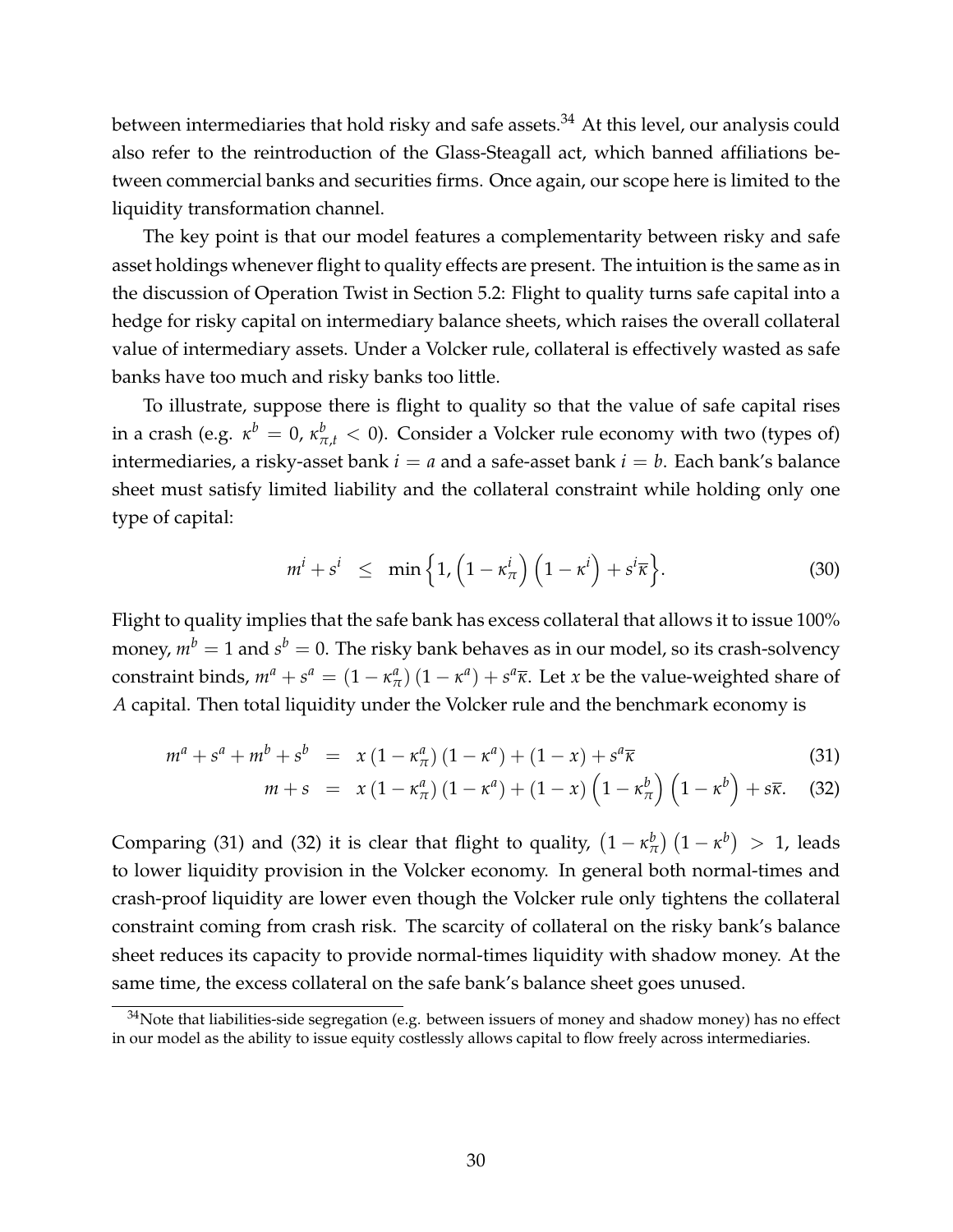# <span id="page-31-0"></span>**6 Conclusion**

We present a model that joins the macroeconomic cycle to the liquidity transformation cycle in the financial sector. The key friction is that while liquidity is valuable, it requires collateral. Since collateral is particularly scarce after large shocks (crashes), intermediaries optimally produce state-contingent liquidity in the form of securities that are money-like in normal times but cease to be liquid in a crash. This allows them to produce liquid securities from risky assets, that is to engage in liquidity transformation. We call this process shadow banking.

Shadow banking creates booms in which liquidity provision expands, discount rates fall, asset prices and investment rise, and output grows. At the same time, it builds fragility by raising the economy's exposure to uncertainty shocks. Such shocks unleash severe effects when preceded by a boom: shadow banking disappears and liquidity contracts sharply, prices of risky assets fall, amplified by collateral runs, and prices of safe assets rise through flight to quality; investment and growth fall. Recoveries are slow due to fortress balance sheets and a "collateral decelerator" under which haircuts rise as revived liquidity transformation once again restores uncertainty exposure.

In sum, shadow banking enables high levels of liquidity in good times at the expense of bad times. As it expands and contracts, shadow banking activity shifts the balance between financial stability and growth.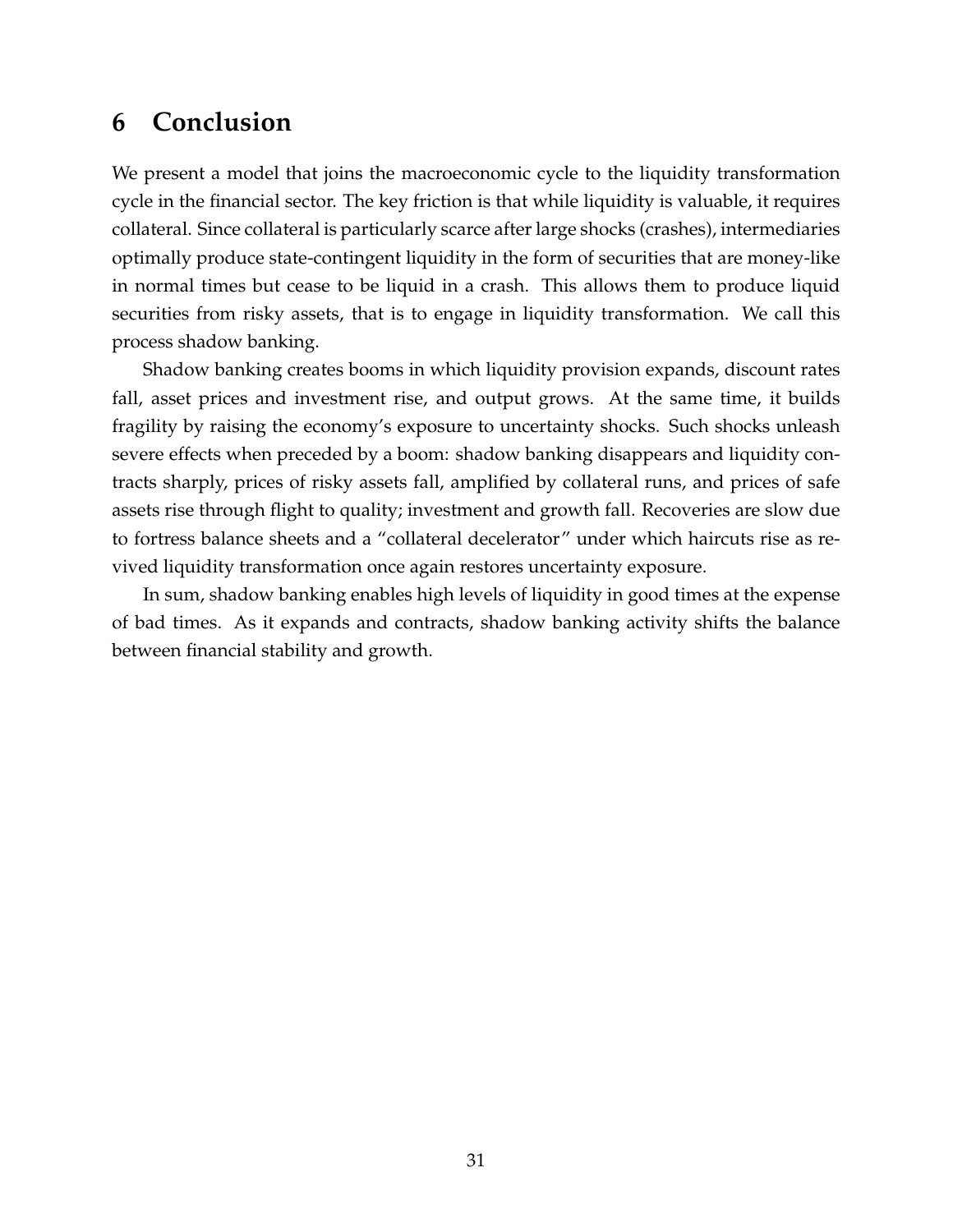# **References**

- <span id="page-32-15"></span>**Acharya, Viral, Philipp Schnabl, and Gustavo Suarez.** 2013. "Securitization without risk transfer." *Journal of Financial Economics*, 107(3): 515–536.
- <span id="page-32-16"></span>**Adrian, Tobias, and Hyun Song Shin.** 2009. "Money, Liquidity, and Monetary Policy." *The American Economic Review*, 99(2): pp. 600–605.
- <span id="page-32-11"></span>**Adrian, Tobias, and Hyun Song Shin.** 2010. "Liquidity and leverage." *Journal of Financial Intermediation*, 19(3): 418–437.
- <span id="page-32-9"></span>**Adrian, Tobias, and Nina Boyarchenko.** 2012. "Intermediary leverage cycles and financial stability." *Working paper*.
- <span id="page-32-2"></span>**Adrian, Tobias, Emanuel Moench, and Hyun Song Shin.** 2010. "Financial intermediation, asset prices, and macroeconomic dynamics." *Federal Reserve Bank of New York Staff Report*, 422.
- <span id="page-32-13"></span>**Adrian, Tobias, Erkko Etula, and Tyler Muir.** 2014. "Financial Intermediaries and the Cross-Section of Asset Returns." *The Journal of Finance, doi: 10.1111/jofi.12189*.
- <span id="page-32-12"></span>**Ang, Andrew, Sergiy Gorovyy, and Gregory B. van Inwegen.** 2011. "Hedge fund leverage." *Journal of Financial Economics*, 102(1): 102–126.
- <span id="page-32-17"></span>**Ashcraft, Adam, Nicolae Gârleanu, and Lasse Heje Pedersen.** 2011. "Two monetary tools: Interest rates and haircuts." In *NBER Macroeconomics Annual 2010, Volume 25*. 143–180. University of Chicago Press.
- <span id="page-32-3"></span>**Bai, Jennie, Arvind Krishnamurthy, and Charles-Henri Weymuller.** 2013. "Measuring the liquidity mismatch in the banking sector." *Working paper*.
- <span id="page-32-19"></span>**Bank for International Settlements.** 2010. *Basel III: International framework for liquidity risk measurement, standards and monitoring.*
- <span id="page-32-14"></span>**Bansal, Ravi, Wilbur Coleman, and Christian Lundblad.** 2010. "Endogenous Liquidity Supply." *Working paper*.
- <span id="page-32-4"></span>**Baron, Matthew, and Wei Xiong.** 2014. "Credit Expansion and Neglected Crash Risk." *Working paper*.
- <span id="page-32-1"></span>**Bernanke, Ben S.** 2013. "Monitoring the Financial System." At the 49th Annual Conference on Bank Structure and Competition sponsored by the Federal Reserve Bank of Chicago, Chicago, Illinois.
- <span id="page-32-7"></span>**Bernanke, Ben S, and Mark Gertler.** 1989. "Agency costs, net worth, and business fluctuations." *The American Economic Review*, 14–31.
- <span id="page-32-8"></span>**Bernanke, Ben S, Mark Gertler, and Simon Gilchrist.** 1999. "The financial accelerator in a quantitative business cycle framework." *Handbook of macroeconomics*, 1: 1341–1393.
- <span id="page-32-10"></span>**Bigio, Saki.** 2013. "Endogenous liquidity and the business cycle." *Working paper*.
- <span id="page-32-5"></span>**Brunnermeier, Markus K, and Lasse Heje Pedersen.** 2009. "Market liquidity and funding liquidity." *Review of Financial studies*, 22(6): 2201–2238.
- <span id="page-32-18"></span>**Brunnermeier, Markus K, and Yuliy Sannikov.** 2014*a*. "The I Theory of Money." *Working paper*.
- <span id="page-32-0"></span>**Brunnermeier, Markus K, and Yuliy Sannikov.** 2014*b*. "A macroeconomic model with a financial sector." *The American Economic Review*, 104(2): 379–421.
- <span id="page-32-6"></span>**Brunnermeier, Markus K, Thomas Eisenbach, and Yuliy Sannikov.** 2013. "Macroeconomics with Financial Frictions: A Survey." *Advances in Economics and Econometrics, Tenth World Congress of the Econometric Society*. New York:Cambridge University Press.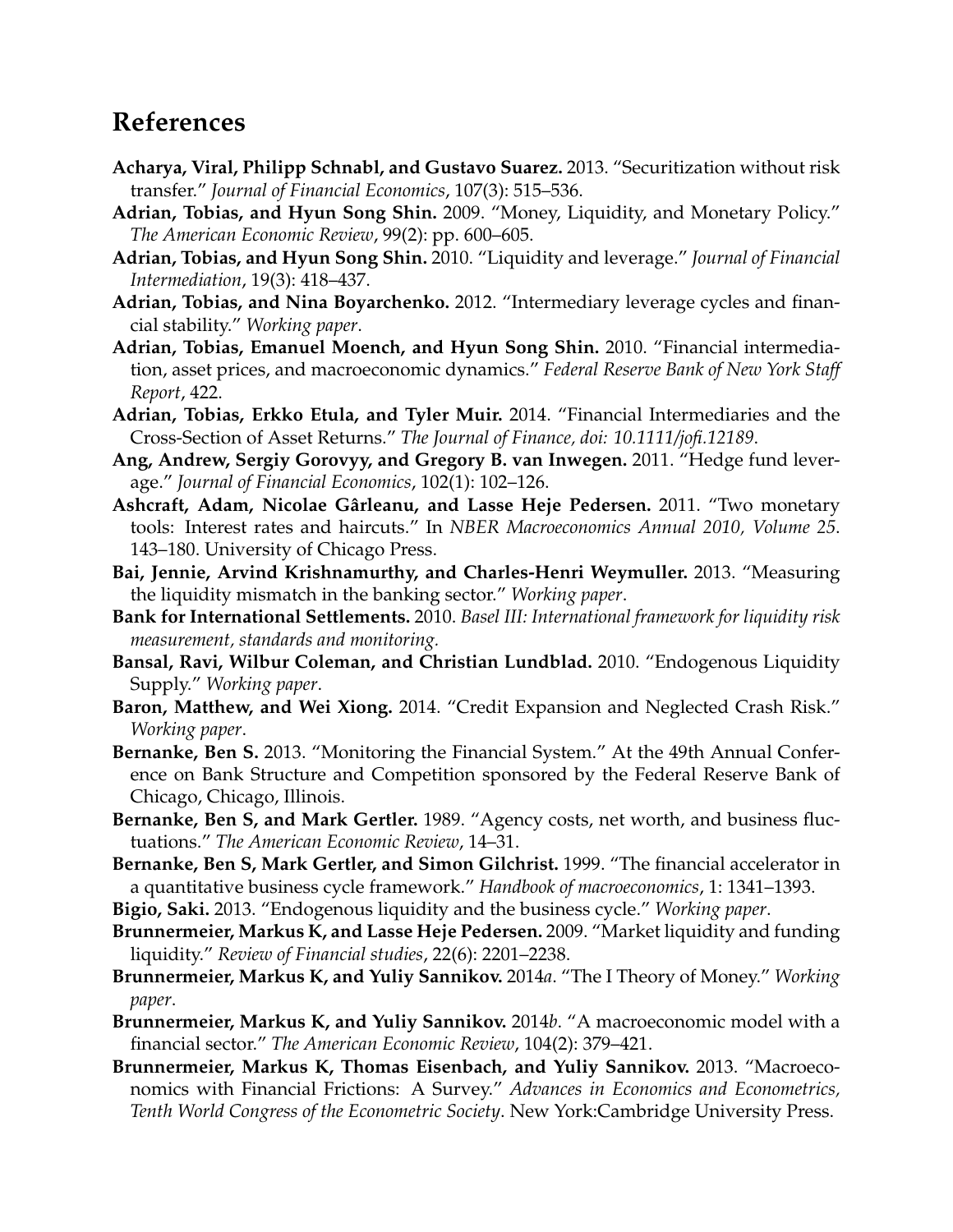- <span id="page-33-10"></span>**Caballero, Ricardo J, and Emmanuel Farhi.** 2013. "A Model of the Safe Asset Mechanism (SAM): Safety Traps and Economic Policy." *NBER working paper*.
- <span id="page-33-5"></span>**Dang, Tri Vi, Gary Gorton, and Bengt Holmström.** 2012. "Financial crises and the optimality of debt for liquidity provision." *Working paper*.
- <span id="page-33-16"></span>**DeMarzo, Peter, and Darrell Duffie.** 1999. "A liquidity-based model of security design." *Econometrica*, 67(1): 65–99.
- <span id="page-33-17"></span>**DeMarzo, Peter M.** 2005. "The pooling and tranching of securities: A model of informed intermediation." *Review of Financial Studies*, 18(1): 1–35.
- <span id="page-33-0"></span>**Diamond, Douglas W, and Philip H Dybvig.** 1983. "Bank Runs, Deposit Insurance, and Liquidity." *Journal of Political Economy*, 91(3): pp. 401–419.
- <span id="page-33-9"></span>**Di Tella, Sebastian.** 2012. "Uncertainty shocks and balance sheet recessions." *Working paper*.
- <span id="page-33-14"></span>**Drechsler, Itamar, Alexi Savov, and Philipp Schnabl.** 2014. "A Model of Monetary Policy and Risk Premia." *Working paper*.
- <span id="page-33-2"></span>**Federal Open Market Committee.** 2007. "Minutes from the Meeting of the Federal Open Market Committee on June 27–28, 2007." *US Federal Reserve*.
- <span id="page-33-18"></span>**Federal Open Market Committee.** 2008. "Press Release of November 25, 2008." *US Federal Reserve*.
- <span id="page-33-19"></span>**Federal Open Market Committee.** 2011. "Statement following the meeting of the Federal Open Market Committee on September 11, 2011." *US Federal Reserve*.
- <span id="page-33-1"></span>**Financial Crisis Inquiry Commission.** 2011. "The Financial Crisis Inquiry Report." *US Government Printing Office*.
- <span id="page-33-8"></span>**Gârleanu, Nicolae, and Lasse Heje Pedersen.** 2011. "Margin-based Asset Pricing and Deviations from the Law of One Price." *Review of Financial Studies*.
- <span id="page-33-15"></span>**Gârleanu, Nicolae, Stavros Panageas, and Jianfeng Yu.** 2012. "Technological Growth and Asset Pricing." *The Journal of Finance*, 67(4): 1265–1292.
- <span id="page-33-4"></span>**Geanakoplos, John.** 2003. "Liquidity, Default, and Crashes: Endogenous Contracts in General Equilibrium." In *Advances in Economics and Econometrics*. Vol. 2, , ed. Mathias Dewatripont, Lars Peter Hansen and Stephen J. Turnovsky, 170–205. Cambridge University Press.
- <span id="page-33-11"></span>**Gennaioli, Nicola, Andrei Shleifer, and Robert W. Vishny.** 2012. "Neglected risks, financial innovation, and financial fragility." *Journal of Financial Economics*, 104(3): 452 – 468. Market Institutions, Financial Market Risks and Financial Crisis.
- <span id="page-33-12"></span>**Gennaioli, Nicola, Andrei Shleifer, and Robert W. Vishny.** 2013. "A Model of Shadow Banking." *The Journal of Finance*, 68(4): 1331–1363.
- <span id="page-33-6"></span>**Gertler, Mark, and Nobuhiro Kiyotaki.** 2010. "Financial Intermediation and Credit Policy in Business Cycle Analysis." In *Handbook of Monetary Economics*. Vol. 3 of *Handbook of Monetary Economics*, , ed. Benjamin M. Friedman and Michael Woodford, Chapter 11, 547–599. Elsevier.
- <span id="page-33-7"></span>**Gertler, Mark, and Nobuhiro Kiyotaki.** 2013. "Banking, Liquidity and Bank Runs in an Infinite-Horizon Economy." *Working paper*.
- <span id="page-33-13"></span>**Gertler, Mark, and Peter Karadi.** 2011. "A model of unconventional monetary policy." *Journal of Monetary Economics*, 58(1): 17–34.
- <span id="page-33-3"></span>**Gorton, Gary, and Andrew Metrick.** 2012. "Securitized banking and the run on repo." *Journal of Financial Economics*, 104(3): 425–451.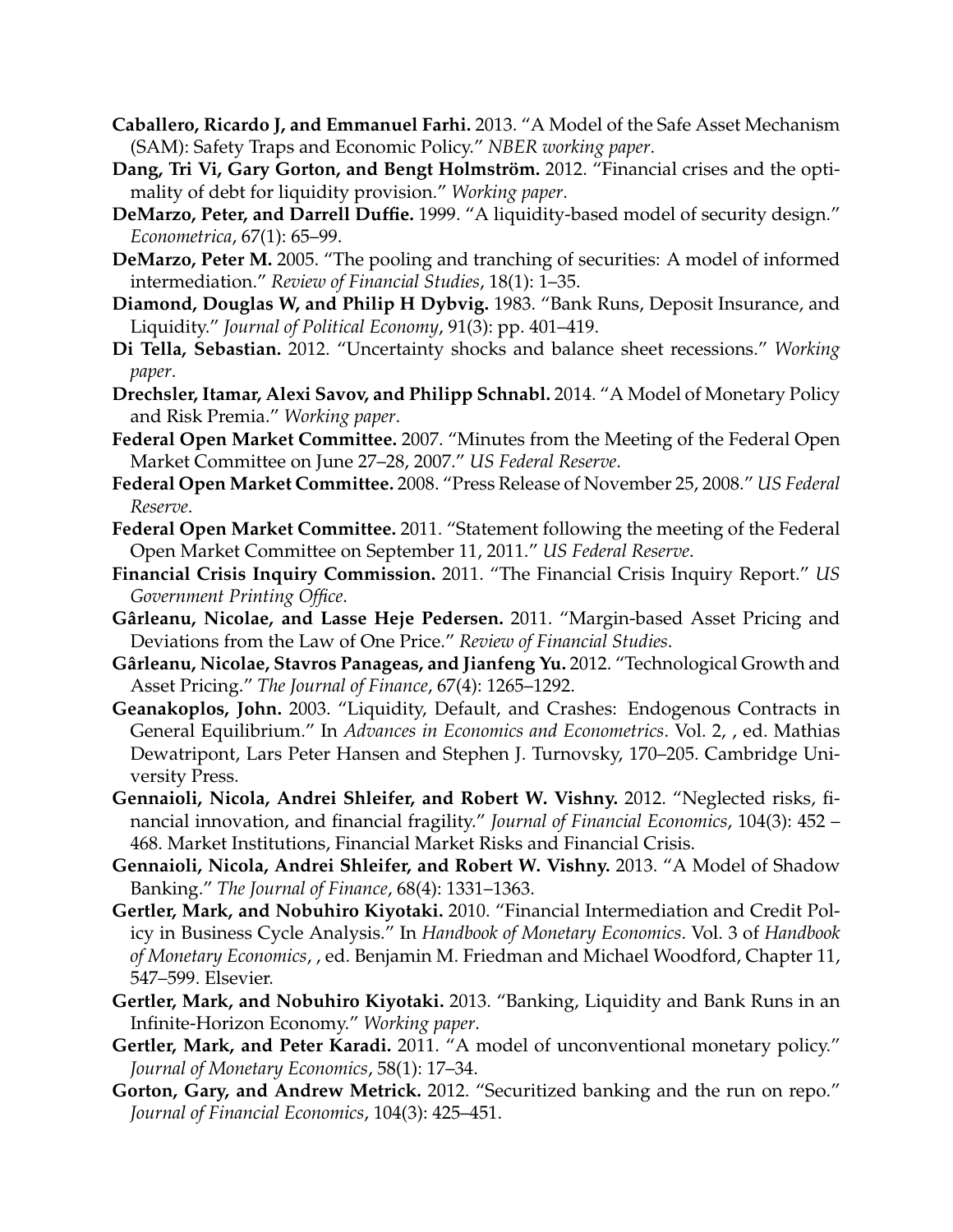- <span id="page-34-1"></span>**Gorton, Gary, and George Pennacchi.** 1990. "Financial Intermediaries and Liquidity Creation." *The Journal of Finance*, 45(1): 49–71.
- <span id="page-34-9"></span>**Gorton, Gary, and Guillermo Ordoñez.** 2014. "Collateral crises." *The American Economic Review*, 104(2): 343–378.
- <span id="page-34-5"></span>**Greenwood, Robin, Sam Hanson, and Jeremy Stein.** 2014. "A Comparative-Advantage Approach to Government Debt Maturity." *Journal of Finance, forthcoming*.
- <span id="page-34-21"></span>**Hanson, Floyd B.** 2007. *Applied stochastic processes and control for jump diffusions: Modeling, analysis, and computation.* Society for Industrial and Applied Mathematics.
- <span id="page-34-16"></span>**Hanson, Samuel G, Andrei Shleifer, Jeremy C Stein, and Robert W Vishny.** 2014. "Banks as Patient Fixed Income Investors." *Working paper*.
- <span id="page-34-17"></span>**Harris, Milton, Christian Opp, and Marcus Opp.** 2014. "Higher Capital Requirements, Safer Banks? Macroprudential Regulation in a Competitive Financial System." *Working paper*.
- <span id="page-34-10"></span>**He, Zhigu, and Arvind Krishnamurthy.** 2012. "A Model of Capital and Crises." *The Review of Economic Studies*, 79(2): 735–777.
- <span id="page-34-0"></span>**He, Zhiguo, and Arvind Krishnamurthy.** 2013. "Intermediary Asset Pricing." *American Economic Review*, 103(2): 732–770.
- <span id="page-34-18"></span>**He, Zhiguo, and Konstantin Milbradt.** 2013. "Endogenous liquidity and defaultable bonds." *Econometrica, forthcoming*.
- <span id="page-34-14"></span>**He, Zhiguo, In Gu Khang, and Arvind Krishnamurthy.** 2010. "Balance sheet adjustments during the 2008 crisis." *IMF Economic Review*, 58(1): 118–156.
- <span id="page-34-2"></span>**Holmström, Bengt, and Jean Tirole.** 1998. "Private and Public Supply of Liquidity." *Journal of Political Economy*, 106(1): 1–40.
- <span id="page-34-19"></span>**Innes, Robert D.** 1990. "Limited liability and incentive contracting with ex-ante action choices." *Journal of economic theory*, 52(1): 45–67.
- <span id="page-34-8"></span>**Kiyotaki, Nobuhiro, and John Moore.** 1997. "Credit Cycles." *Journal of Political Economy*, 105(2).
- <span id="page-34-15"></span>**Kiyotaki, Nobuhiro, and John Moore.** 2012. "Liquidity, business cycles, and monetary policy." *Working paper*.
- <span id="page-34-7"></span>**Krishnamurthy, Arvind.** 2010. "How Debt Markets Have Malfunctioned in the Crisis." *The Journal of Economic Perspectives*, 24(1): 3–28.
- <span id="page-34-3"></span>**Krishnamurthy, Arvind, and Annette Vissing-Jorgensen.** 2012*a*. "The aggregate demand for treasury debt." *Journal of Political Economy*, 120(2): 233–267.
- <span id="page-34-4"></span>**Krishnamurthy, Arvind, and Annette Vissing-Jorgensen.** 2012*b*. "Short-term Debt and Financial Crises: What we can learn from US Treasury Supply." *Working paper*.
- <span id="page-34-12"></span>**Krishnamurthy, Arvind, and Annette Vissing-Jorgensen.** 2013. "The Ins and Outs of LSAPs." *2013 Federal Reserve Bank of Kansas City Economic Policy Symposium, Jackson Hole, Wyoming*.
- <span id="page-34-6"></span>**Krishnamurthy, Arvind, Stefan Nagel, and Dmitry Orlov.** 2014. "Sizing up repo." *The Journal of Finance, doi: 10.1111/jofi.12168*.
- <span id="page-34-13"></span>**Kurlat, Pablo.** 2013. "Lemons Markets and the Transmission of Aggregate Shocks." *American Economic Review*, 103(4): 1463–1489.
- <span id="page-34-20"></span>**Liptser, Robert S, and Albert N Shiryaev.** 2001. *Statistics of Random Processes II: II. Applications.* Vol. 2, Springer.
- <span id="page-34-11"></span>**Maggiori, Matteo.** 2013. "Financial intermediation, international risk sharing, and reserve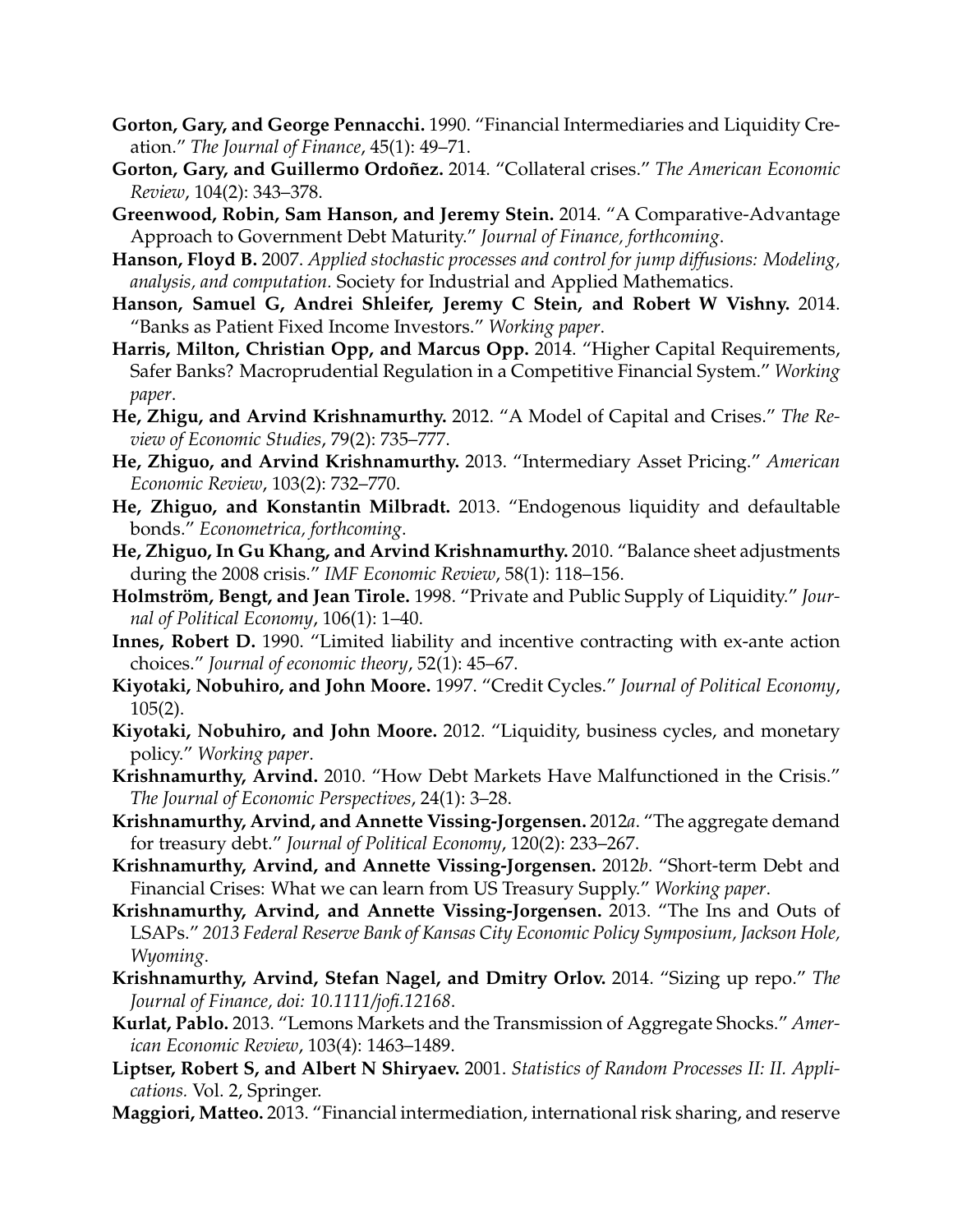currencies." *Working paper*.

- <span id="page-35-5"></span>**McCauley, Robert, and Patrick McGuire.** 2009. "Dollar appreciation in 2008: safe haven, carry trades, dollar shortage and overhedging." *BIS Quarterly Review*.
- <span id="page-35-2"></span>**Minsky, Hyman P.** 1986. *Stabilizing an unstable economy.* Yale University Press New Haven, CT.
- <span id="page-35-9"></span>**Nachman, David C, and Thomas H Noe.** 1994. "Optimal design of securities under asymmetric information." *Review of Financial Studies*, 7(1): 1–44.
- <span id="page-35-1"></span>**Nagel, Stefan.** 2014. "The Liquidity Premium of Near-Money Assets." *Working paper*.
- <span id="page-35-10"></span>**Rajan, Raghuram G.** 2005. "Has finance made the world riskier?" *2005 Federal Reserve Bank of Kansas City Economic Policy Symposium, Jackson Hole, Wyoming*.
- <span id="page-35-6"></span>**Rampini, Adriano, and S Viswanathan.** 2012. "Financial intermediary capital." *Working paper*.
- <span id="page-35-4"></span>**Reinhart, Carmen M, and Kenneth Rogoff.** 2009. *This time is different: Eight centuries of financial folly.* Princeton University Press.
- <span id="page-35-8"></span>**Reinhart, Carmen M, and Vincent R Reinhart.** 2010. "After the fall." *Working paper*.
- <span id="page-35-7"></span>**Sannikov, Yuliy.** 2013. "Quiet Times and Financial Fragility." *Working paper*.
- <span id="page-35-3"></span>**Schularick, Moritz, and Alan M Taylor.** 2012. "Credit Booms Gone Bust: Monetary Policy, Leverage Cycles, and Financial Crises, 1870-2008." *American Economic Review*, 102(2): 1029–61.
- <span id="page-35-11"></span>**Stein, Jeremy.** 2013. "The Fire-Sales Problem and Securities Financing Transactions." At the Federal Reserve Bank of New York Workshop on Fire Sales as a Driver of Systemic Risk in Triparty Repo and other Secured Funding Markets, New York, 4 October 2013.
- <span id="page-35-0"></span>**Sunderam, Adi.** 2013. "Money Creation and the Shadow Banking System." *Working paper*.
- <span id="page-35-12"></span>**Wonham, W Murray.** 1965. "Some applications of stochastic differential equations to optimal nonlinear filtering." *Journal of the Society for Industrial and Applied Mathematics, Series A: Control*, 2(3): 347–369.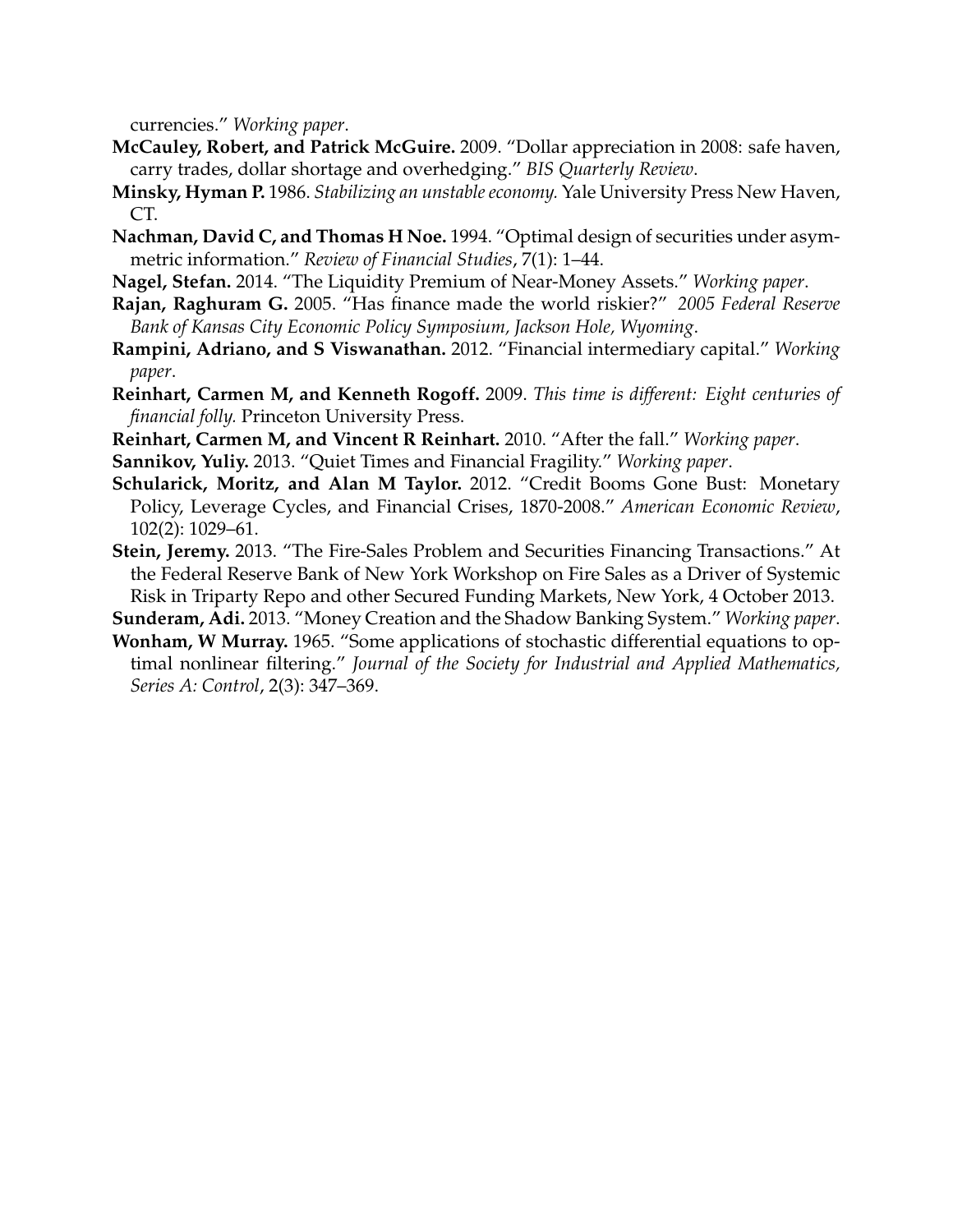# **Table 1: Benchmark parameter values**

<span id="page-36-0"></span>This table contains the values for the model parameters used for producing the benchmark results of the paper.

| Description                          | Parameter           | Value   |
|--------------------------------------|---------------------|---------|
| Subjective discounting parameter     | $\rho$              | 0.40    |
| Depreciation                         | $\delta$            | 0.03    |
| Level-inflow of capital              | $\mu$               | 0.01    |
| Adjustment cost parameter            | $\varphi$           | 5       |
| Asset A cash flow risk               | $\kappa^a$          | 0.4     |
| Asset <i>B</i> cash flow risk        | $\kappa^b$          | 0.0     |
| Asset A productivity                 | $\gamma^a$          | 0.08    |
| Asset <i>B</i> productivity          | $\gamma^b$          | 0.03    |
| Low uncertainty state                | $\lambda^L$         | 0.1     |
| High uncertainty state               | $\lambda^H$         | 2.1     |
| Low uncertainty state exit rate      | $q^L$               | 0.05    |
| High uncertainty state exit rate     | $q^H$               | 0.05    |
| Uncertainty news signal precision    | $1/\sigma$          | 0.1     |
| Liquid asset risk upper bound        | $\overline{\kappa}$ | 0.7     |
| Liquidity event duration             | $\tau$              | 1.032   |
| Liquidity event intensity            | h                   | 0.1     |
| Value of liquidity-event consumption | ψ                   | 10      |
| Average liquidity shock size         | 1/n                 | $0.5\,$ |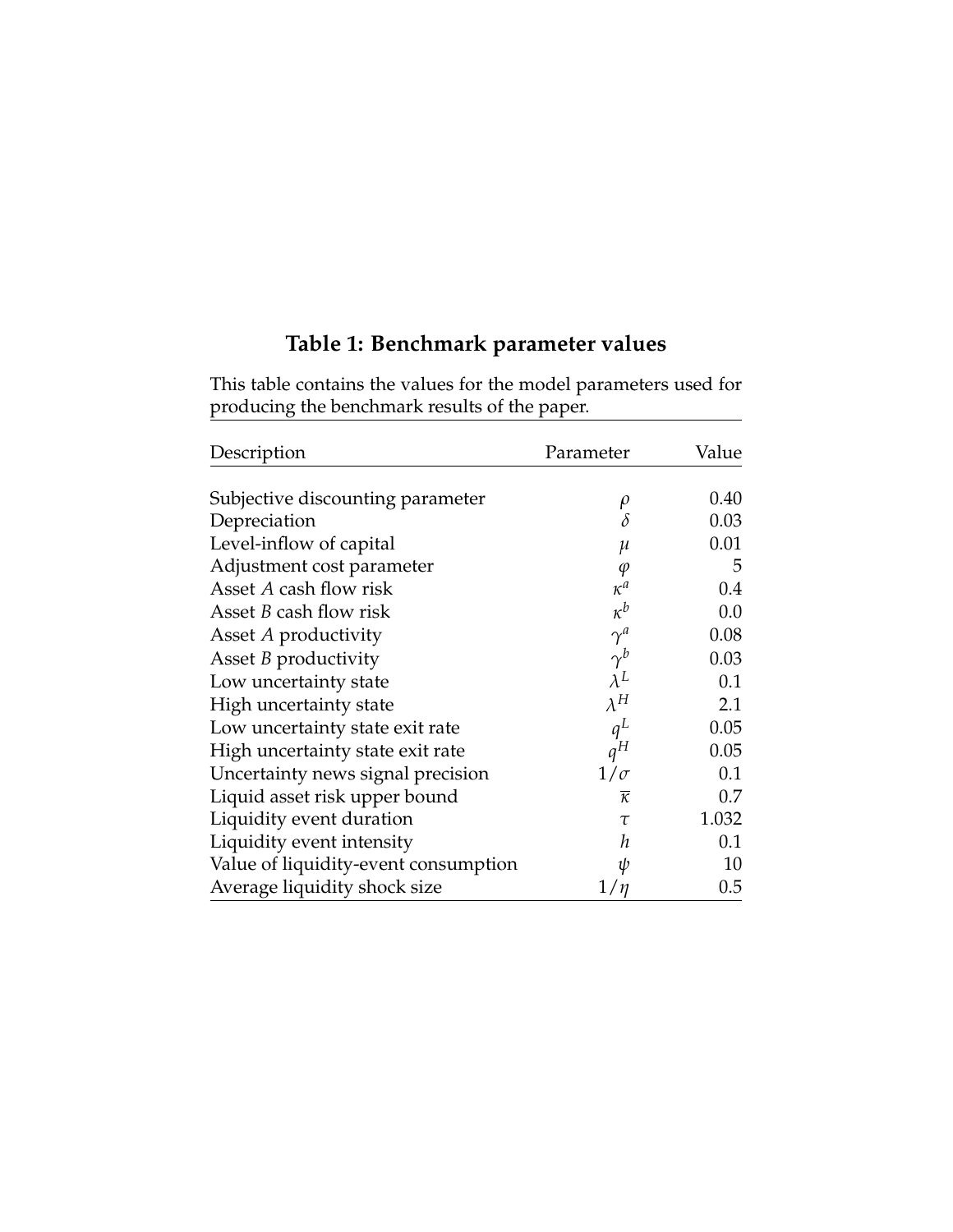# <span id="page-37-0"></span>**Figure 3: Prices, issuance, liquidity-event consumption, and growth**

This figure plots capital prices, money issuance, shadow money issuance, output growth, and liquidity services using the benchmark parameter values in Table [1.](#page-36-0) Each quantity is plotted against uncertainty  $\lambda_t$  while holding the risky capital share  $\chi_t$  fixed at a low (0.1), medium (0.5), and high (0.9) level. Growth is the expected growth rate of output  $y_t = \gamma^a k_t^a + \gamma^b k_t^b$ . Liquidity-event consumption is the flow rate of  $E_t\left[C_t dN_t^h\right]$ .

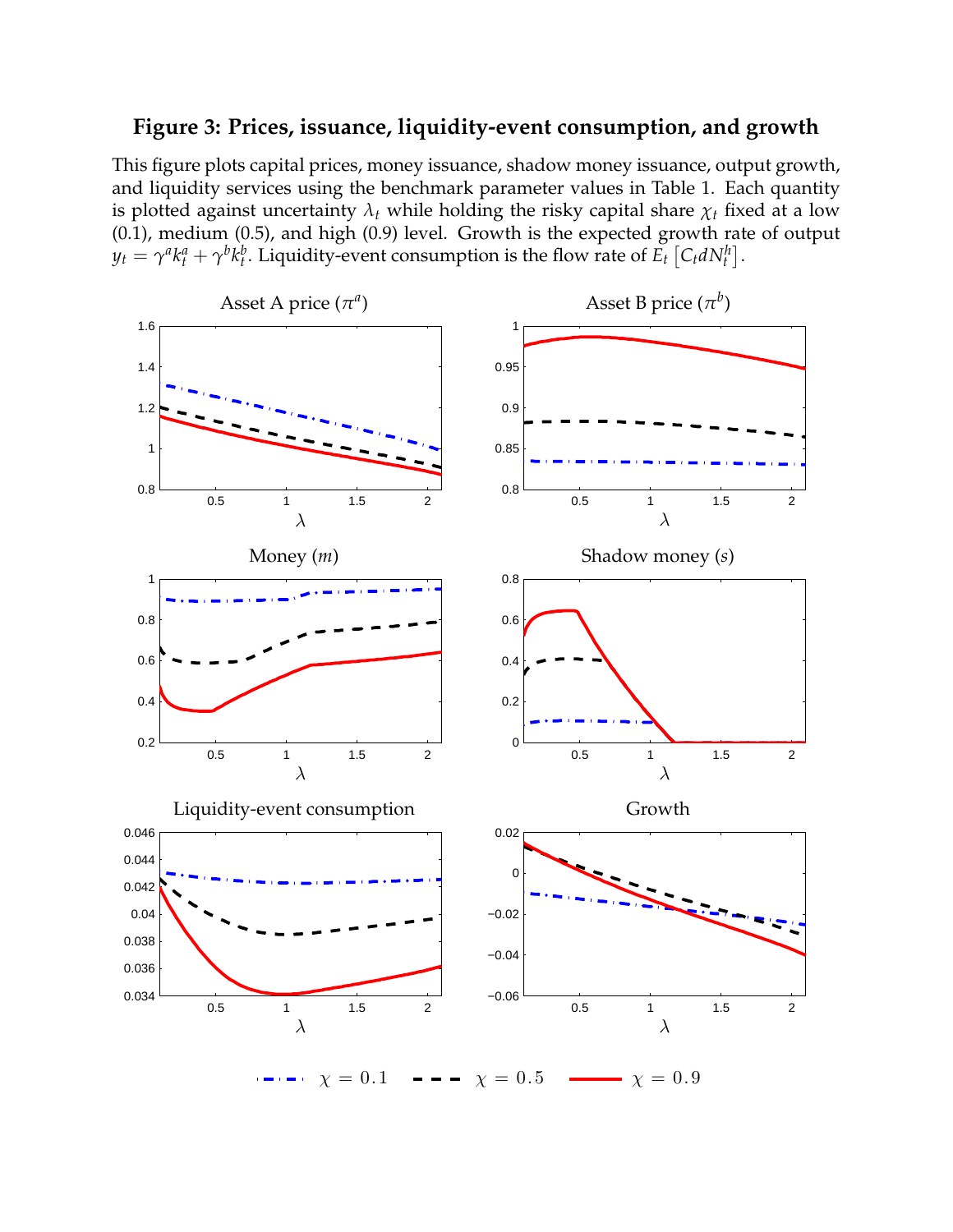### **Figure 4: Persistence**

<span id="page-38-0"></span>The evolution of uncertainty  $\lambda_t$ , and the capital mix  $\chi_t$  over time starting from a initial condition of low (left,  $\lambda_0 = 0.6$ ) or high (right,  $\lambda_0 = 1.6$ ) levels of  $\lambda_t$ , and low ( $\chi_0 = 0.1$ ), medium ( $\chi_0=0.5$ ), or high ( $\chi_0=0.9$ ) levels of  $\chi_t.$  The top two panels show the evolution of  $\lambda_t$  (which is independent of  $\chi_t$ ) with solid red lines for the conditional mean of  $\lambda_t$ ,  $E_0$   $[\lambda_t | \lambda_0]$ , and gray shading for the conditional density of  $\lambda_t$ . The bottom panels show the conditional means of  $\chi_t$ ,  $E_0[\chi_t|\lambda_0,\chi_0]$ . The conditional means and densities are computed using the forward Kolmogorov equation in Appendix [E.](#page-51-0)

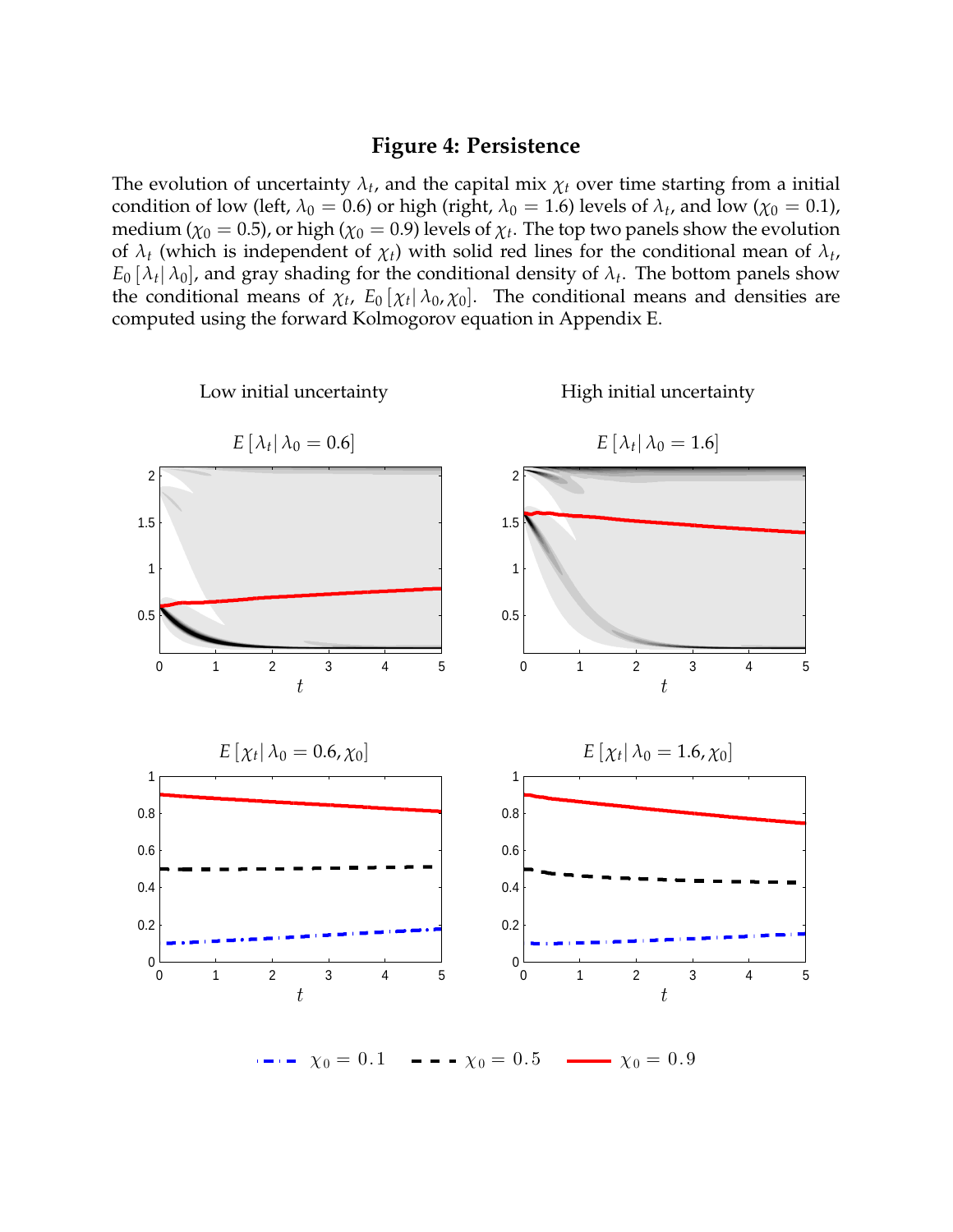# **Figure 5: Collateral runs**

<span id="page-39-0"></span>Equilibrium haircuts, capital structure, funding costs, and prices for economies with (no markers) and without (circle markers) shadow banking. The risky capital share is fixed at  $\chi_t = 0.5$ . Haircuts are defined as one minus the collateral value of the asset, i.e.  $1 - \left(1-\kappa^i\right)\left(1-\kappa^i_\tau\right)$  $\binom{i}{\pi}$  for  $i = a, b$ .

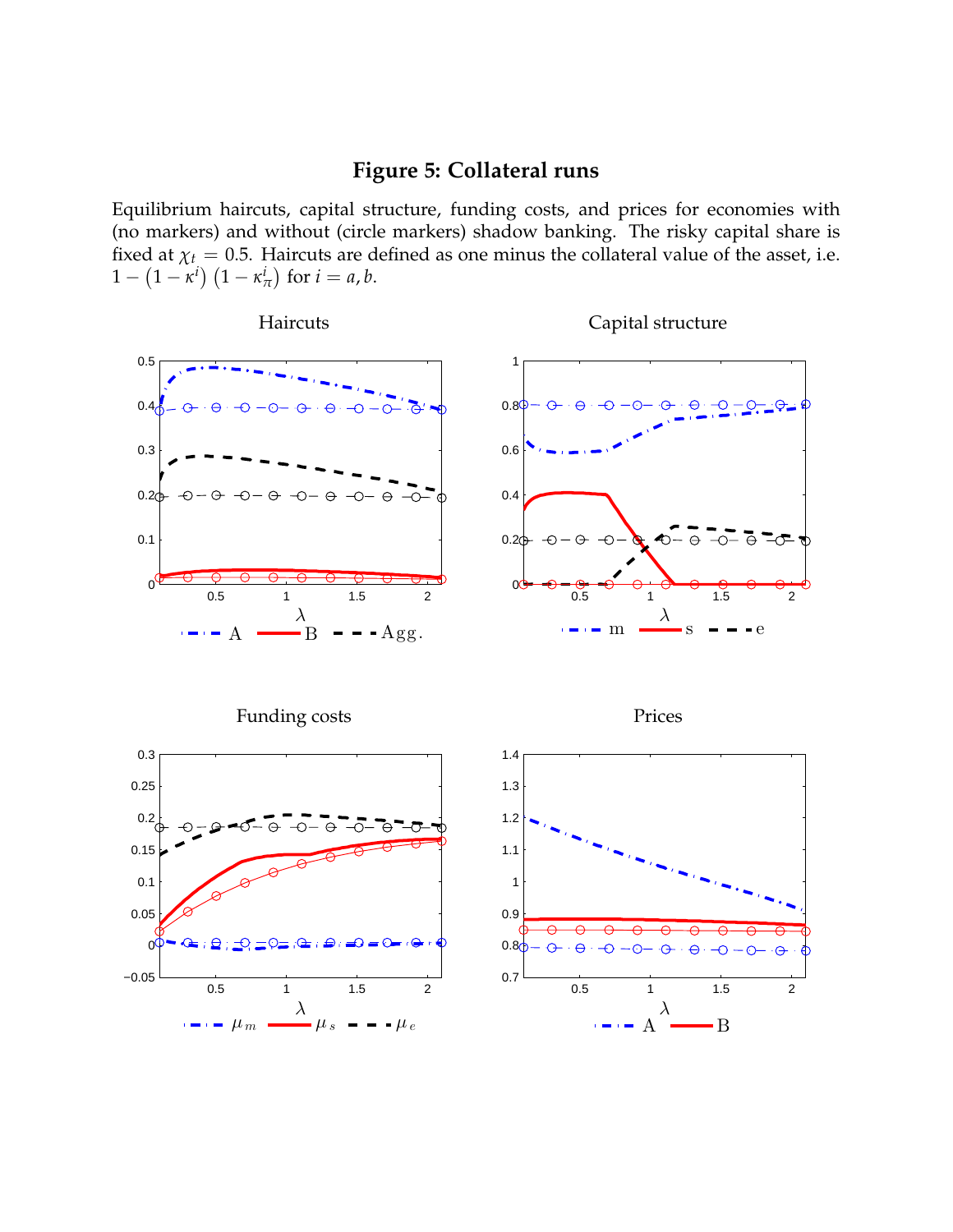# **Figure 6: Flight to quality**

<span id="page-40-0"></span>The yield on money, the spread between shadow money and money (the safety premium), the equity premium, and the crash-return of *B* capital for the model with a dispersion shock  $\kappa_i^a = 0.6$  (see discussion in Section [4.4\)](#page-23-0),  $\mu = 0$  and  $\eta = 2.8$ .



 $\cdots$   $\chi = 0.1$   $\cdots$   $\chi = 0.5$   $\cdots$   $\chi = 0.9$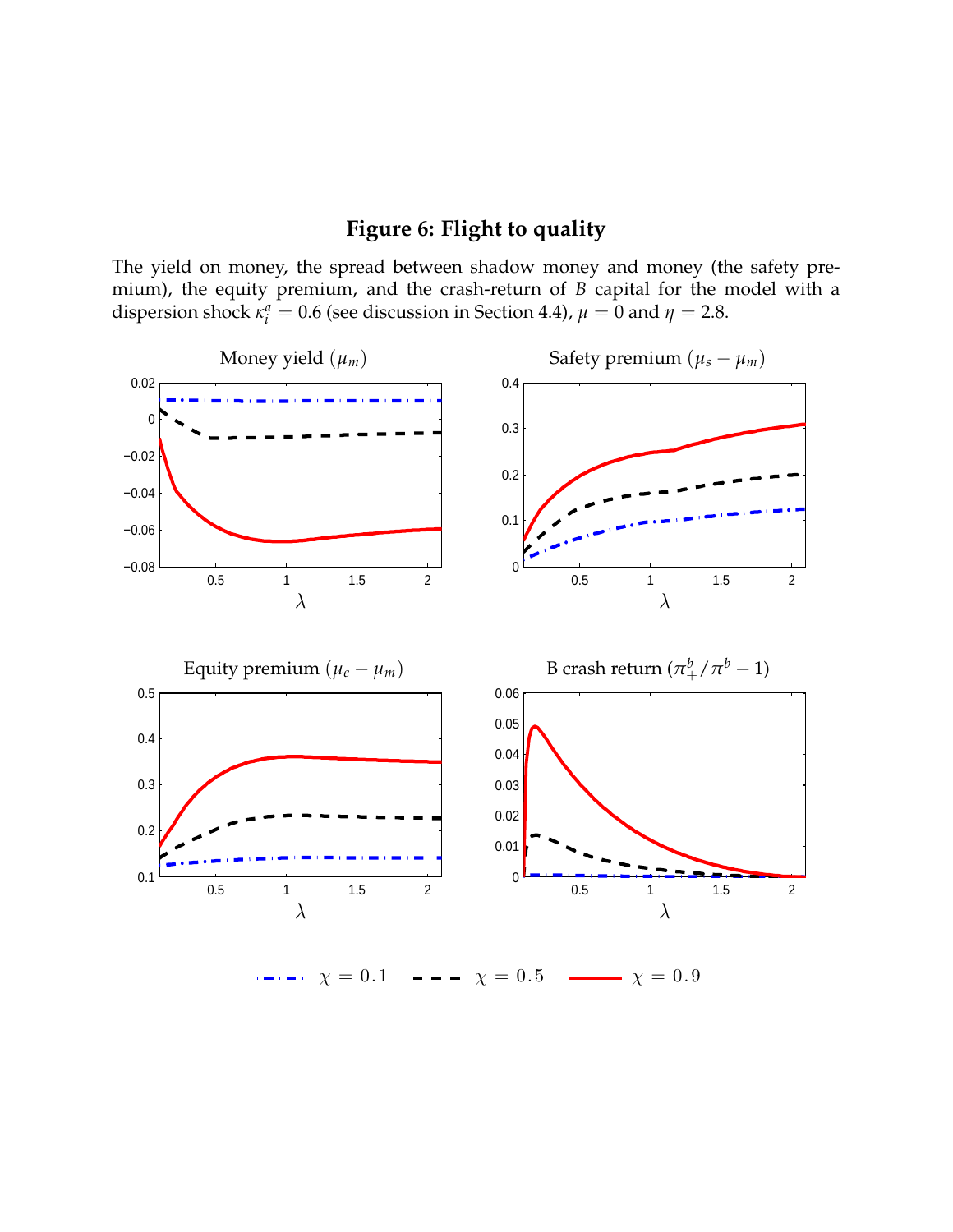# **Figure 7: Asset purchases (LSAP)**

<span id="page-41-0"></span>In an asset purchase (LSAP) intervention, the central bank buys risky capital and sells safe capital. Here, LSAP lowers the risky capital share  $\chi_t$  by 0.2, it arrives with 50% probability after a crash, and it is withdrawn at a 10% intensity rising to 100% in the last two panels. The announcement effect compares returns in crashes with and without LSAP. The ex ante effect compares prices in economies with and without the possibility of LSAP. See Appendix [F](#page-52-0) for details.

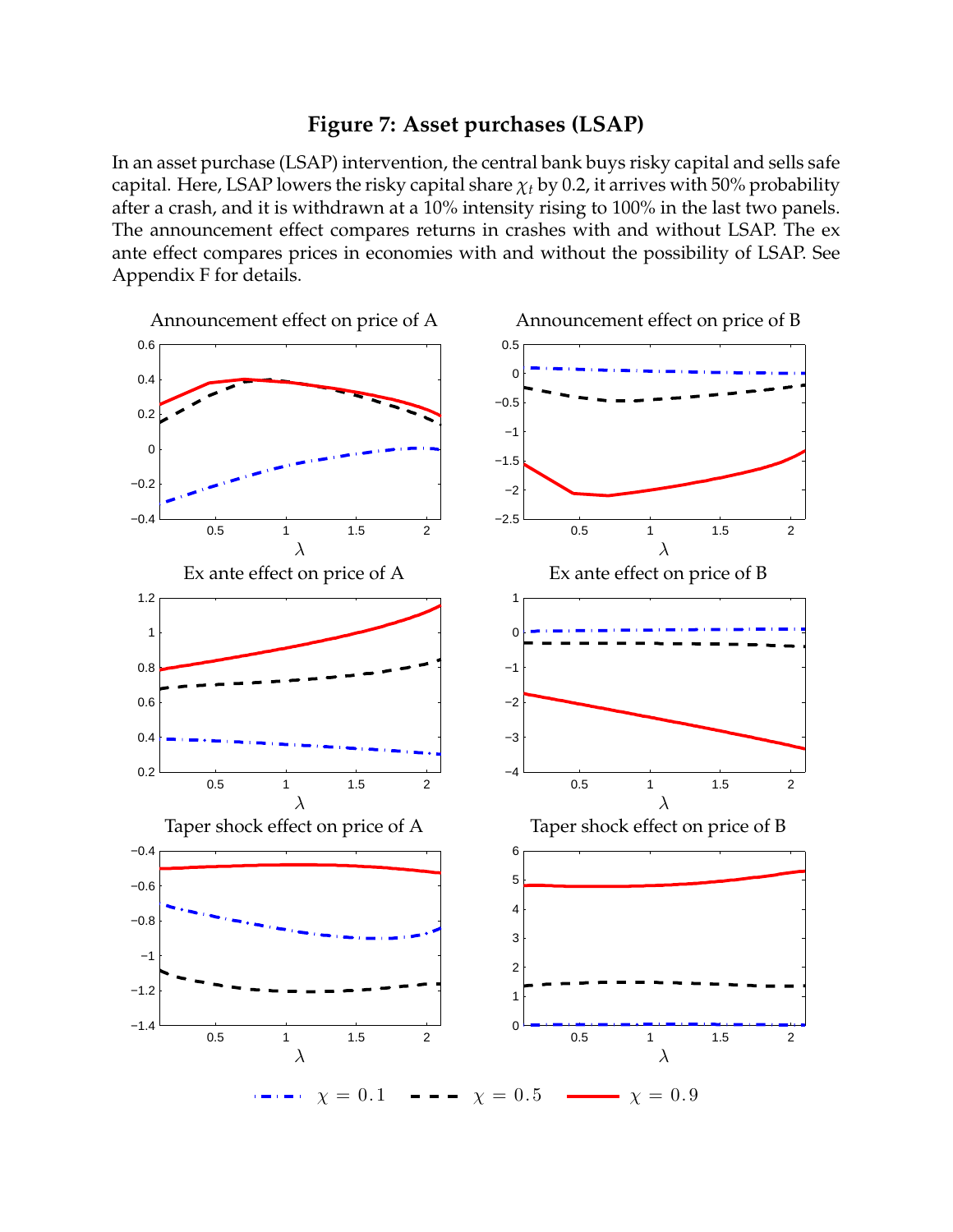# **Figure 8: Operation Twist**

<span id="page-42-0"></span>This figure shows the effects on prices and pledgeability of changing the mix of safe government bonds from fixed-coupon (long-duration) bonds to floating-rate (zeroduration) bonds. The top left (right) plot shows the change in the price of the risky *A* (long-duration safe *LB*) capital  $\pi_t^a$  ( $\pi_t^{lb}$ ), and the bottom plot shows the change in aggregate pledgeability 1 − *κA*,*<sup>t</sup>* . This figure uses the parameter values from Section [4.4](#page-23-0) to generate strong flight to quality and  $\mu = 0$  to keep growth invariant to the government's debt structure. Quantities on the vertical axis are in percent.



 $\chi = 0.1$  ---  $\chi = 0.5$  ---  $\chi = 0.9$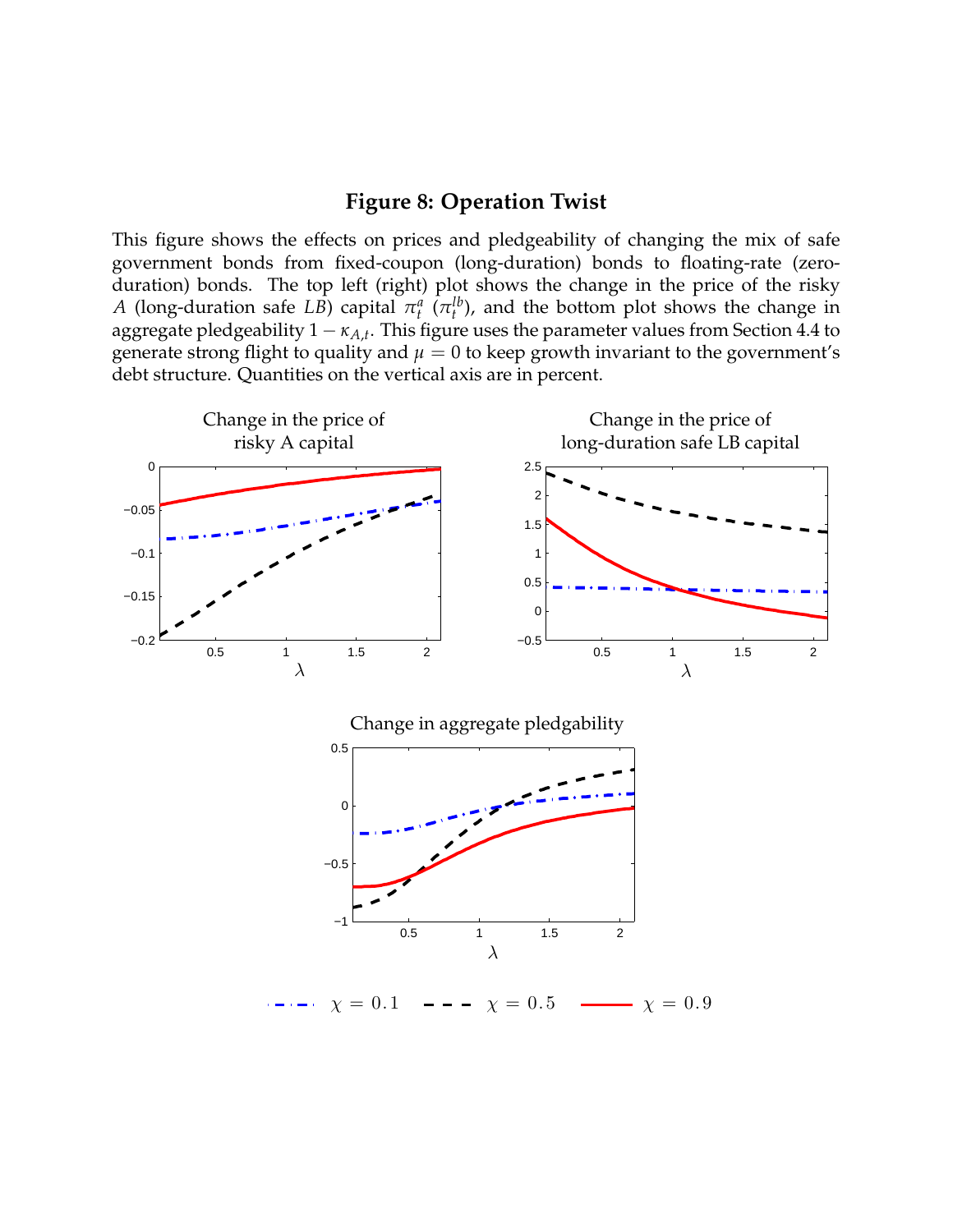# **Figure 9: Liquidity requirements**

<span id="page-43-0"></span>This figure shows the effects of imposing a liquidity requirement on issuance, prices, and haircuts. Solid red lines plot equilibrium quantities under a liquidity requirement of  $1 - \bar{l} = 10$ %. Dashed black lines are for the benchmark case of no liquidity requirement. Haircuts equal one minus collateral values, or  $1 - \left(1 - \kappa^i\right)\left(1 - \kappa^i\right)$  $\binom{i}{\pi}$  for  $i = a, b$ . The figure fixes  $\chi_t = 0.5$ .

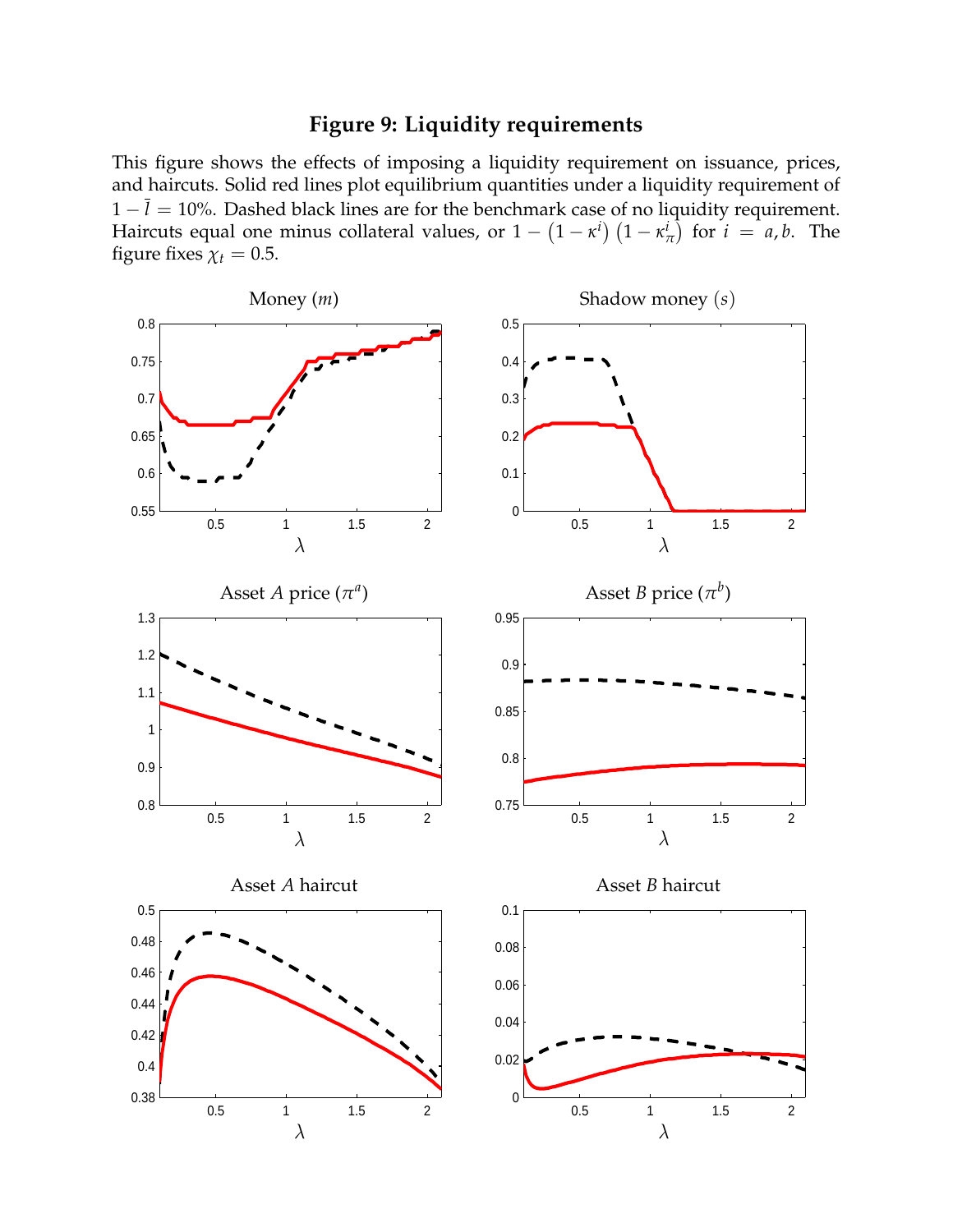# **Appendix**

# <span id="page-44-0"></span>**A Filtering**

Let  $\mathcal{F}_t$  represent agents' information filtration. Agents form beliefs

$$
\lambda_t = E\left[\tilde{\lambda}_t \middle| \mathcal{F}_t\right]. \tag{A.1}
$$

They learn about  $\tilde{\lambda}$  from crash realizations and from uncertainty news. The solution to the filtering problem with Markov switching is analyzed in [Wonham](#page-35-12) [\(1965\)](#page-35-12) and [Liptser](#page-34-20) [and Shiryaev](#page-34-20) [\(2001\)](#page-34-20).

Uncertainty news are given by the process  $(\tilde{\lambda} - \lambda) dt + \sigma d\tilde{B}_t$ . The crash realization process is the uncompensated Poisson process  $dJ_t$ , which must coincide with the observed crash realization process  $dJ_t$ . The innovation to the household filtration  $\mathcal{F}_t$  can therefore be represented as the  $2 \times 1$  signal

$$
d\zeta_t = \begin{bmatrix} (\tilde{\lambda}_t - \lambda_t) dt + \sigma d\tilde{B}_t \\ d\tilde{J}_t - \lambda_t dt \end{bmatrix}, \qquad (A.2)
$$

We seek to compute an innovations representation of the form

<span id="page-44-1"></span>
$$
d\lambda_t = A_t dt + B'_t d\zeta_t. \tag{A.3}
$$

Note that

$$
d\lambda_t = E\left[\tilde{\lambda}_{t+dt} \middle| \mathcal{F}_t, d\zeta_t\right] - E\left[\tilde{\lambda}_t \middle| \mathcal{F}_t\right] \tag{A.4}
$$

$$
= E\left[\tilde{\lambda}_t + d\tilde{\lambda}_t \middle| \mathcal{F}_t, d\zeta_t\right] - E\left[\tilde{\lambda}_t \middle| \mathcal{F}_t\right]
$$
\n(A.5)

$$
= \left[ -\left(\lambda_t - \lambda^L\right) q^H + \left(\lambda^H - \lambda_t\right) q^L \right] dt + E\left[\tilde{\lambda}_t | \mathcal{F}_t, d\zeta_t\right] - E\left[\tilde{\lambda}_t | \mathcal{F}_t\right]. \tag{A.6}
$$

The last line follows from the fact that the crash and news innovations are uncorrelated with the switching process for  $\tilde{\lambda}$ . The innovation representation is therefore the conditional mean of the population regression

$$
\tilde{\lambda}_t - \lambda_t = \left[ -\left(\lambda_t - \lambda^L\right) q^H + \left(\lambda^H - \lambda_t\right) q^L \right] dt + B'_t d\zeta_t + \epsilon_t.
$$
 (A.7)

The orthogonality condition for *e<sup>t</sup>* gives

$$
B_t = E \left[ d\zeta_t d\zeta'_t \middle| \mathcal{F}_t \right]^{-1} E \left[ d\zeta_t \left( \tilde{\lambda}_t - \lambda_t \right) \middle| \mathcal{F}_t \right]
$$
(A.8)

$$
= \begin{bmatrix} \sigma^2 dt & 0 \\ 0 & \lambda_t dt \end{bmatrix}^{-1} \begin{bmatrix} (\lambda^H - \lambda_t) (\lambda_t - \lambda^L) dt \\ (\lambda^H - \lambda_t) (\lambda_t - \lambda^L) dt \end{bmatrix}
$$
 (A.9)

$$
= \left[\begin{array}{c} \frac{1}{\sigma^2} \\ \frac{1}{\lambda_t} \end{array}\right] \left(\lambda^H - \lambda_t\right) \left(\lambda_t - \lambda^L\right). \tag{A.10}
$$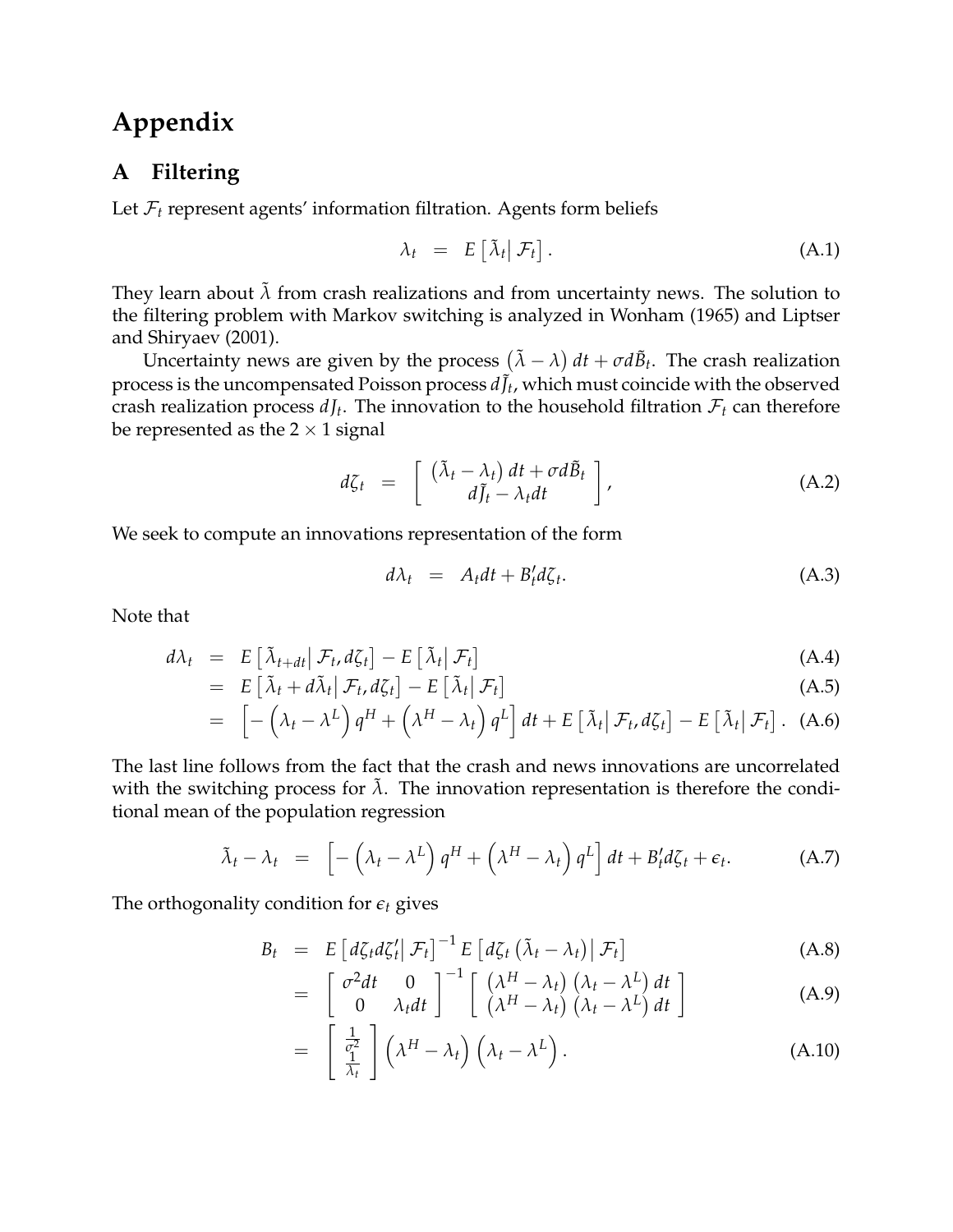Therefore, we can write the dynamics of the perceived crash intensity as

$$
d\lambda_t = \left[ -\left(\lambda_t - \lambda^L\right) q^H + \left(\lambda^H - \lambda_t\right) q^L \right] dt + \left(\lambda^H - \lambda_t\right) \left(\lambda_t - \lambda^L\right) \left[ \frac{1}{\sigma^2} \frac{1}{\lambda_t} \right] d\zeta_t
$$
\n(A.11)\n
$$
= \left[ -\left(\lambda_t - \lambda^L\right) q^H + \left(\lambda^H - \lambda_t\right) q^L \right] dt + \left(\lambda^H - \lambda_t\right) \left(\lambda_t - \lambda^L\right) \left( \frac{dB_t}{\sigma} + \frac{dN_t}{\lambda_t} \right),
$$
\n(A.12)

where  $dB_t = \frac{1}{\sigma} (\tilde{\lambda}_t - \lambda_t) dt + d\tilde{B}_t$  is a Brownian motion and  $dN_t = d\tilde{J}_t - \lambda_t dt = dJ_t - \lambda_t dt$ is a compensated Poisson jump process with intensity  $\lambda_t$ , both adapted to  $\mathcal{F}_t$ . Thus,

$$
\frac{d\lambda_t}{(\lambda^H - \lambda_t)(\lambda_t - \lambda^L)} = \left(-\frac{q^H}{\lambda^H - \lambda_t} + \frac{q^L}{\lambda_t - \lambda^L}\right)dt + \frac{1}{\sigma}dB_t + \frac{1}{\lambda_t}dN_t.
$$
 (A.13)

This confirms [\(3\)](#page-8-3).

## <span id="page-45-0"></span>**B Liquidity and information sensitivity**

We show how to motivate our definition of liquidity as a sufficient condition for avoiding information acquisition by arbitrageurs and the resulting adverse selection problem.

Consider an arbitrageur who runs a fund with assets under management normalized to one. For simplicity, assume that the fund is short-lived so its investment horizon has length *dt*. At the end of this period, the arbitrageur is compensated for outperforming a leverage-adjusted benchmark composed of the underlying assets.

We consider arbitrageurs in the equity and shadow money markets separately. This is without loss of generality as in equilibrium we will show that at any given state only one of the two markets is liquid (typically shadow money), ruling out informed arbitrage trades that exploit equity and shadow money simultaneously.

An equity fund trades money and equity, yielding a rate of return  $dr_{S,t} = dr_{m,t} +$  $w_t$  ( $dr_{e,t} - dr_{m,t}$ ), where  $w_t$  is the portfolio weight in equity. On the other hand, her benchmark return is  $dr_{I,t} = dr_{m,t} + \overline{w}_t (dr_{e,t} - dr_{m,t})$ , where  $\overline{w}_t = E_t [w_t | \lambda_t]$ . In order to obtain finite demand, suppose the fund faces a quadratic position cost  $\frac{\alpha}{2}(w_t - \overline{w}_t)^2$ . This means that an infinite position is prohibitively expensive. This could be due to some form of risk aversion or more broadly decreasing returns to scale at the trading strategy level.

Let  $\vartheta_t$  be the LaGrange multiplier for the constraint  $\overline{w}_t = E_t[w_t|\lambda_t]$ . An informed arbitrageur thus maximizes

$$
V_t^{Arb}dt = \max_{w_t} E_t \left[ dr_{S,t} - dr_{I,t} | \tilde{\lambda} \right] - \frac{\alpha}{2} \left( w_t - \overline{w}_t \right)^2 dt + \vartheta_t \left( \overline{w}_t - E_t \left[ w_t | \lambda_t \right] \right) dt \text{ (B.1)}
$$

$$
= \max_{w_t} E_t [(w_t - \overline{w}_t) (dr_{e,t} - dr_{m,t}) | \tilde{\lambda}] - \frac{\alpha}{2} (w_t - \overline{w}_t)^2 dt
$$
  
+  $\vartheta_t (\overline{w}_t - E_t [w_t | \lambda_t]) dt.$  (B.2)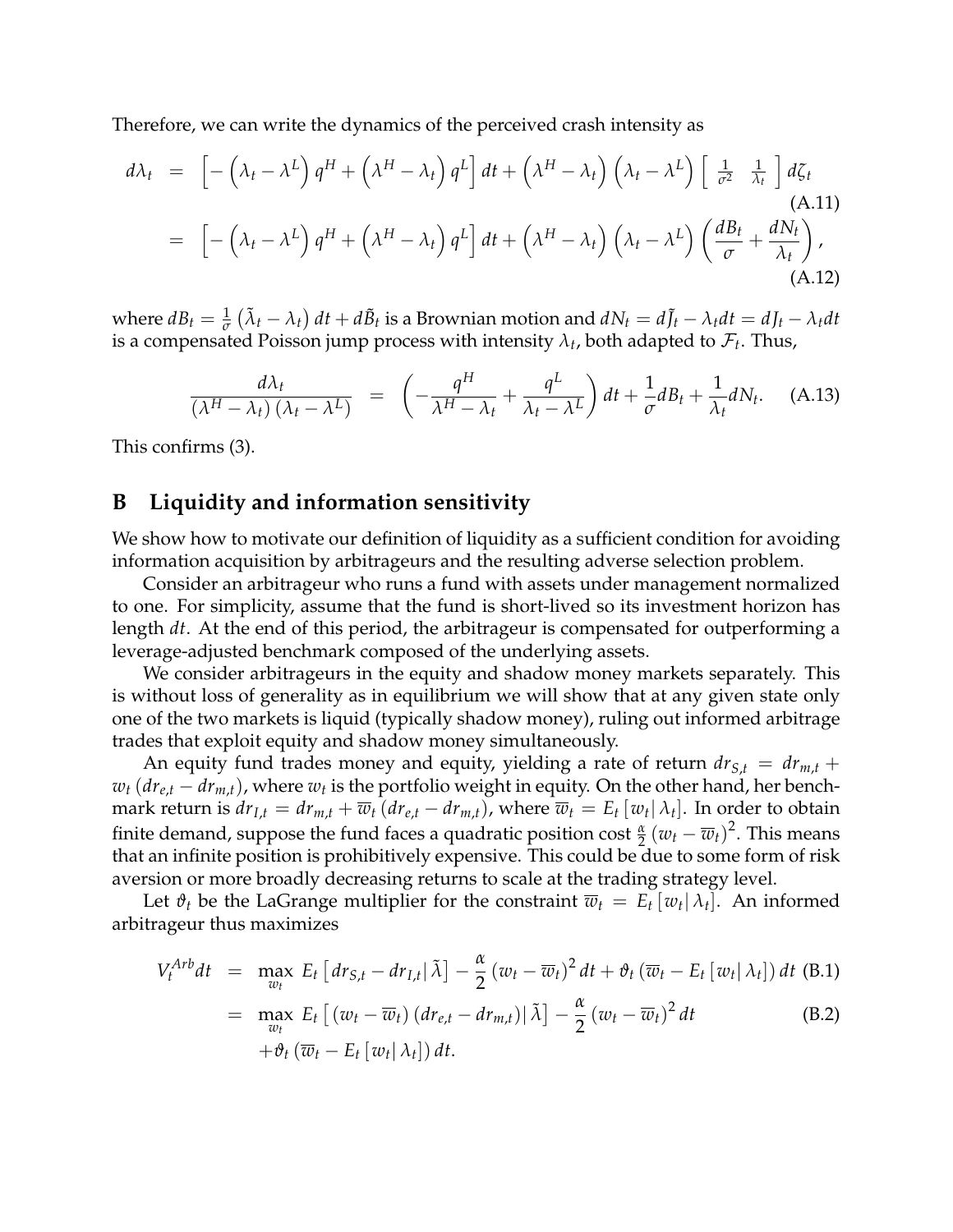The optimal policy is

$$
w_t = \overline{w}_t + \frac{1}{\alpha} \left[ \mu_{e,t} - \mu_{m,t} - \left( \frac{1}{\sigma} \sigma_{e,t} + \kappa_{e,t} \right) (\tilde{\lambda}_t - \lambda_t) - \vartheta_t \right]. \tag{B.3}
$$

Averaging over  $\tilde{\lambda}_t$  gives  $\vartheta_t = \mu_{e,t} - \mu_{m,t}$ . Therefore,

$$
w_t = \overline{w}_t - \frac{1}{\alpha} \left( \frac{1}{\sigma} \sigma_{e,t} + \kappa_{e,t} \right) (\tilde{\lambda}_t - \lambda_t).
$$
 (B.4)

The resulting maximized objective is

<span id="page-46-0"></span>
$$
V_t^{Arb} = \frac{1}{2\alpha} \left( \frac{1}{\sigma} \sigma_{e,t} + \kappa_{e,t} \right)^2 (\tilde{\lambda}_t - \lambda_t)^2.
$$
 (B.5)

The ex ante (prior to the learning decision) maximized objective is

$$
E_t \left[ V_t^{Arb} \Big| \lambda_t \right] = \frac{1}{2\alpha} \left( \frac{1}{\sigma} \sigma_{e,t} + \kappa_{e,t} \right)^2 Var_t \left( \tilde{\lambda}_t \Big| \lambda_t \right). \tag{B.6}
$$

Suppose the cost of learning accrues at a rate  $fVar_t(\tilde{\lambda}_t|\lambda_t)$ . Then there will be no learning provided <sup>1</sup> 2*α*  $\sqrt{1}$  $\frac{1}{\sigma}\sigma_{e,t} + \kappa_{e,t}\Big)^2 < f \text{ or simply}$ 

$$
\left|\frac{1}{\sigma}\sigma_{e,t} + \kappa_{e,t}\right| \quad < \quad \sqrt{2\alpha f}.\tag{B.7}
$$

When this restriction fails to hold, arbitrageurs find it optimal to acquire information. An adverse selection problem arises, reducing market liquidity. As a result, a household experiencing a liquidity event cannot quickly unload large holdings of informationally sensitive securities without incurring substantial costs in the form of price impact or bidask spreads. Outside of a liquidity event, households can avoid these costs by trading more patiently or by simply buying and holding. It is with this interpretation in mind that we model the trading of equity as prohibitively expensive in a liquidity event yet costless at other times.

By analogy, shadow money remains liquid as long as

$$
|\kappa_{s,t}| < \sqrt{2\alpha f}.\tag{B.8}
$$

We can therefore equate  $\sqrt{2\alpha f}$  with  $\overline{\kappa}$  in the model. This condition ensures that households can liquidate their shadow money holdings quickly at no cost when the need arises as their trading partners can be confident that they are not dealing with privatelyinformed agents.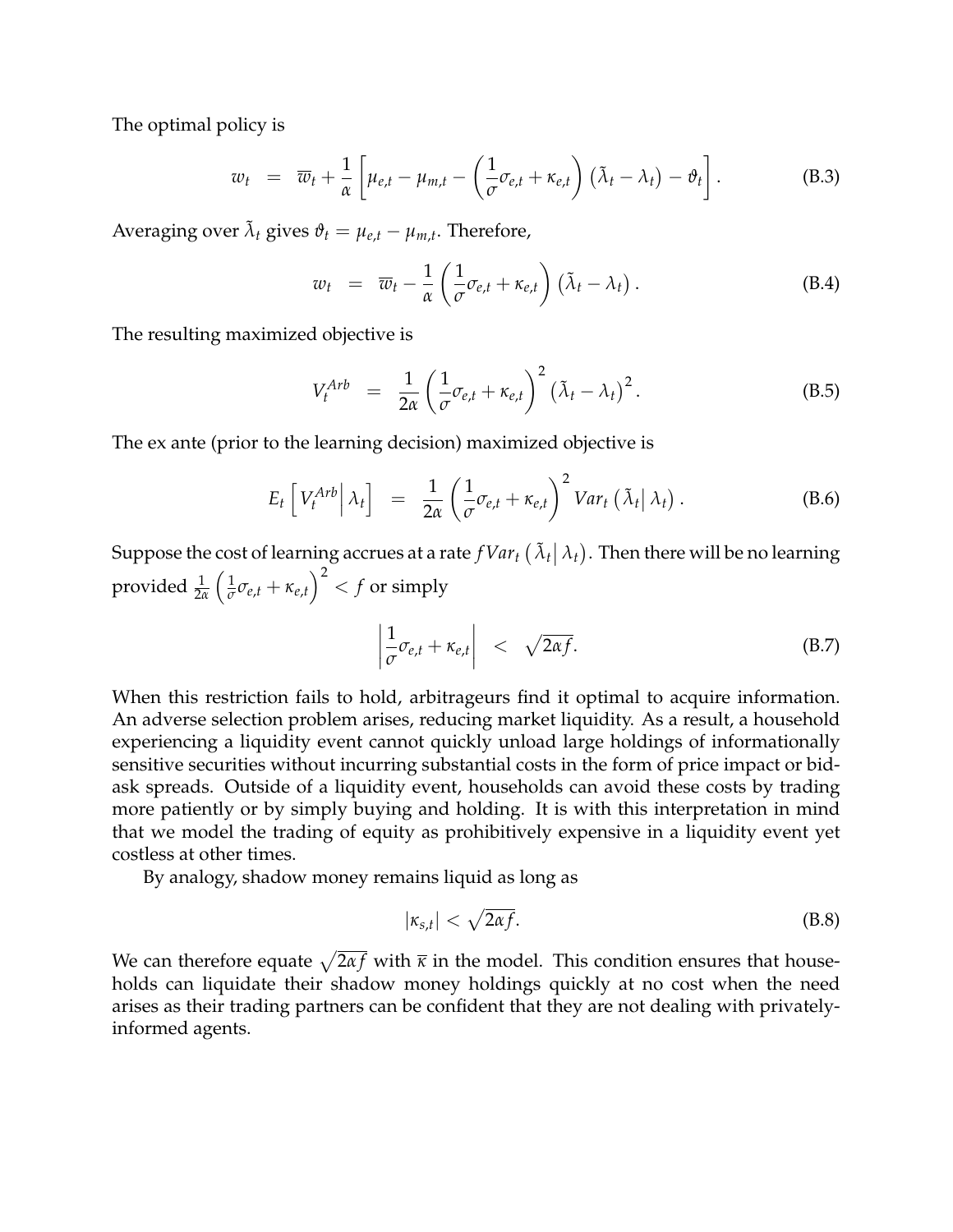# <span id="page-47-0"></span>**C Proofs and derivations**

#### **C.1 Household policy**

The following calculation is used in the household problem:

$$
E_t \left[ C_t dN_t^h \right] = E_t \left[ \min \left\{ \overline{C}_t, l_t \right\} dN_t^h \right] \tag{C.1}
$$

$$
= Pr\left(dJ_t^h = 1\right) E_t \left[\min\left\{\overline{C}_t, l_t\right\} dN_t^h \middle| dJ_t^h = 1\right]
$$
\n(C.2)

$$
+Pr\left(d_{lt}=1\right)E_{t}\left[\min\left\{\overline{C}_{t},l_{t}\right\}dN_{t}^{h}\middle|d_{lt}=1\right]
$$
\n
$$
= he^{-\tau\lambda_{t}}\left[\int_{0}^{\infty}\min\left\{\overline{C}_{t},m_{t}+s_{t}\right\}df\left(\overline{C}_{t}\right)\right]dt\tag{C.3}
$$
\n
$$
+h\left(1-e^{-\tau\lambda_{t}}\right)\left[\int_{0}^{\infty}\min\left\{\overline{C}_{t},m_{t}\right\}df\left(\overline{C}_{t}\right)\right]dt
$$
\n
$$
= \frac{h}{\eta}\left[e^{-\tau\lambda_{t}}\left(1-e^{-\eta\left(m_{t}+s_{t}\right)}\right)+\left(1-e^{-\tau\lambda_{t}}\right)\left(1-e^{-\eta m_{t}}\right)\right]dt,
$$

where *f* (·) is the density of an exponentially-distributed random variable with mean 1/*η*. Plugging into the HJB equation [\(17\)](#page-14-4) and taking first-order conditions gives [\(21\)](#page-15-1) and [\(22\)](#page-15-1).

#### **C.2 Liquidity provision policy**

Let  $l_t^n$  and  $l_t^c$  be the amount of liquidity and crash-proof liquidity (as shares of total assets) that an intermediary provides. These liabilities enjoy funding cost advantages due to household demand for liquidity but they must be sufficiently collateralized to keep their information sensitivity low. We can write the liquidity provision formulation of the intermediary's problem as follows:

$$
\mu_{e,t} V_t dt = \max_{k_t^i, \mu_t^i, l_t^j, \sigma_{j,t}, \kappa_{j,t}} \left[ \left( \gamma^a - t^a \right) k_t^a + \left( \gamma^b - t^b \right) k_t^b \right] dt + E_t \left[ dV_t \right] \tag{C.4}
$$

for  $i = a$ , *b* and  $j = n$ , *c*, subject to the myriad constraints

$$
l_t^c (1 - \kappa_{c,t}) + l_t^n (1 - \kappa_{n,t}) \leq 1 - \kappa_{A,t}
$$
 (C.5)

$$
l_t^c + l_t^n \leq 1 \tag{C.6}
$$

$$
l_t^j \geq 0, \quad j = n, c \tag{C.7}
$$

$$
\kappa_{j,t} + \frac{\sigma_{j,t}}{\sigma} \leq \overline{\kappa}, \quad j = n, c \tag{C.8}
$$

$$
\sigma_{j,t} \geq 0, \quad j = n, c \tag{C.9}
$$
\n
$$
l_t^c \sigma_{c,t} + l_t^n \sigma_{n,t} \leq \sigma_{A,t} \tag{C.10}
$$

$$
l_t^c \kappa_{c,t} + l_t^r \kappa_{n,t} \leq \kappa_{A,t} \tag{C.11}
$$

$$
\kappa_{c,t} = 0 \tag{C.12}
$$

$$
\kappa_{n,t} \geq 0. \tag{C.13}
$$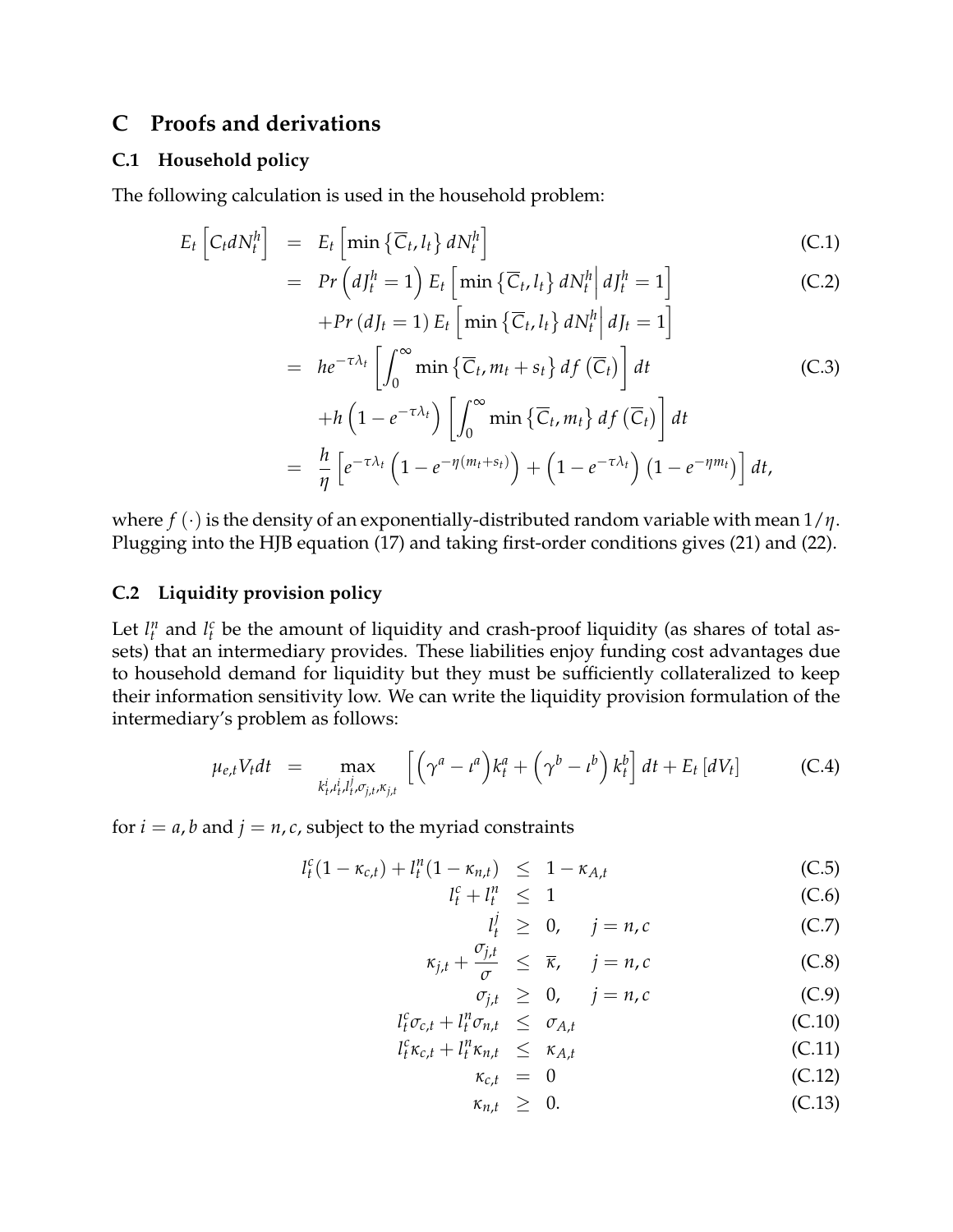The collateral value of assets  $1 - \kappa_{A,t}$  is given in [\(24\)](#page-17-0). Constraint [\(C.5\)](#page-46-0) is the collateral constraint. Constraints [\(C.6\)](#page-46-0)–[\(C.7\)](#page-46-0) are non-negativity constraints. Constraint [\(C.8\)](#page-46-0) is the information sensitivity constraint (part (*i*) of Definition [1\)](#page-10-1). Constraints [\(C.9\)](#page-46-0)–[\(C.13\)](#page-46-0) say that the payouts on the liabilities of the intermediary must be nondecreasing in the value of its assets (see Section [2.6\)](#page-12-3). Constraint [\(C.12\)](#page-46-0) also says that crash-proof liquidity cannot suffer a loss (part (*ii*) of Definition [1\)](#page-10-1).

Adapting [\(15\)](#page-13-1) to the liquidity provision problem stated here and substituting, the intermediary HJB equation becomes

$$
0 = \max_{\substack{k_t^i, \mu_t^i, l_{t'}^j, \sigma_{j,t}, \kappa_{j,t}} \left[ \left( \gamma^a - t^a \right) k_t^a + \left( \gamma^b - t^b \right) k_t^b \right] dt + E_t \left[ dA_t \right] -A_t \left[ \mu_{e,t} - l_t^c \left( \mu_{e,t} - \mu_{m,t} \right) - l_t^a \left( \mu_{e,t} - \mu_{s,t} \right) \right] dt.
$$
 (C.14)

for  $i = a$ , *b* and  $j = n$ , *c*. The linearity of the intermediary problem allows us to focus on liquidity provision given only asset risk  $\sigma_{A,t}$  and  $\kappa_{A,t}$  (we characterize the asset choice in Section [3.3\)](#page-18-2). This amounts to solving the funding cost minimization problem

$$
\max_{l_t^j, \sigma_{j,t}, \kappa_{j,t}} -\mu_{e,t} + l_t^c \left(\mu_{e,t} - \mu_{m,t}\right) + l_t^n \left(\mu_{e,t} - \mu_{s,t}\right) \tag{C.15}
$$

for  $j = n$ ,  $c$  subject to [\(C.5\)](#page-46-0)–[\(C.13\)](#page-46-0) with  $\sigma_{A,t}$  and  $\kappa_{A,t}$  taken as given. The funding spreads come from the household optimality conditions [\(21\)](#page-15-1) and [\(22\)](#page-15-1) and in equilibrium they must be consistent with the amount of liquidity provided by the representative intermediary. The simple nature of this problem is due to the fact that liabilities can be re-optimized at each date and at no cost. We summarize the solution with the following proposition:

<span id="page-48-0"></span>**Proposition A.1.** *For a given level of asset crash risk κA*,*<sup>t</sup> , the intermediary's optimal liquidity provision policy is characterized by*  $\sigma_n = \sigma_c = \kappa_c = 0$ ,  $\kappa_n = \overline{\kappa}$ , and

*i.* 
$$
l_t^c = 1 - \frac{\kappa_{A,t}}{\overline{\kappa}}
$$
 and  $l_t^n = \frac{\kappa_{A,t}}{\overline{\kappa}}$  if  $\kappa_{A,t} \leq \overline{\kappa}$  and  $\kappa_{A,t} < \frac{\overline{\kappa}}{\eta} \log \left( \frac{\overline{\kappa}}{1 - \overline{\kappa}} \frac{e^{-\tau \lambda_t}}{1 - e^{-\tau \lambda_t}} \right)$ ;  
\n*ii.*  $l_t^c = 0$  and  $l_t^n = \frac{1 - \kappa_{A,t}}{1 - \overline{\kappa}}$  if  $\kappa_{A,t} > \overline{\kappa}$  and  $\kappa_{A,t} > 1 - \frac{1 - \overline{\kappa}}{\eta} \log \left( \frac{\overline{\kappa}}{1 - \overline{\kappa}} \frac{e^{-\tau \lambda_t}}{1 - e^{-\tau \lambda_t}} \right)$ ;  
\n*iii.*  $l_t^c = 1 - \kappa_{A,t}$  and  $l_t^n = 0$  if  $\lambda_t > -\frac{1}{\tau} \log (1 - \overline{\kappa})$ ; and  
\n*iv.*  $l_t^c = 1 - \kappa_{A,t} - \frac{1 - \overline{\kappa}}{\eta} \log \left( \frac{\overline{\kappa}}{1 - \overline{\kappa}} \frac{e^{-\tau \lambda_t}}{1 - e^{-\tau \lambda_t}} \right)$  and  $l_t^n = \frac{1}{\eta} \log \left( \frac{\overline{\kappa}}{1 - \overline{\kappa}} \frac{e^{-\tau \lambda_t}}{1 - e^{-\tau \lambda_t}} \right)$  otherwise.  
\n*Proof.* Dropping time subscripts and substituting  $\kappa_c = 0$  (from (C.12)), the Lagrangian is

$$
\max_{l^{j},\sigma_{j},\kappa_{n}} -\mu_{e} + l^{c} (\mu_{e} - \mu_{m}) + l^{n} (\mu_{e} - \mu_{s}) + \theta_{1} [1 - \kappa_{A} - l^{c} - l^{n} (1 - \kappa_{n})] \tag{C.16}
$$
  
+  $\theta_{2} (1 - l^{c} - l^{n}) + \theta_{3} l^{c} + \theta_{4} l^{n} + \theta_{5} (\bar{\kappa} - \sigma_{c}/\sigma) + \theta_{6} (\bar{\kappa} - \kappa_{n} - \sigma_{n}/\sigma)$   
+  $\theta_{7}\sigma_{c} + \theta_{8}\sigma_{n} + \theta_{9} (\sigma_{A} - l^{c}\sigma_{c} - l^{n}\sigma_{n}) + \theta_{10} (\kappa_{A} - l^{n}\kappa_{n}) + \theta_{11}\kappa_{n}.$ 

for  $j = n$ ,  $c$ . Since  $\mu_m$ ,  $\mu_s < \mu_e$ , the intermediary wants to maximize  $l^n$  and  $l^c$ .

Consider the choice of  $\sigma_c$ . It is bounded below by 0 and above by  $\bar{x}\sigma$ . It can potentially tighten liquidity provision through  $\theta_9$  (since  $l^c \geq 0$ ). Therefore, we can set  $\sigma_c = 0$  without loss of generality, which gives  $\theta_5 = 0$ .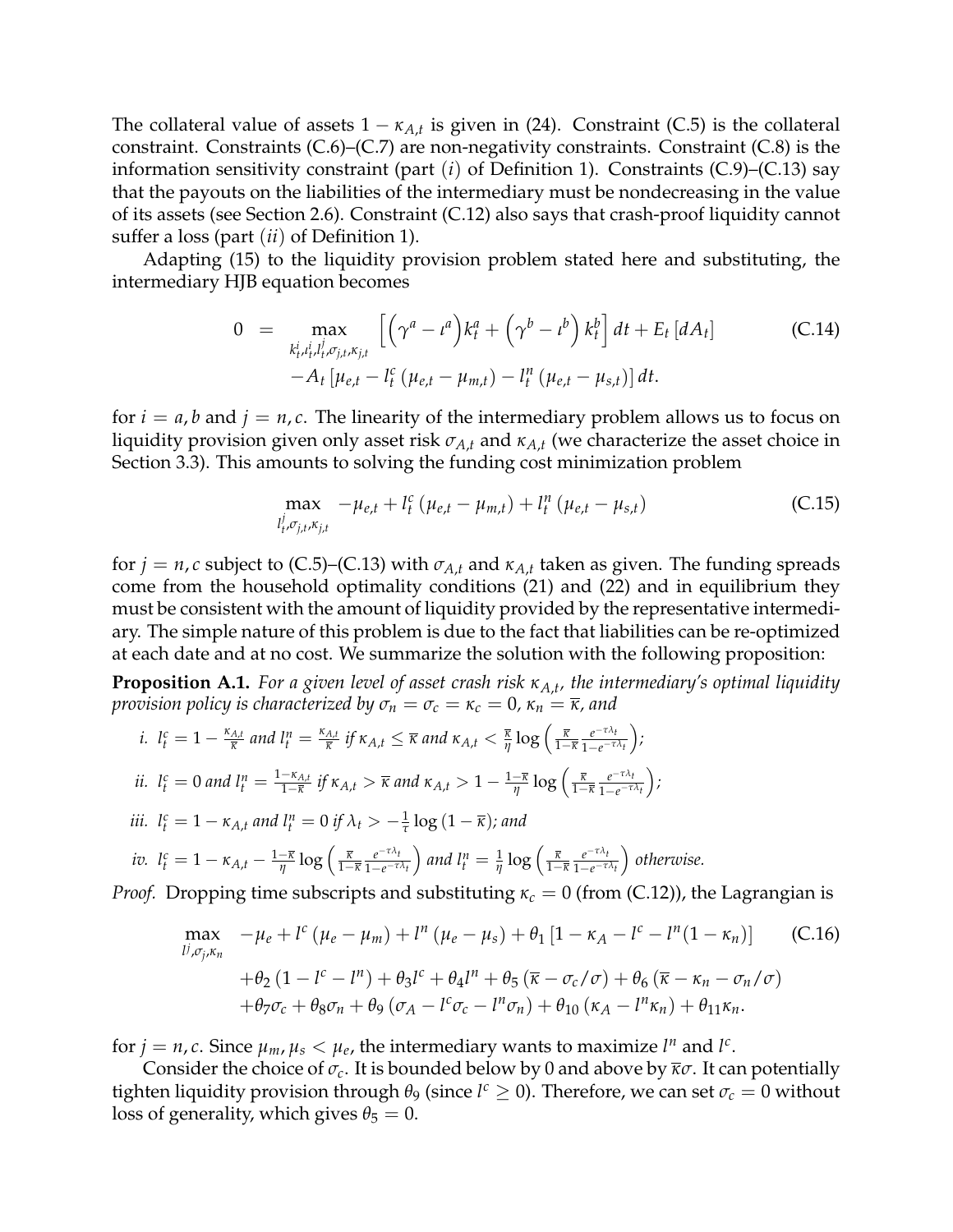Next, consider the choice of  $\sigma_n$ . It can only tighten liquidity provision through  $\theta_6$  or *θ*<sub>9</sub> so we can set  $\sigma_n = 0$  without loss of generality. This implies  $\theta_9 = 0$ .

To determine  $\kappa_n$ , we will first show that  $\theta_1$  always binds. Suppose  $\theta_1$  is slack. Then  $\theta_2$ must bind since if it does not *l<sup>c</sup>* can be raised further (recall  $\sigma_c = 0$ ). Thus if  $\theta_1$  is slack,  $\theta_2$  must bind. But then it is profitable to raise  $l^c$  and reduce  $l^n$  one-for-one since  $l^c$  has a greater funding advantage ( $l^n > 0$  since otherwise  $l^c = 1$  and  $\theta_1$  would be violated). We conclude that  $\theta_1$  binds.

Now back to  $\kappa_n$ : Note that since  $\theta^1$  binds,  $1 - \kappa_A = l^c + l^n (1 - \kappa_n)$ , and since  $l^n + l^c \leq$ 1, we automatically have  $l^n\kappa_n \leq \kappa_A$  so  $\theta_{10}$  is always satisfied and therefore redundant. This means that it is unambiguously better to raise  $\kappa_n$  so as to increase liquidity production. As  $\kappa_n$  is bounded from above by  $\bar{\kappa}$ , we conclude  $\kappa_n = \bar{\kappa}$  (and  $\theta_{11} = 0$ ).

Turning to  $l^n$  and  $l^c$ , we can now substitute  $\sigma_c = \sigma_n = 0$ ,  $\kappa_n = \overline{\kappa}$ ,  $\theta_5 = \theta_9 = \theta_{11} = 0$ , as well as impose complementary slackness on  $\theta_6$ ,  $\theta_7$  and  $\theta_8$ , none of which involve  $l^n$  or  $l^c$ . We can also remove the redundant  $\theta_{10}$ . The Lagrangian simplifies to

$$
\max_{l^{n},l^{c}} -\mu_{e} + l^{c} (\mu_{e} - \mu_{m}) + l^{n} (\mu_{e} - \mu_{s})
$$
\n
$$
+ \theta_{1} [1 - \kappa_{A} - l^{c} - l^{n} (1 - \overline{\kappa})] + \theta_{2} (1 - l^{c} - l^{n}) + \theta_{3} l^{c} + \theta_{4} l^{n}.
$$
\n(C.17)

The optimality conditions are

$$
\mu_e - \mu_m = \theta_1 + \theta_2 - \theta_3 \tag{C.18}
$$

<span id="page-49-0"></span>
$$
\mu_e - \mu_s = (1 - \overline{\kappa}) \theta_1 + \theta_2 - \theta_4. \tag{C.19}
$$

We already know  $\theta_1 > 0$ . Since  $\mu_e - \mu_m > \mu_e - \mu_s$ , we also have  $\overline{\kappa}\theta_1 > \theta_3 - \theta_4$ .

Case (*i*): Suppose  $\theta_2 > 0$  so  $l^n + l^c = 1$ . Since  $\theta_1 > 0$ ,  $l^n = \kappa_A/\overline{\kappa}$  and so  $l^c =$  $1 - \kappa_A/\overline{\kappa}$ . This clearly requires  $\kappa_A \leq \overline{\kappa}$  and gives  $\theta_3 = \theta_4 = 0$ . Substituting for the spreads from the household problem,  $\theta_1 = \frac{1}{\overline{\kappa}} h(\psi - 1)(1 - e^{-\tau \lambda}) e^{-\eta(1 - \kappa_A/\overline{\kappa})}$  and  $\theta_2 =$  $h\left(\psi-1\right)\left[e^{-\tau\lambda}e^{-\eta}+\left(1-\frac{1}{\overline{\kappa}}\right)\left(1-e^{-\tau\lambda}\right)e^{-\eta\left(1-\kappa_A/\overline{\kappa}\right)}\right].$  For  $\theta_2$  to be positive, this also re- $\text{quires } \kappa_A < \frac{\overline{\kappa}}{\eta} \log \Big( \frac{\overline{\kappa}}{1-\overline{\kappa}} \frac{e^{-\tau \lambda}}{1-e^{-\tau \lambda}} \Big).$ 

Case (*ii*): Suppose  $\theta_3 > 0$  so  $l^c = 0$ . Then  $\theta_2 = 0$  by case (*i*). Since  $\theta_1 > 0$ ,  $l^n = (1 - \kappa_A) / (1 - \overline{\kappa})$ . For  $\theta_2 = 0$ , we must have  $\kappa_A > \overline{\kappa}$ . It follows that  $\theta_4 = 0$ . Substituting for the spreads gives  $\theta_3 = h(\psi - 1) \left[ \frac{\overline{\kappa}}{1-\overline{\kappa}} e^{-\tau \lambda} e^{-\eta \left( \frac{1-\kappa_A}{1-\overline{\kappa}} \right)} - (1 - e^{-\tau \lambda}) \right]$ and  $\sqrt{ }$ <sup>1</sup>−*κ<sup>A</sup>*  $\setminus$ 

$$
\theta_1 = h(\psi - 1) \frac{1}{1 - \overline{\kappa}} e^{-\tau \lambda} e^{-\eta \left(\frac{1 - \kappa A}{1 - \overline{\kappa}}\right)}.
$$
 Since  $\theta_3 > 0$ ,  $\kappa_A > 1 - \frac{1 - \overline{\kappa}}{\eta} \log \left(\frac{\overline{\kappa}}{1 - \overline{\kappa}} \frac{e^{-\tau \lambda}}{1 - e^{-\tau \lambda}}\right).$ 

Case (*iii*): Suppose  $\theta_4 > 0$  so  $l^n = 0$ . Then  $\theta_2 = 0$  by case (*i*). Since  $\theta_1 > 0$ ,  $l^c =$  $1 - \kappa_A$  and so  $\theta_2 = \theta_3 = 0$ . Substituting for the spreads,  $\theta_1 = h(\psi - 1)e^{-\eta(1 - \kappa_A)}$  and  $\theta_4 = h(\psi - 1) \left[ (1 - \overline{\kappa}) - e^{-\tau \lambda} \right] e^{-\eta (1 - \kappa_A)}$ . This case thus requires  $\lambda > -\frac{1}{\tau} \log (1 - \overline{\kappa})$  (so that  $\theta_4 > 0$ ).

Case (*iv*): Suppose  $\theta_2 = \theta_3 = \theta_4 = 0$ . Since  $\theta_1 > 0$ ,  $l^n = 1 - \kappa_A + l^n \overline{\kappa} - l^c$ . Substituting for the spreads and solving,  $l^n = \frac{1}{\eta} \log \left( \frac{\overline{\kappa}}{1-\overline{\kappa}} \frac{e^{-\tau \lambda}}{1-e^{-\tau \lambda}} \right)$ ,  $l^c = 1 - \kappa_A - \frac{1-\overline{\kappa}}{\eta} \log \left( \frac{\overline{\kappa}}{1-\overline{\kappa}} \frac{e^{-\tau \lambda}}{1-e^{-\tau \lambda}} \right)$ , and  $\theta_1 = h\left(\psi - 1\right) e^{-\eta \left(1 - \kappa_A\right)} \left(\frac{e^{-\tau\lambda}}{1 - \overline{\kappa}}\right)$ 1−*κ*  $\int$ <sup>1- $\overline{k}$ </sup>  $\int$ <sub>1- $e^{-\tau\lambda}$ </sub> *κ κ* .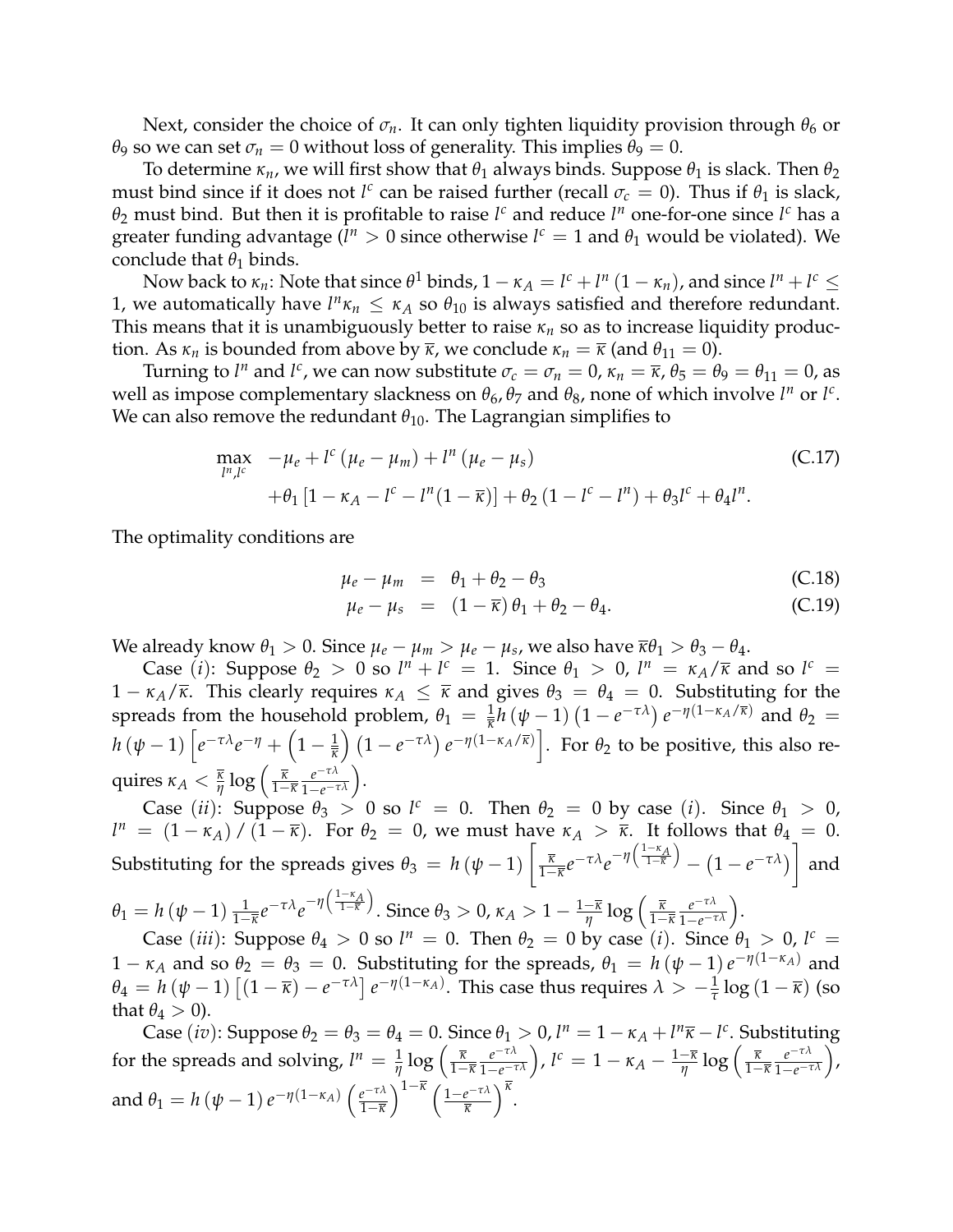We can now show that the optimal liquidity provision policy characterized in Proposition [A.1](#page-48-0) can be implemented with crash-proof liquid money, liquid shadow money, and illiquid equity as stated in Proposition [1](#page-16-0) in the text:

*Proof of Proposition* [1.](#page-16-0) We already showed that  $\kappa_{s,t} = \overline{\kappa}$  is optimal for delivering normaltimes liquidity.

Case (*i*): The optimal capital structure can be implemented with  $m_t = 1 - \frac{\kappa_{A,t}}{\overline{\kappa}}$  $\frac{A,t}{\overline{\kappa}}$  and  $s_t = \frac{\kappa_{A,t}}{\overline{\kappa}}$  $\frac{A_t}{K}$ . This case technically requires an infinite  $\sigma_{e,t}$  but in practice it can be implemented with an arbitrarily small amount of equity and finite *σe*,*<sup>t</sup>* with no impact on the equilibrium. Equity is illiquid.

Case (*ii*): The optimal capital structure can be implemented with  $m_t = 0$  and  $s_t =$ 1−*κA*,*<sup>t</sup>*  $\frac{-\kappa_{A,t}}{1-\overline{\kappa}}$ . Equity is  $e_t = \frac{\kappa_{A,t}-\overline{\kappa}}{1-\overline{\kappa}}$  with  $\kappa_{e,t} = 1$  so equity is illiquid.

Case (*iii*): The optimal liquidity supply can be implemented with  $m_t = 1 - \kappa_{A,t}$  and *s*<sub>t</sub> = 0. Equity is  $1 - m_t - s_t = \kappa_{A,t}$  and is wiped out in a crash ( $\kappa_{e,t} = 1$ ) so equity is illiquid.

Case (*iv*): The optimal capital structure can be implemented with  $m_t = (1 - \kappa_{A,t})$  –  $\frac{-\overline{\kappa}}{\eta} \log \left( \frac{\overline{\kappa}}{1-\overline{\kappa}} \frac{e^{-\tau \lambda_t}}{1-e^{-\tau \lambda_t}} \right)$  $\int$  and  $s_t = \frac{1}{\eta} \log \left( \frac{\overline{\kappa}}{1-\overline{\kappa}} \frac{e^{-\tau \lambda_t}}{1-e^{-\tau \lambda_t}} \right)$  . Equity is again wiped out in a crash, 1−*κ*  $\sqrt{1-e^{-\tau\lambda}t}$  $\sqrt{1-e^{-\tau\lambda}t}$  $\kappa_{e,t} = 1$  so it is illiquid.  $\Box$ 

#### **C.3 Asset-side policy**

From [\(14\)](#page-12-2) and [\(15\)](#page-13-1), applying Ito's Lemma to total assets and dropping time subscripts, the asset-side intermediary problem is

<span id="page-50-1"></span>
$$
0 = \max_{k^a, k^b, \mu^a, \mu^b} \left( \gamma^a - \mu^a \right) k^a + \left( \gamma^b - \mu^b \right) k^b + \pi^a k^a \left[ \mu^a_{\pi} + \phi \left( \mu^a \right) - \delta + \kappa^a \kappa^a_{\pi} \lambda \right] \tag{C.20}
$$

$$
+ \pi^b k^b \left[ \mu^b_{\pi} + \phi \left( \mu^b \right) - \delta + \kappa^b \kappa^b_{\pi} \lambda \right] - A \left[ \mu_e - \theta_1 \left( 1 - \kappa_A \right) - \theta_2 \right],
$$

where  $\theta_1$  is the multiplier on the collateral constraint and  $\theta_2$  is the multiplier on the equity capital requirement (both are scaled by assets). We have already substituted the liabilities-side optimality conditions [\(C.18\)](#page-49-0) and [\(C.19\)](#page-49-0). The multipliers  $\theta_1$  and  $\theta_2$  are determined in equilibrium by aggregate liquidity provision and collateral values, their formulas are included in the proof of Proposition [A.1.](#page-48-0)

Taking derivatives of [\(C.20\)](#page-50-1) with respect to *ι <sup>a</sup>* and *ι <sup>b</sup>* gives [\(26\)](#page-18-1). Substituting for *κ<sup>A</sup>* using [\(24\)](#page-17-0) and differentiating with respect to  $k^a$  and  $k^b$  gives [\(25\)](#page-18-0).

### <span id="page-50-0"></span>**D Numerical solution**

Using the adjustment cost function  $\phi(\iota) = \frac{1}{\phi} \left( \sqrt{1 + 2\phi \iota} - 1 \right)$ , the optimality conditions for capital [\(25\)](#page-18-0) become

$$
\mu_e - \theta_1 \left( 1 - \kappa_{\pi}^i \right) \left( 1 - \kappa^i \right) - \theta_2 = \frac{\gamma^i + \frac{1}{2\varphi}}{\pi^i} + \frac{\pi^i}{2\varphi} + \mu_{\pi}^i - \frac{1}{\varphi} - \delta + \kappa^i \kappa_{\pi}^i \lambda \quad (D.1)
$$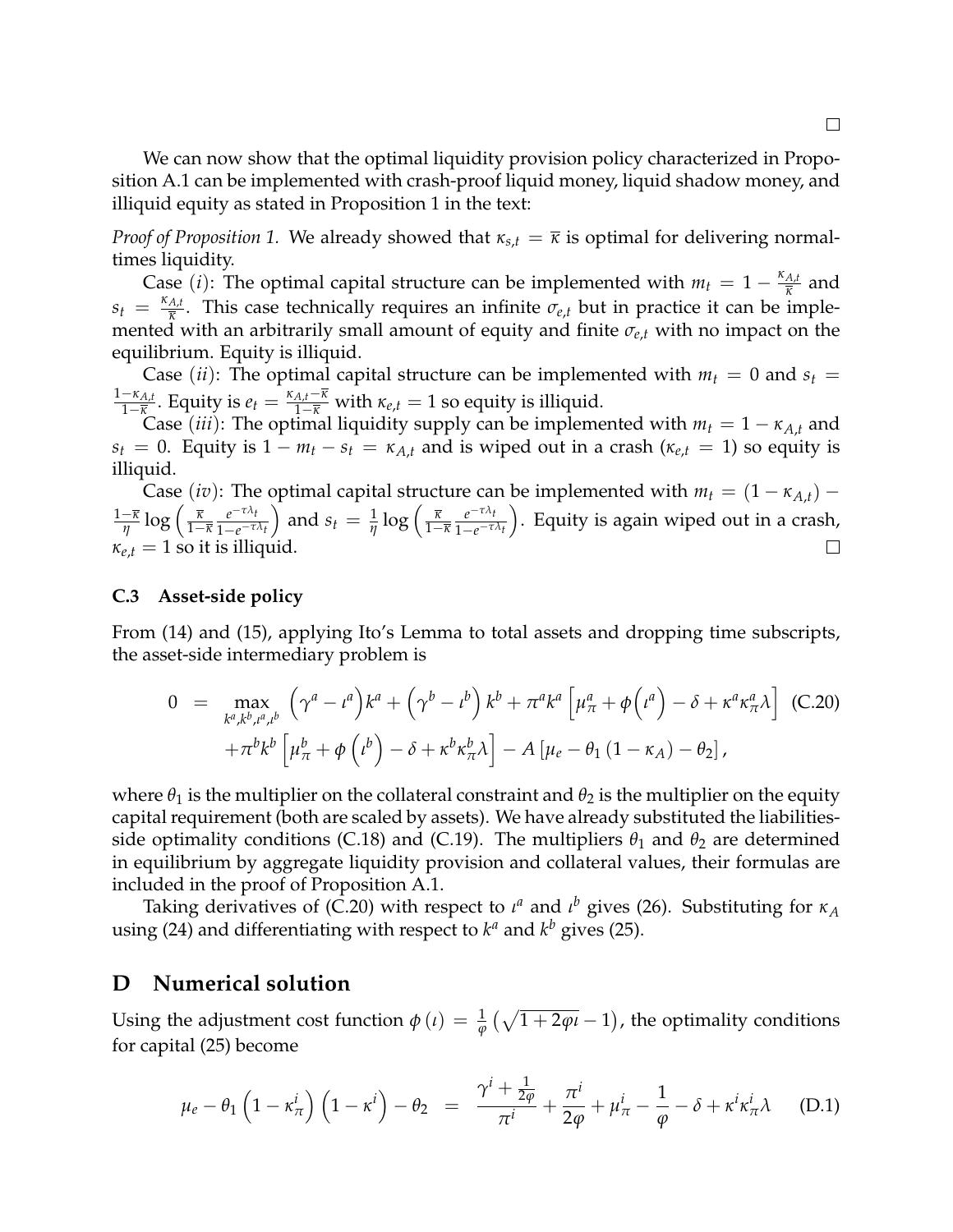for  $i = a, b$ . The multipliers are provided in the proof of Proposition [A.1.](#page-48-0) Substituting for the investment cost function and the investment optimality conditions into [\(27\)](#page-19-2), the dynamics of *χ* are

$$
d\chi = \mu (1 - 2\chi) dt + \chi (1 - \chi) \left[ \frac{\pi^a - \pi^b}{\varphi} + \lambda \left( \kappa^a - \kappa^b \right) \right] dt \qquad (D.2)
$$

$$
-\chi (1 - \chi) \left[ \frac{\kappa^a - \kappa^b}{\chi (1 - \kappa^a) + (1 - \chi) (1 - \kappa^b)} \right] dJ.
$$

To get the dynamics of prices, apply Ito's Lemma:

$$
\frac{d\pi^{i}}{\pi^{i}} = \left[\frac{\pi_{\lambda}^{i}}{\pi^{i}}\left(\lambda - \lambda^{L}\right)\left(\lambda^{H} - \lambda\right)\left(-\frac{q^{H}}{\lambda^{H} - \lambda} + \frac{q^{L}}{\lambda - \lambda^{L}} - 1\right) \qquad (D.3)
$$
\n
$$
+ \frac{1}{2}\frac{\pi_{\lambda\lambda}^{i}}{\pi^{i}}\left(\lambda - \lambda^{L}\right)^{2}\left(\lambda^{H} - \lambda\right)^{2}\frac{1}{\sigma^{2}} + \frac{\pi_{\chi}^{i}}{\pi^{i}}\chi\left(1 - \chi\right)\left(\mu\left(\frac{1}{\chi} - \frac{1}{1 - \chi}\right)\right)
$$
\n
$$
+ \frac{\pi^{a} - \pi^{b}}{\varphi} + \lambda\left(\kappa^{a} - \kappa^{b}\right)\right]dt + \frac{\pi_{\lambda}^{i}}{\pi^{i}}\left(\lambda - \lambda^{L}\right)\left(\lambda^{H} - \lambda\right)\frac{1}{\sigma}dB
$$
\n
$$
- \left[1 - \frac{\pi^{i}\left(\lambda + \frac{1}{\lambda}\left(\lambda - \lambda^{L}\right)\left(\lambda^{H} - \lambda\right),\chi - \frac{\chi(1 - \chi)\left(\kappa^{a} - \kappa^{b}\right)}{\chi\left(1 - \kappa^{a}\right) + \left(1 - \chi\right)\left(1 - \kappa^{b}\right)}\right]dJ
$$

for  $i = a$ , *b*. We solve for  $\pi^a$  and  $\pi^b$  using Chebyshev collocation.

# <span id="page-51-0"></span>**E Conditional state density**

Let  $f_t(\lambda, \chi)$  be the joint density of  $\lambda$  and  $\chi$  at *t* given initial density  $f_0(\lambda, \chi)$ . We calculate *f* by solving the associated forward Kolmogorov equation [\(Hanson,](#page-34-21) [2007,](#page-34-21) Theorem 7.7):

$$
\frac{\partial f_t}{\partial t} = -\frac{\partial}{\partial \lambda} (\mu_\lambda f_t) - \frac{\partial}{\partial \chi} (\mu_\chi f_t) + \frac{1}{2} \frac{\partial^2}{\partial \lambda^2} (\sigma_\lambda^2 f_t) + \left[ \lambda^- f_t (\lambda^- , \chi^-) \left| \frac{\partial \lambda^-}{\partial \lambda} \right| \left| \frac{\partial \chi^-}{\partial \chi} \right| - \lambda f_t (\lambda, \chi) \right].
$$
\n(E.1)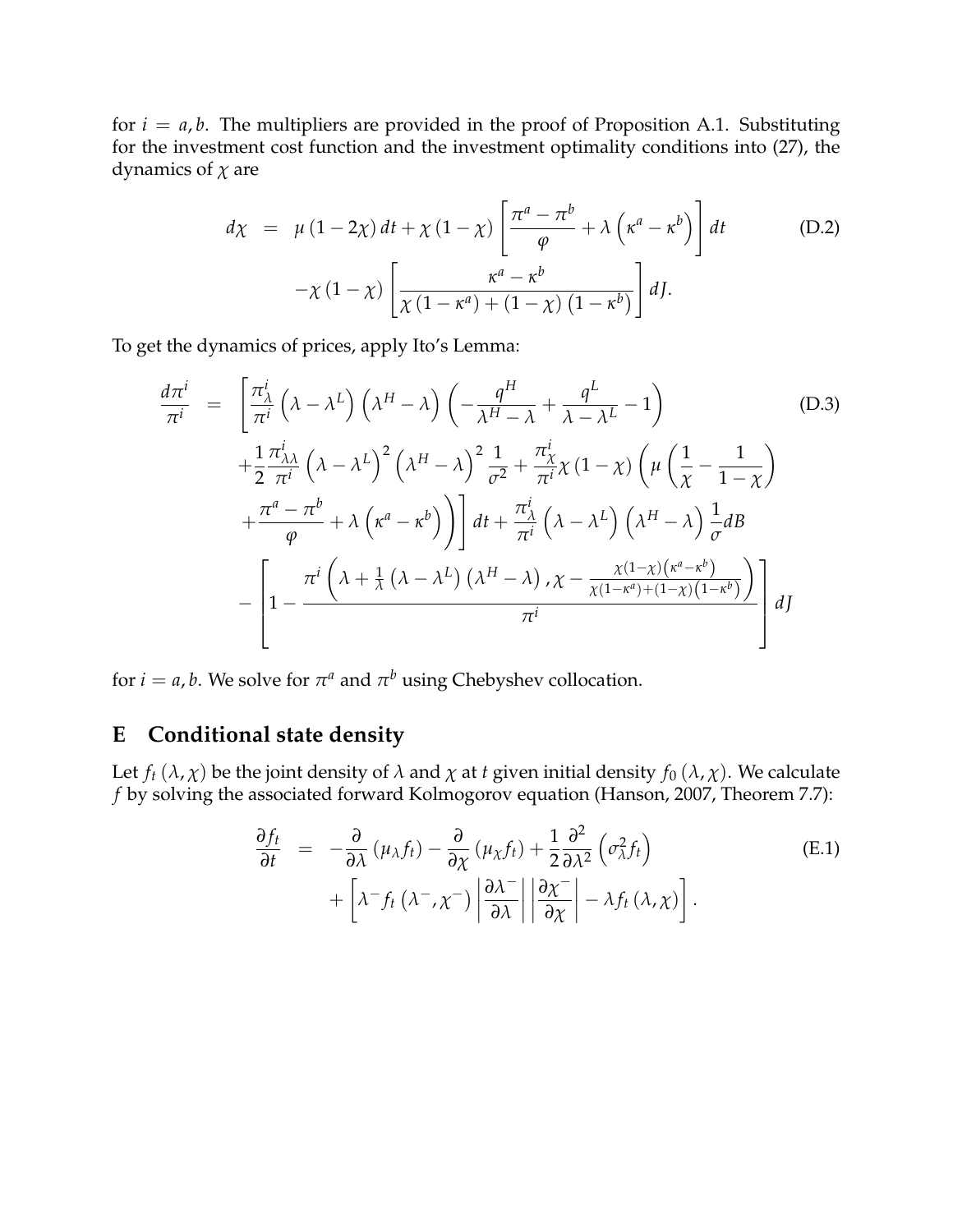We have

$$
\frac{\partial}{\partial \lambda} (\mu_{\lambda} f_t) = \left[ 2\lambda - \left( q^H + q^L \right) - \left( \lambda^H + \lambda^L \right) \right] f_t
$$
\n
$$
+ \left[ -q^H \left( \lambda - \lambda^L \right) + q^L \left( \lambda^H - \lambda \right) - \left( \lambda - \lambda^L \right) \left( \lambda^H - \lambda \right) \right] \frac{\partial f_t}{\partial \lambda}
$$
\n
$$
\frac{\partial}{\partial \chi} (\mu_{\chi} f_t) = \left[ \frac{1}{\varphi} \left( \pi^a - \pi^b \right) + \lambda \left( \kappa^a - \kappa^b \right) \right] \left[ (1 - 2\chi) f_t + \chi (1 - \chi) \frac{\partial f_t}{\partial \chi} \right] \quad \text{(E.3)}
$$
\n
$$
+ \mu \left[ (1 - 2\chi) \frac{\partial f_t}{\partial \chi} - 2f_t \right] + \frac{1}{\varphi} \left( \pi^a_{\chi} - \pi^b_{\chi} \right) \chi (1 - \chi) f_t
$$
\n
$$
\frac{\partial^2}{\partial \lambda^2} \left( \sigma_{\lambda}^2 f_t \right) = 2 \left[ \left( \frac{\partial \sigma_{\lambda}}{\partial \lambda} \right)^2 + \sigma_{\lambda} \left( \frac{\partial^2 \sigma_{\lambda}}{\partial \lambda^2} \right) \right] f_t + 4\sigma_{\lambda} \left( \frac{\partial \sigma_{\lambda}}{\partial \lambda} \right) \frac{\partial f_t}{\partial \lambda} + \sigma_{\lambda}^2 \frac{\partial^2 f_t}{\partial \lambda^2}, \qquad \text{(E.4)}
$$

where  $\sigma_{\lambda} = \left(\lambda - \lambda^{L}\right) \left(\lambda^{H} - \lambda\right) \frac{1}{\sigma}$  $\frac{1}{\sigma}$ *,*  $\frac{\partial \sigma_{\lambda}}{\partial \lambda} = (\lambda^L + \lambda^H - 2\lambda) \frac{1}{\sigma}$  $\frac{1}{\sigma}$ , and  $\frac{\partial^2 \sigma_\lambda}{\partial \lambda^2} = -\frac{2}{\sigma}$ . The pre-jump state values  $\lambda^-$  and  $\chi^+$  are given by

$$
\lambda^- = \frac{\lambda^L \lambda^H}{\lambda^L + \lambda^H - \lambda} \tag{E.5}
$$

$$
\chi^{-} = \frac{1}{1 + \left(\frac{1 - \kappa^{a}}{1 - \kappa^{b}}\right) \left(\frac{1 - \chi}{\chi}\right)}
$$
(E.6)

with  $\frac{\partial \lambda^{\text{}}}{\partial \lambda} = \frac{\lambda^L \lambda^H}{(\lambda^L + \lambda^H - \lambda^H)}$  $\frac{λ^Lλ^H}{(λ^L+λ^H−λ)^2}$  and  $\frac{∂χ^-}{∂χ}$  =  $\int \frac{1-\kappa^a}{\kappa^a}$  $\frac{1-\kappa^a}{1-\kappa^b}$ )  $\left(\frac{1}{\chi^2}\right)$ *χ*2  $\setminus$  $\left[1+\left(\frac{1-\kappa^a}{1-\mu}\right)\right]$  $\frac{1-\kappa^{\nu} \int (\chi^2)}{1-\kappa^{\nu} \mu}$ . We solve the Kolmogorov equation  $\frac{1-\kappa^{\mu}}{1-\kappa^{\nu} \mu}$ 

with Chebyshev collocation as in the rest of the paper.

# <span id="page-52-0"></span>**F Implementation of policy interventions**

#### **F.1 Large Scale Asset Purchases**

Let  $\zeta_t \in \{\zeta_E, \zeta_F\}$  denote the state of the central bank's balance sheet which is either "empty" ( $\zeta_t = \zeta_E$ ) or "full" ( $\zeta_t = \zeta_F$ ). An empty balance sheet is filled with probability *βLSAP*(*λ<sup>t</sup>* , *χt*) immediately after a crash in which case it becomes full. The size of the program is given as a state-contingent fraction  $\alpha(\lambda_t, \chi_t)$  of the outstanding supply of  $A$ capital. A full balance sheet is emptied ( $\zeta_t = \zeta_E$ ) with intensity  $\beta_{TAPER}(\lambda_t, \chi_t)$ .

We nest a permanent and transitory LSAP programs with  $\beta_{TAPER}\left(\lambda_{t},\chi_{t}\right)=0$  under a permanent policy and *βTAPER* (*λ<sup>t</sup>* , *χt*) > 0 under a transitory policy. We can express prices as  $\pi_t^i = \pi^i(\lambda_t, \chi_t, \zeta_t)$  for  $i = a, b$ . The drift and after-crash value of prices when  $ζ$ *t* =  $ζ$ *E* are

$$
\mu_{\pi,\zeta_E}^i = \mu_{\pi,\zeta_0}^i - \lambda \beta_{LSAP} \left( \kappa_{\pi,LSAP}^i - \kappa_{\pi}^i \right) \tag{F.1}
$$

$$
1 - \kappa_{\pi,\zeta_E}^i = \min \left\{ 1 - \kappa_{\pi,LSAP}^i, 1 - \kappa_{\pi}^i \right\},\tag{F.2}
$$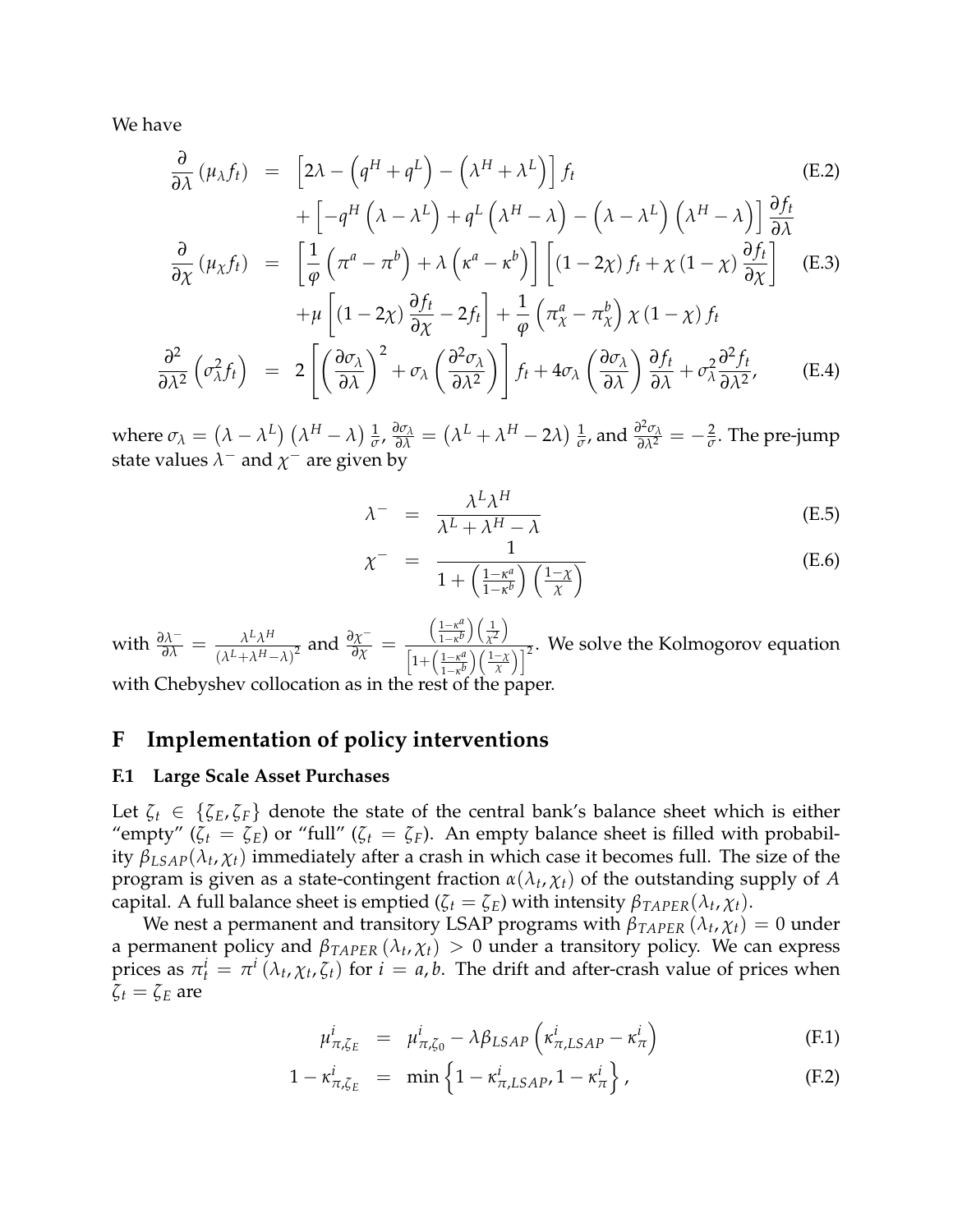for  $i = a$ , *b* where  $\mu_i^i$ *i*<sub>π,ζ0</sub> is given in [\(D.3\)](#page-44-1),  $1 - \kappa_{\pi,LSAP}^i = \frac{\pi^i(\lambda_{+}, \chi_{+} - \alpha, \zeta_F)}{\pi(\lambda_{+}, \chi_{-E})}$ *π*(*λ*,*χ*,*ζE*) (LSAP shifts *χ* + to  $\chi^+ - \alpha$ ), and  $1 - \kappa^i_{\pi} = \frac{\pi(\lambda_{+}, \chi_{+}, \zeta_E)}{\pi(\lambda_{, \chi}, \zeta_E)}$ *π*(*λ*,*χ*,*ζE*) . These modified dynamics enter into [\(25\)](#page-18-0). Under  $ζ$ <sup>*t*</sup> =  $ζ$ <sup>*F*</sup>, we have

$$
\mu_{\pi,\zeta_F}^i = \mu_{\pi,\zeta_0}^i - \beta_{TAPER} \kappa_{\pi,TAPER}^i.
$$
 (F.3)

for  $i = a$ , *b* with  $1 - \kappa_{\pi, TAPER} = \frac{\pi(\lambda, \chi + \alpha, \zeta_E)}{\pi^i(\lambda, \chi, \zeta_E)}$ *πi*(*λ*,*χ*,*ζF*) . To keep things simple, we do not impose collateral constraints with respect to the reversal shock. This has the effect of understating the impact of policy withdrawal. In addition, the policy's entry and exit are generally not of equal size as the economy drifts in the meantime. In this case one can think of the central bank's balance sheet as retaining a residual position.

We measure the announcement effect of an LSAP program as the difference in crash returns with and without the intervention,  $\kappa^i_\pi - \kappa^i_{\pi,LSAP}$ . A policy reversal shock is measured analogously as *<sup>π</sup> i* (*λ*,*χ*−*α*,*ζE*)  $\frac{\Gamma(\lambda,\chi-\alpha,\zeta_E)}{\pi^i(\lambda,\chi,\zeta_F)}$  - 1. We measure the effect of an unanticipated tapering shock that raises  $\beta_{TAPER}$  as  $\frac{\pi^i(\lambda, \chi, \zeta_F|\beta_{TAPER}^H)}{\pi^i(\lambda, \chi, \zeta_F|\beta_{TAPER}^L)}$  $\frac{\pi i}{\pi i(\lambda,\chi,\zeta_F|\beta_{TAPER}^L)}-1.$ 

In the case of a permanent intervention, the economy at  $\zeta_t = \zeta_F$  corresponds to the benchmark economy and we can solve backwards to obtain prices under *ζE*. When interventions are transitory, there is two-way flow between *ζ<sup>E</sup>* and *ζ<sup>F</sup>* and we solve for prices under the two regimes simultaneously.

#### **F.2 Operation Twist**

We map the safe capital  $k_t^b$  to government debt by assuming that the private sector cannot create it but that the government issues it at the same rate as in the baseline model.<sup>[35](#page-53-0)</sup> To model a change in duration within a given economy, we split type *k b* capital into two pieces: zero-duration floating-rate debt  $k^{fb}$  and long-duration safe bonds  $k^{lb}$  (so  $k_t^b$  =  $k_t^{fb} + k_t^{lb}$ ). Floating debt pays the floating rate  $\mu_m$  (the yield of money) and trades at par in equilibrium. Long bonds pay the fixed coupon  $\gamma^b$  as in the baseline model. We avoid introducing an additional state variable by assuming that the central bank sets the relative shares  $\alpha_t = k_t^{fb} / k_t^b$  and  $1 - \alpha_t = k_t^{lb} / k_t^b$  as a policy variable.

In an Operation Twist intervention, the central bank buys long-term bonds and sells floating rate bonds of equal dollar amounts at post-announcement prices. This changes their relative shares  $\alpha_t$  and  $1 - \alpha_t$ . Operation Twist thus changes the composition of government debt *α<sup>t</sup>* , while keeping its value constant. The change in the quantity of government debt is characterized as follows.

Let *x*− and *x*+ denote the pre- and post-intervention values of a given quantity *x*. For example  $\pi_+^{bl}$  is the post-intervention price of the long-term bond. Assuming that the government trades at post-announcement prices and that the intervention does not change

<span id="page-53-0"></span><sup>&</sup>lt;sup>35</sup>Specifically, private investment  $\iota_t^b$  is restricted to zero in the pricing equation [\(25\)](#page-18-0). Existing long bonds depreciate on the balance sheet but the government controls their aggregate supply by setting issuance to  $dk_t^{lb}=\left[\phi\left(\iota_t^{lb}\right)-\delta\right]dt$  absent a policy shock with  $\pi_t^{lb}\phi'\left(\iota_t^{lb}\right)=1$  and similarly for  $dk_t^{fb}.$